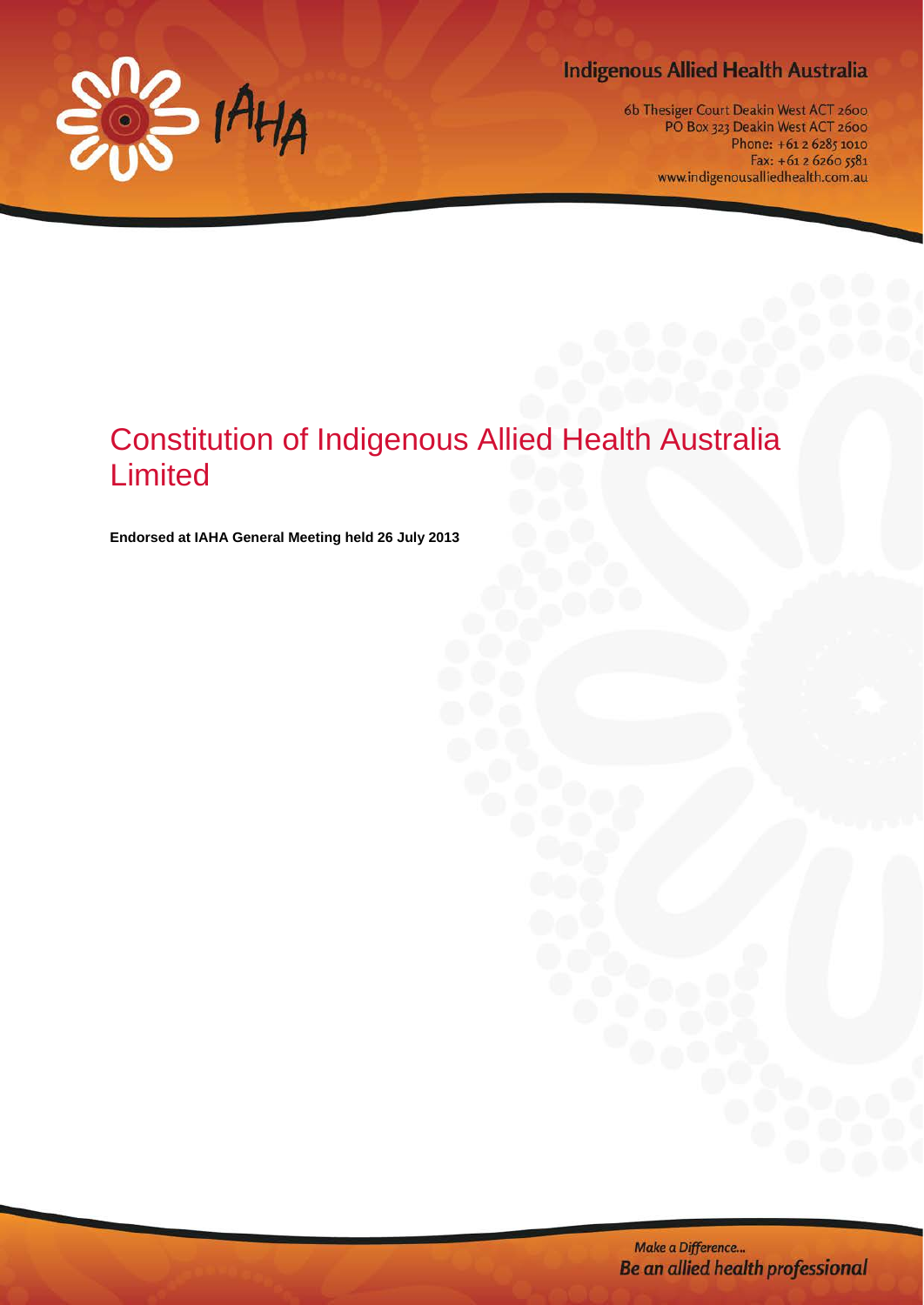# **Contents**

|           | 1.         |  |  |  |  |  |  |  |
|-----------|------------|--|--|--|--|--|--|--|
|           | 2.         |  |  |  |  |  |  |  |
|           | 3.         |  |  |  |  |  |  |  |
|           | 4.         |  |  |  |  |  |  |  |
|           |            |  |  |  |  |  |  |  |
|           |            |  |  |  |  |  |  |  |
|           | 5.         |  |  |  |  |  |  |  |
|           |            |  |  |  |  |  |  |  |
|           | 6.         |  |  |  |  |  |  |  |
|           |            |  |  |  |  |  |  |  |
|           | 7.         |  |  |  |  |  |  |  |
|           | 8.         |  |  |  |  |  |  |  |
|           | 9.         |  |  |  |  |  |  |  |
|           | 10.        |  |  |  |  |  |  |  |
|           | 11.        |  |  |  |  |  |  |  |
|           | 12.        |  |  |  |  |  |  |  |
|           |            |  |  |  |  |  |  |  |
|           |            |  |  |  |  |  |  |  |
|           | 13.        |  |  |  |  |  |  |  |
|           | 14.        |  |  |  |  |  |  |  |
|           | 15.        |  |  |  |  |  |  |  |
|           | 16.        |  |  |  |  |  |  |  |
|           |            |  |  |  |  |  |  |  |
|           | 17.        |  |  |  |  |  |  |  |
|           | 18.        |  |  |  |  |  |  |  |
|           | 19.        |  |  |  |  |  |  |  |
|           |            |  |  |  |  |  |  |  |
|           |            |  |  |  |  |  |  |  |
|           | 20.        |  |  |  |  |  |  |  |
|           | 21.        |  |  |  |  |  |  |  |
|           | 22.        |  |  |  |  |  |  |  |
|           | 23.        |  |  |  |  |  |  |  |
|           | 24.        |  |  |  |  |  |  |  |
|           | 25.        |  |  |  |  |  |  |  |
|           | 26.        |  |  |  |  |  |  |  |
|           | 27.<br>28. |  |  |  |  |  |  |  |
|           | 29.        |  |  |  |  |  |  |  |
|           | 30.        |  |  |  |  |  |  |  |
|           | 31.        |  |  |  |  |  |  |  |
|           | 32.        |  |  |  |  |  |  |  |
|           | 33.        |  |  |  |  |  |  |  |
|           | 34.        |  |  |  |  |  |  |  |
|           | 35.        |  |  |  |  |  |  |  |
|           | 36.        |  |  |  |  |  |  |  |
|           | 37.        |  |  |  |  |  |  |  |
|           | 38.        |  |  |  |  |  |  |  |
| Directors |            |  |  |  |  |  |  |  |
|           |            |  |  |  |  |  |  |  |
|           | 39.        |  |  |  |  |  |  |  |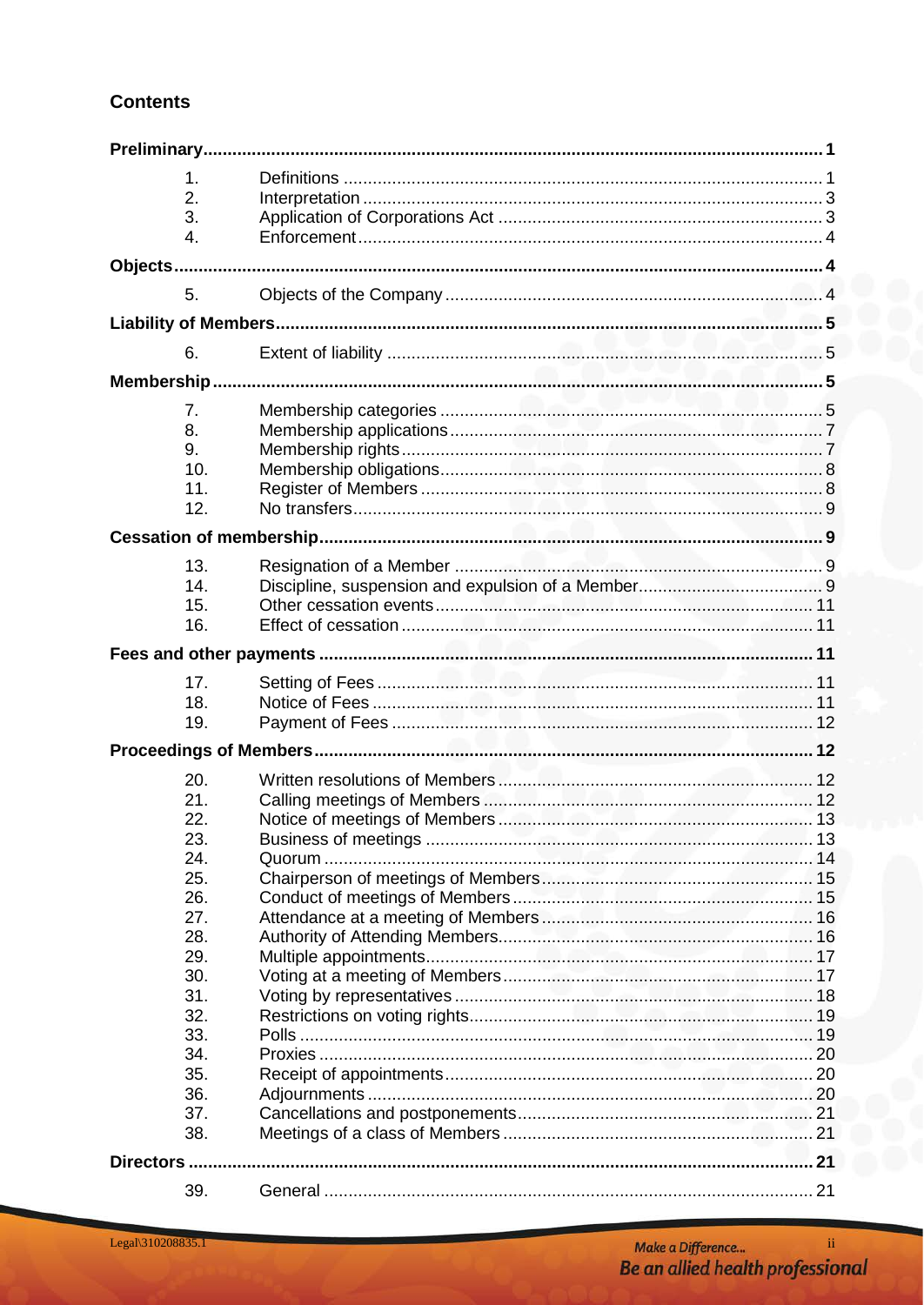|         | 40. |            |    |  |  |  |
|---------|-----|------------|----|--|--|--|
|         | 41. |            |    |  |  |  |
|         | 42. |            |    |  |  |  |
|         | 43. |            |    |  |  |  |
|         | 44. |            |    |  |  |  |
|         | 45. |            |    |  |  |  |
|         |     |            |    |  |  |  |
|         | 46. |            |    |  |  |  |
|         |     |            |    |  |  |  |
|         |     |            |    |  |  |  |
|         | 47. |            |    |  |  |  |
|         | 48. |            |    |  |  |  |
|         | 49. |            |    |  |  |  |
|         | 50. |            |    |  |  |  |
|         | 51. |            |    |  |  |  |
|         | 52. |            |    |  |  |  |
|         | 53. |            |    |  |  |  |
|         | 54. |            |    |  |  |  |
|         | 55. |            |    |  |  |  |
|         |     |            |    |  |  |  |
|         | 56. |            |    |  |  |  |
|         |     |            |    |  |  |  |
|         |     |            |    |  |  |  |
|         | 57. |            |    |  |  |  |
|         | 58. |            |    |  |  |  |
|         | 59. |            |    |  |  |  |
|         | 60. |            |    |  |  |  |
|         |     |            |    |  |  |  |
|         | 61. |            |    |  |  |  |
|         |     |            |    |  |  |  |
|         |     |            |    |  |  |  |
|         | 62. |            |    |  |  |  |
|         | 63. | Gift Fund. | 32 |  |  |  |
|         | 64. |            |    |  |  |  |
|         | 65. |            |    |  |  |  |
|         | 66. |            |    |  |  |  |
|         | 67. |            |    |  |  |  |
| Records |     |            |    |  |  |  |
|         |     |            |    |  |  |  |
|         | 68. |            |    |  |  |  |
|         | 69. |            |    |  |  |  |
|         |     |            |    |  |  |  |
|         | 70. |            |    |  |  |  |
|         |     |            |    |  |  |  |
|         | 71. |            |    |  |  |  |
|         |     |            |    |  |  |  |
|         |     |            |    |  |  |  |
|         | 72. |            |    |  |  |  |
|         | 73. |            |    |  |  |  |
|         | 74. |            |    |  |  |  |
|         | 75. |            |    |  |  |  |
|         | 76. |            |    |  |  |  |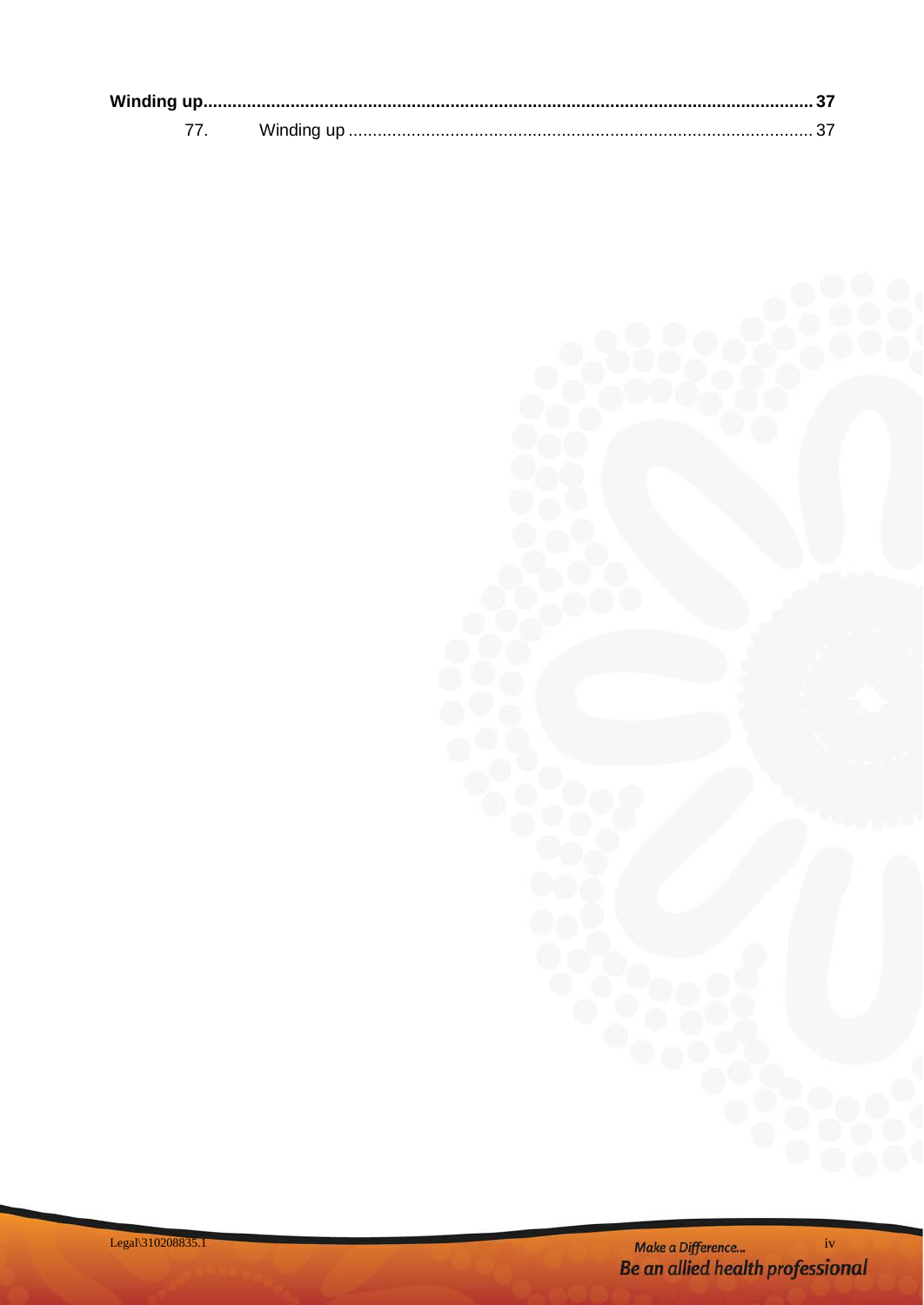#### **Constitution**

# <span id="page-4-0"></span>**Preliminary**

# <span id="page-4-1"></span>**1. Definitions**

In this Constitution:

**Aboriginal and Torres Strait Islander** means a person who:

- (a) is of Aboriginal and/or Torres Strait Islander descent; and
- (b) identifies as an Australian Aboriginal and/or Torres Strait Islander person; and
- (c) is accepted as such by the community in which s/he lives or has lived.

**AGM** means the annual general meeting of the Company as required by the Corporations Act.

**Aboriginal and Torres Strait Islander Health** means the physical well-being of an individual as well as the social, emotional and cultural well-being of the whole community in which each individual is able to achieve their full potential as a human being with a view to bringing about the total well-being of their community. It is a whole-of-life view and includes the cyclical concept of life-death-life.

**Allied Health** means any one or more healthcare disciplines that contribute to a person's physical, sensory, psychological, cognitive, social, emotional and cultural wellbeing, but excludes medicine, nursing and Aboriginal and Torres Strait Islander health worker/practitioner roles. This healthcare may be delivered by Indigenous and/or non-Indigenous health professionals and is characterised by a holistic and comprehensive approach, taking in to consideration the Aboriginal or Torres Strait Islander person's physical, sensory, psychological, cognitive, social, emotional and cultural wellbeing. Allied health functions include but are not limited to, services related to the identification, evaluation, management and prevention of disease and disorders; dietary and nutritional services; and rehabilitation services. Allied Health services should strive to achieve the state where every individual is able to achieve their full potential as a human being and thus bring about the total well-being of their community.

**Allied Health Course** means a field of study or branch of knowledge studied at a tertiary level that equips a person with the skills and knowledge to work in Allied Health;

**Allied Health Professional** means a health professional who;

- (a) has been awarded a tertiary qualification at Bachelor Degree (AQF Level 7) or higher in an Allied Health Course; and
- (b) has attained the necessary knowledge, attributes, attitudes and skills required to be an autonomous practitioner and practices in an evidence based paradigm using a recognised body of skills and knowledge to contribute to the physical, sensory, psychological, cognitive, social, emotional and cultural wellbeing of people so that each individual is able to achieve their full potential as a human being; and
- (c) does not practise as a medical practitioner, nurse or Aboriginal and Torres Strait Islander health worker/practitioner.

**ASIC** means the Australian Securities and Investment Commission.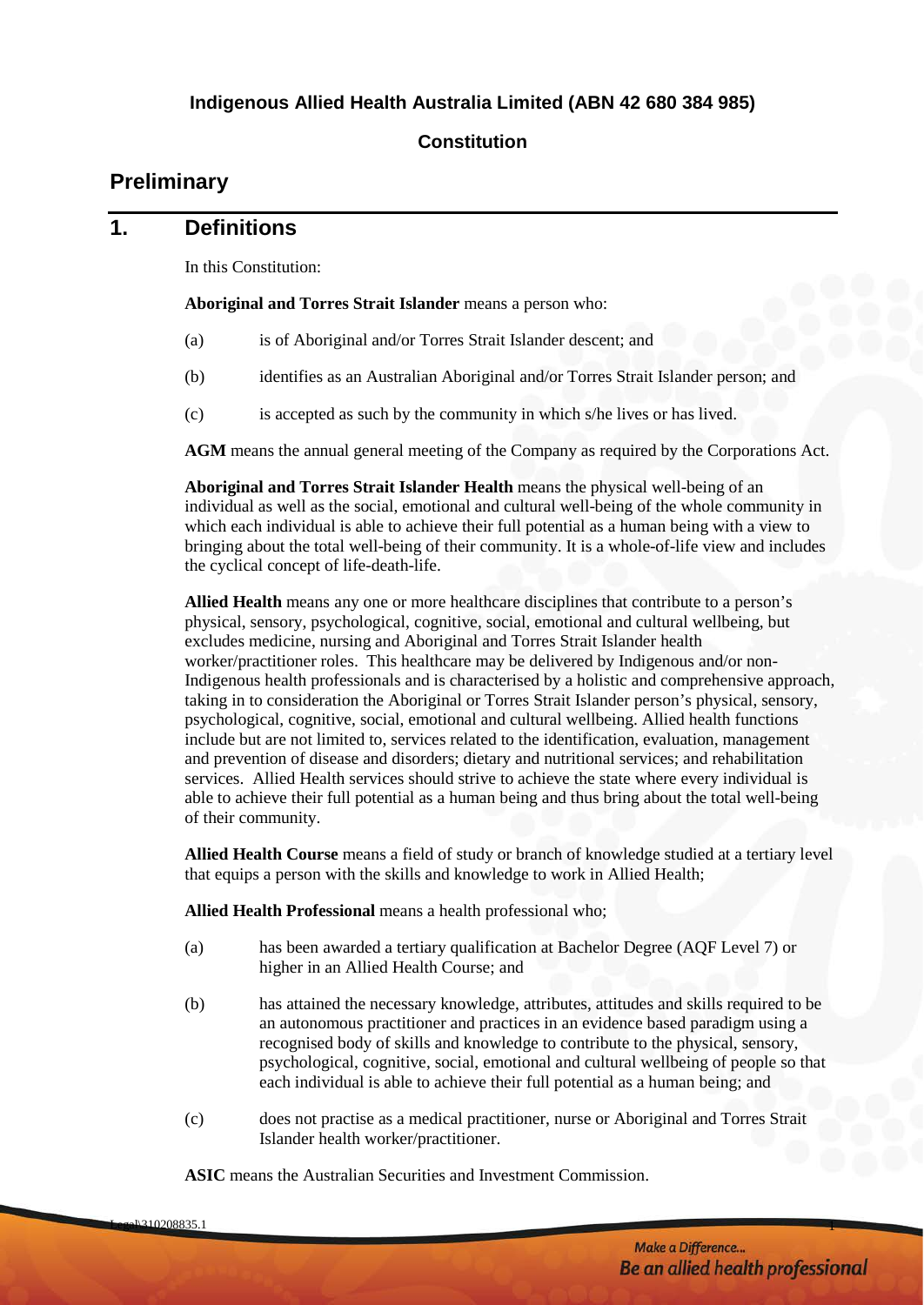**Associate Member** means a person or organisation referred to in Articles 7(c) and 7(d).

**Association** means Indigenous Allied Health Australia Incorporated (Registration Number A0053127K) which existed prior to the incorporation of the Company.

**Attending Member** means, in relation to a meeting of Members, the Member present at the place of the meeting, in person or by proxy, by attorney or, where the Member is a body corporate, by Corporate Representative.

**Board** means the Directors of the Company from time to time.

**Business Day** means a day except a Saturday, Sunday or public holiday in the state or territory in which the Company is taken to be registered for the purposes of the Corporations Act.

**Chair** means the inaugural Chair of the Company or any person subsequently appointed to that office in accordance with Article 57.

**Company** means the Indigenous Allied Health Australia Limited (ABN 42 680 384 985).

**Corporate Representative** means a person authorised in accordance with the Corporations Act (or a corresponding previous law) by a Member which is a body corporate to act as its representative at a meeting of Members.

**Corporations Act** means the *Corporations Act 2001* (Cth).

**Deputy Chair** means the inaugural Deputy Chair of the Company or any person subsequently appointed to that office in accordance with Article 57.

**Director** means a person who is, for the time being, a director of the Company and includes a Director (Graduate) and a Director (Student).

**Director (Graduate)** has the meaning given in Article [39\(a\).](#page-24-4)

**Director (Student)** has the meaning given in Article [39\(b\)](#page-24-5)

**Fee** means a fee or levy referred to in Article [17\(a\)](#page-14-5) or [19\(b\).](#page-15-4)

**Financial Year** means the year ending on 30 June.

**Full Member** means an Allied Health graduate or Allied Health student referred to in Articles 7(a) and 7(b).

**General Meeting** means a meeting of Members other than the AGM.

**Gift Fund** means the bank account established and maintained in accordance with Article 63.

**Good Faith** means the requirement to act honestly and in the best interests of the Company. Good faith is a subjective standard, which means that the relevant person will be taken to have acted in good faith if he or she at the time of the undertaking believed that they were acting in the best interest of the Company and were not influenced by his or her own ulterior motives.

**Legal Costs** of a person means legal costs calculated on a solicitor-and-client basis incurred by that person in defending or resisting any proceedings (whether criminal, civil, administrative or judicial), appearing before or responding to actions taken by any court, tribunal, government authority or agency, other body or commission, a liquidator, an administrator, a trustee in bankruptcy or other authorised official, where that proceeding, appearance or response relates to a Liability of that person.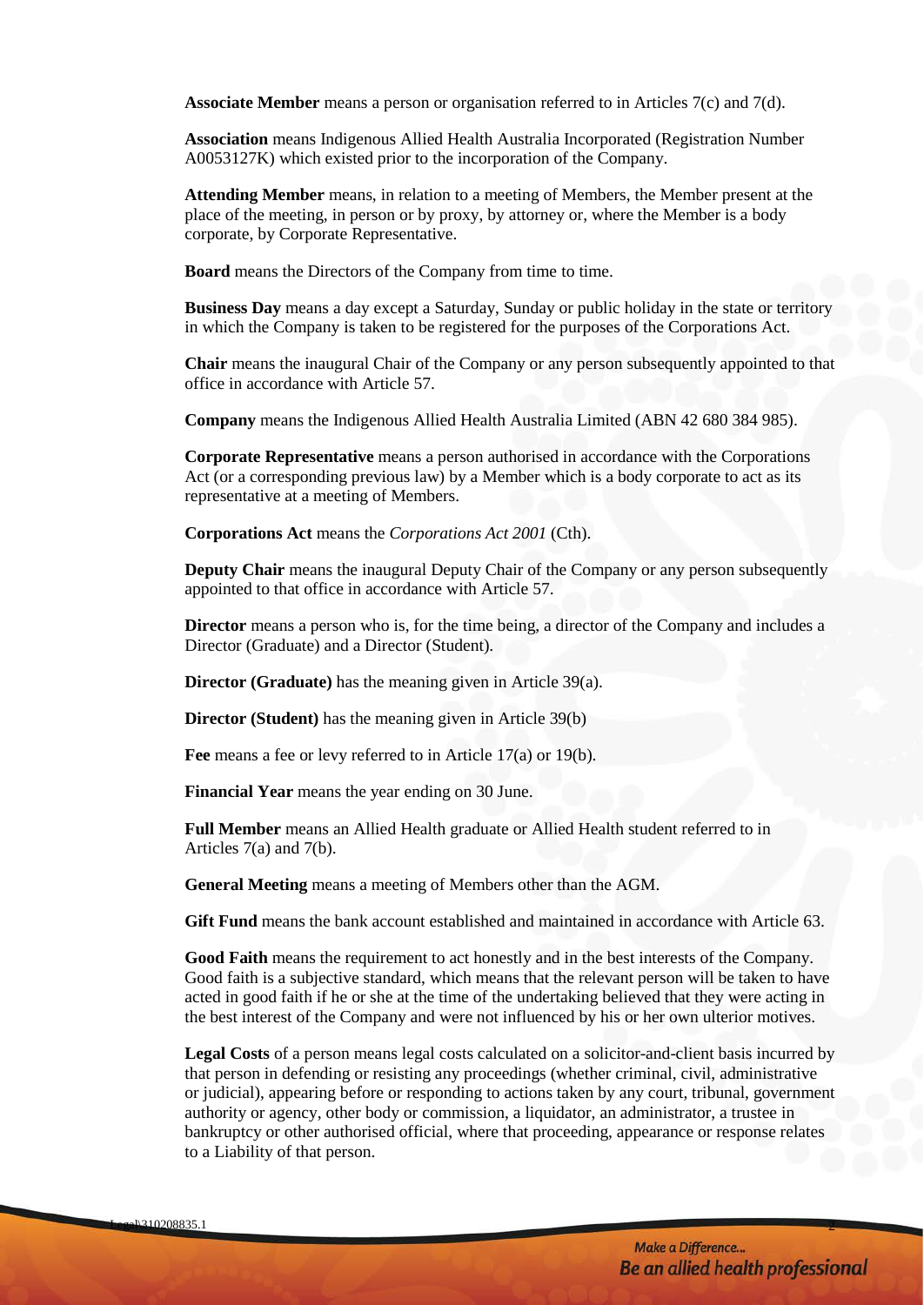**Liability** of a person means any liability including negligence (except a liability for legal costs) incurred by that person in or arising out of the discharge of duties as an officer of the Company or in or arising out of the conduct of the business of the Company, including as result of appointment or nomination by the Company or a subsidiary as a trustee or as a director, officer or employee of another body corporate.

**Member** means a person whose name is entered in the Register as a member of the Company.

**Notice** means a notice given pursuant to, or for the purposes of, this Constitution or the Corporations Act.

**Objects of the Company** means the objects referred to in Article 5.

**Personal Representative** means the legal personal representative, executor or administrator of the estate of a deceased person.

**Register** means the register of Members kept pursuant to the Corporations Act and, where appropriate, includes any branch register.

**Relevant Officer** means a person who is, or has been, a Director or Secretary.

**Secretary** means a person appointed as, or to perform the duties of, secretary of the Company for the time being.

#### <span id="page-6-0"></span>**2. Interpretation**

Headings are for convenience only and do not affect interpretation. Unless the context indicates a contrary intention, in this Constitution:

- (a) a word importing the singular includes the plural (and vice versa);
- (b) a word indicating a gender includes every other gender;
- (c) if a word or phrase is given a defined meaning, any other part of speech or grammatical form of that word or phrase has a corresponding meaning;
- (d) the word "includes" in any form is not a word of limitation;
- (e) a reference to something being "written" or "in writing" includes that thing being represented or reproduced in any mode in a visible form;
- (f) a notice or document required by this Constitution to be signed may be authenticated by any other manner permitted by the Corporations Act or any other law;
- (g) a reference to "\$" or "dollars" is a reference to Australian currency; and
- (h) a reference to a statute includes its delegated legislation and a reference to a statute or delegated legislation or a provision of either includes consolidations, amendments, re-enactments and replacements.

# <span id="page-6-1"></span>**3. Application of Corporations Act**

- (a) Unless the context indicates a contrary intention, in this Constitution:
	- (i) a reference to the Corporations Act is to the Corporations Act in force in relation to the Company after taking into account any waiver, modification or exemption which is in force either generally or in relation to the Company; and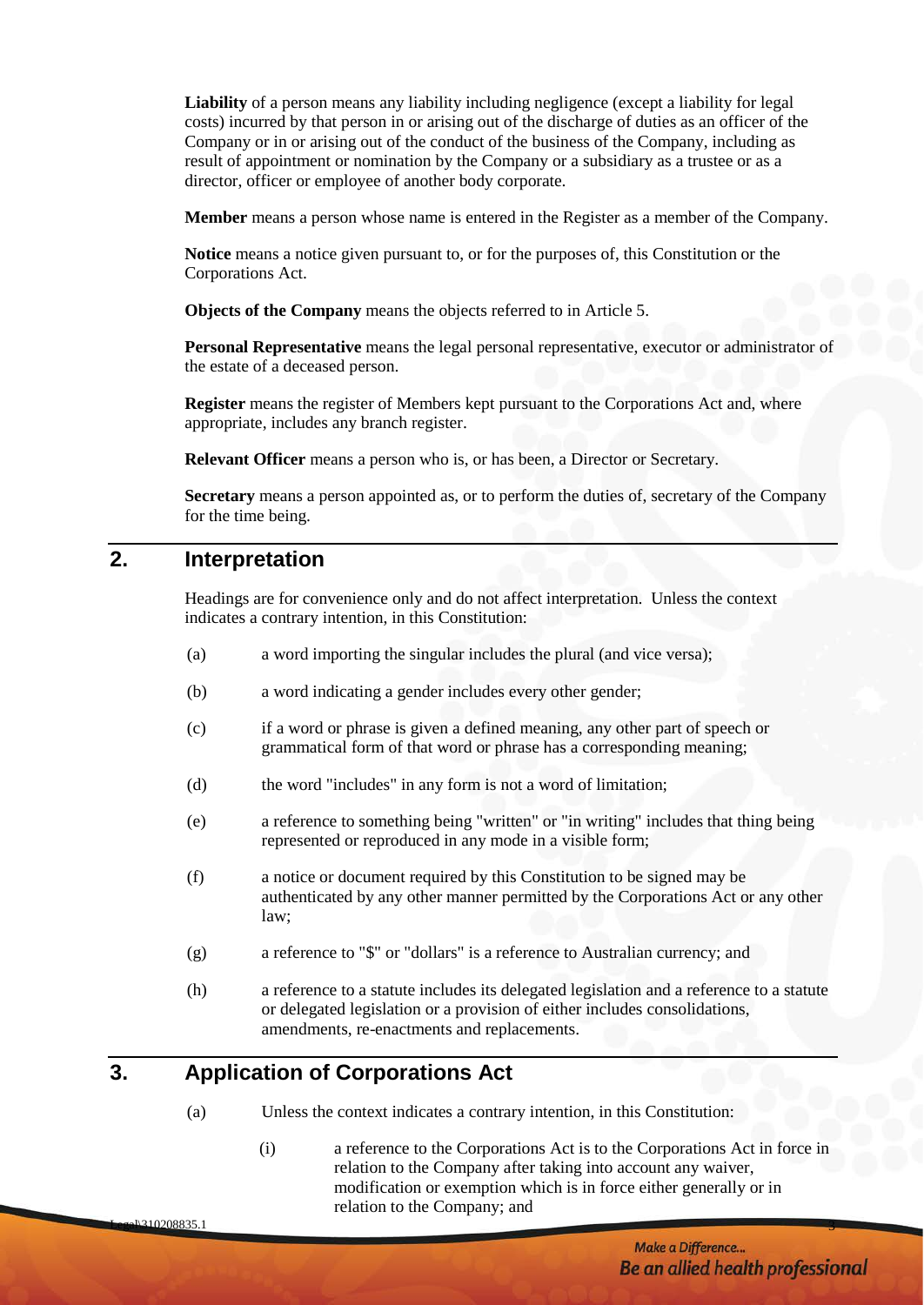- (ii) a word or phrase given a meaning in the Corporations Act has the same meaning in this Constitution where it relates to the same matters as the matters for which it is defined in the Corporations Act, unless that word or phrase is otherwise defined in this Constitution.
- (b) The replaceable rules in the Corporations Act do not apply to the Company.

# <span id="page-7-0"></span>**4. Enforcement**

- (a) Each Member submits to the non-exclusive jurisdiction of the courts of the Australian Capital Territory, the Federal Court of Australia and the courts competent to determine appeals from those courts with respect to any proceedings that may be brought at any time relating to this Constitution.
- (b) If at any time any provision of this Constitution is or becomes illegal, invalid or unenforceable in any respect pursuant to the law of any jurisdiction, then that does not affect or impair:
	- (i) the legality, validity or enforceability in that jurisdiction of any other provision of this Constitution; or
	- (ii) the legality, validity or enforceability pursuant to the law of any other jurisdiction of that or any other provision of this Constitution.

# <span id="page-7-1"></span>**Objects**

# <span id="page-7-2"></span>**5. Objects of the Company**

The objects of the Company are:

- (a) to promote, manage and prevent health issues within Aboriginal and Torres Strait Islander peoples and communities;
- (b) to encourage and advance broad-based education to carers of and service providers to Aboriginal and Torres Strait Islander peoples and communities with ill health or disabilities by facilitating the development of a culturally sensitive and competent Allied Health workforce;
- (c) to encourage and promote research in Allied Health services aimed at improving the health and well being of Indigenous peoples including the relief of poverty, lack of opportunity or other disabilities of Aboriginal and Torres Strait Islander children and adults, and in particular the relief of any such disabilities which may impede their education, development, advancement and employment;
- (d) to monitor and encourage the commitment of all key stakeholders in ensuring the advancement of, and broad-based education regarding, Indigenous health;
- (e) to advise all key stakeholders on issues relating to Allied Health services as they pertain to Indigenous health;
- (f) to encourage, promote and facilitate the contributions of Aboriginal and Torres Strait Islander professionals in Allied Health services with the aim of improving Allied Health services to Aboriginal and Torres Strait Islander peoples and communities;
- (g) to operate and maintain a Gift Fund in accordance with the requirements of the *Income Tax Assessment Act 1997* (Cth);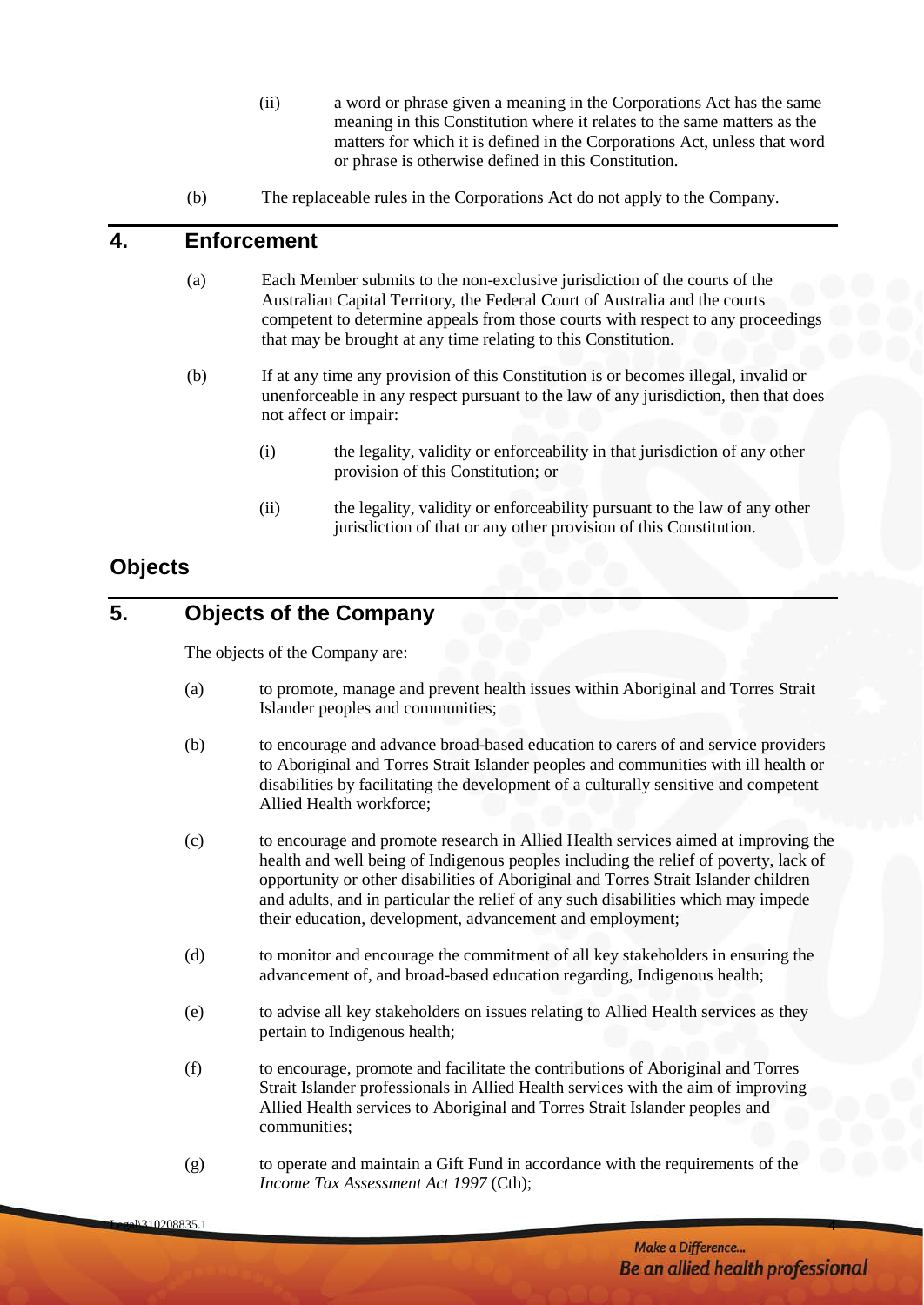- (h) to do all such other lawful things as may be incidental or conducive to the attainment of the above objects, and in pursuing the above objects, the Company will:
	- (i) represent Aboriginal and Torres Strait Islander Allied Health professionals, students and ancillary professionals at all levels, including professional, educational and government;
	- (ii) encourage and facilitate a greater number of Aboriginal and Torres Strait Islander Allied Health professionals thus contributing to improved allied health services for Indigenous people and communities in Australia;
	- (iii) provide for activities of preservation, respect and the sharing of traditional healing knowledge; and
	- (iv) provide for the promotion of the principles of reconciliation.

# <span id="page-8-0"></span>**Liability of Members**

# <span id="page-8-1"></span>**6. Extent of liability**

Each Member undertakes to contribute an amount not exceeding \$10 to the property of the Company if the Company is wound up at a time when that person is a Member, or within one (1) year of the time that person ceased to be a Member, for:

- (a) payment of the Company's debts and liabilities contracted before that person ceased to be a Member;
- (b) payment of the costs, charges and expenses of winding up the Company; and
- (c) adjustment of the rights of the contributories among themselves.

# <span id="page-8-2"></span>**Membership**

# <span id="page-8-3"></span>**7. Membership categories**

There shall be four (4) categories of membership, as follows:

#### (a) **Full Member - Allied Health Graduate**

- (i) A person is eligible for membership as an Allied Health Graduate Full Member of the Company if they:
	- A. are an Aboriginal and/or Torres Strait Islander person;
	- B. have graduated from an Allied Health Course with a recognised qualification; and
	- C. are accepted by the Board as having commitment to the Objects of the Company.
- (ii) A person becomes an Allied Health Graduate Full Member upon:
	- A. incorporation of the Company if the person is listed as a Member in the Application for Registration of a Body Corporate as an Australian Company (ASIC Form 202); or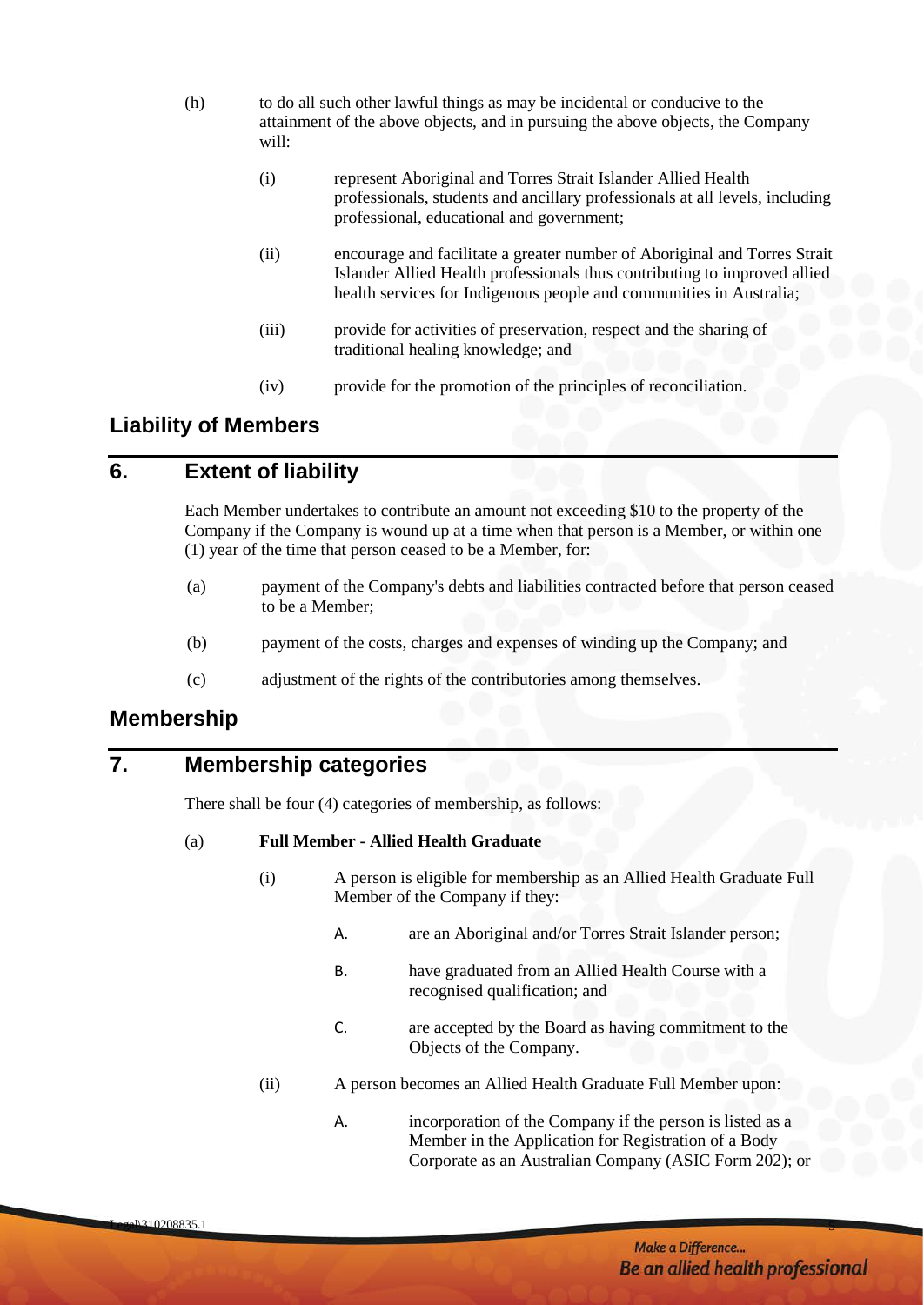B. approval of that person's application by the Board in accordance with Article 8.

#### (b) **Full Member - Allied Health Student**

- (i) A person is eligible for membership as an Allied Health Student Full Member of the Company if they:
	- A. are an Aboriginal and/or Torres Strait Islander person;
	- B. are enrolled in an Allied Health Course (and have not graduated from an Allied Health Course with a recognised qualification); and
	- C. are accepted by the Board as having a commitment to the Objects of the Company.
- (ii) A person becomes an Allied Health Student Full Member upon:
	- A. incorporation of the Company if the person is listed as a Member in the Application for Registration of a Body Corporate as an Australian Company (ASIC Form 202); or
	- B. approval of that person's application by the Board in accordance with Article 8.

#### (c) **Associate Member - Individual**

- (i) An individual is eligible for membership as an Associate Member of the Company if the individual is accepted by the Board as having a commitment to Objects of the Company.
- (ii) An individual becomes an Associate Member Individual upon:
	- A. incorporation of the Company if the person is listed as a Member in the Application for Registration of a Body Corporate as an Australian Company (ASIC Form 202); or
	- B. approval of that person's application by the Board in accordance with Article 8.

#### (d) **Associate Member - Corporate**

- (i) An organisation is eligible for membership as an Associate Member of the Company if the corporation is accepted by the Board as having a commitment to the Objects of the Company.
- (i) An organisation becomes an Associate Member Corporate upon:

- A. incorporation of the Company if the organisation is listed as a Member in the Application for Registration of a Body Corporate as an Australian Company (ASIC Form 202); or
- B. approval of that organisation's application by the Board in accordance with Article 8.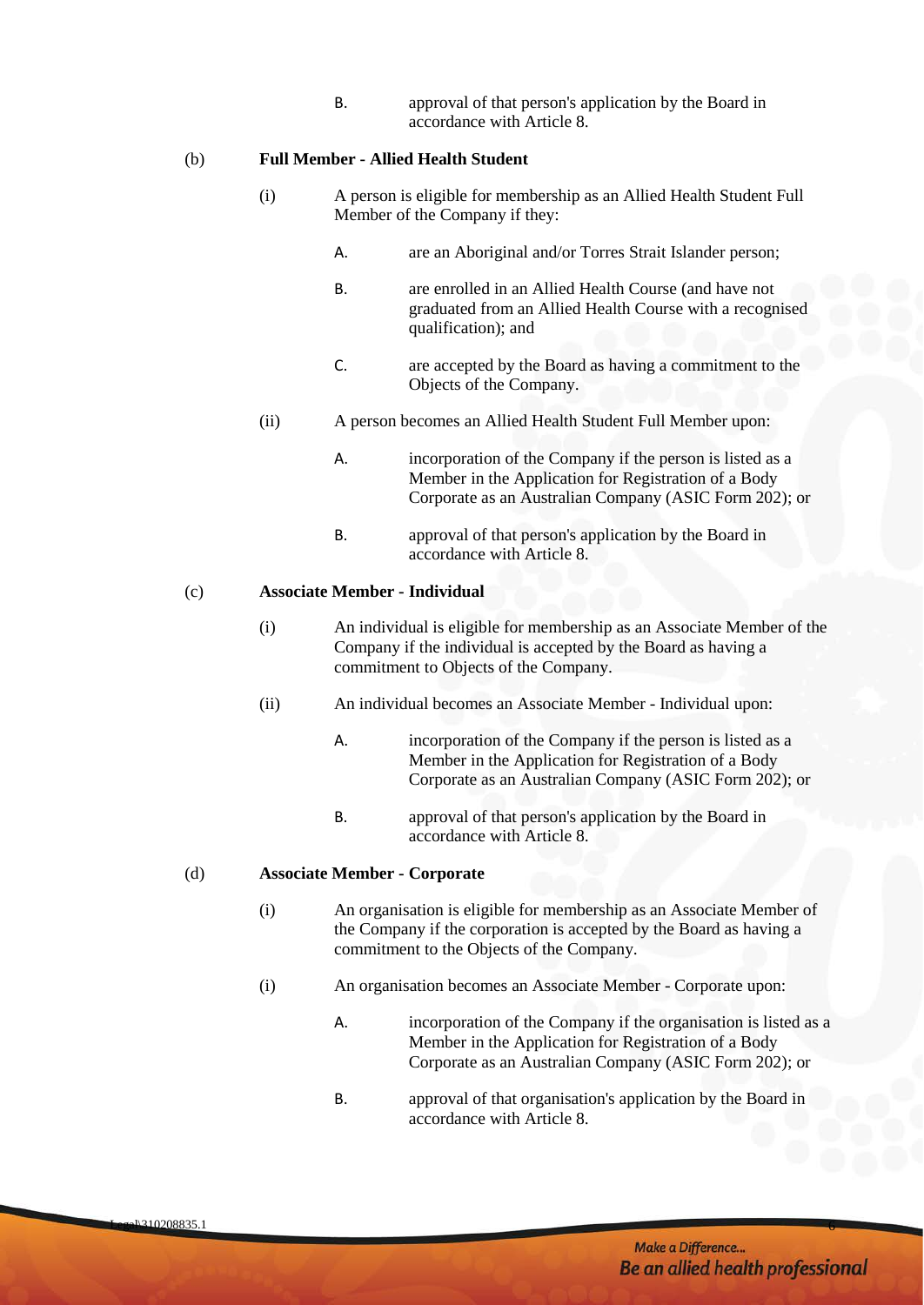# <span id="page-10-0"></span>**8. Membership applications**

- (a) Each applicant to become a Member must sign and deliver to the Company an application in the form which the Board determines, and pay any initial fee which the Board determines.
- (b) The Board determines in its absolute discretion whether an applicant may become a Member. The Board is not required to give any reason for the rejection of any application to become a Member.
- <span id="page-10-2"></span>(c) If an application to become a Member is accepted by the Board, the Company must give written notice of the acceptance to the applicant as soon as practicable and enter the applicant's name in the Register.
- <span id="page-10-3"></span>(d) If an application to become a Member is rejected by the Board, the Company must give written notice of the rejection to the applicant and refund in full the fee (if any) paid by the applicant.
- (e) Failure by the Company to comply with any notice requirement in Article [8\(c\)](#page-10-2) or [8\(d\)](#page-10-3) does not invalidate the decision regarding an application.

# <span id="page-10-1"></span>**9. Membership rights**

- (a) An applicant for membership becomes a Member and is entitled to exercise the rights of membership when his or her name is entered in the Register of Members.
- (b) All Members may attend the Company's AGM.
- (c) Full Members have the following rights, subject to this Constitution:
	- (i) full voting rights;
	- (ii) speaking rights at a meeting of Members;
	- (iii) the right to convene a meeting of Members under Article 21;
	- (iv) the right to put forward resolutions to be voted on at a meeting of Members in accordance with Article 23(c);
	- (v) the right to stand for election or be appointed as a Director;
	- (vi) the right to not be removed as a Member unless in accordance with this Constitution; and
	- (vii) the right to have disputes with another Member or the Company dealt with in accordance with Article 70.
- (d) Associate Members have the following rights, subject to this Constitution:
	- (i) the right to attend and be heard at a meeting of Members;
	- (ii) the right to put forward resolutions to be voted on at a meeting of Members in accordance with Article 23(c);
	- (iii) the right to not be removed as a Member unless in accordance with this Constitution; and
	- (iv) the right to have disputes with another Member or the Company dealt with in accordance with Article 70.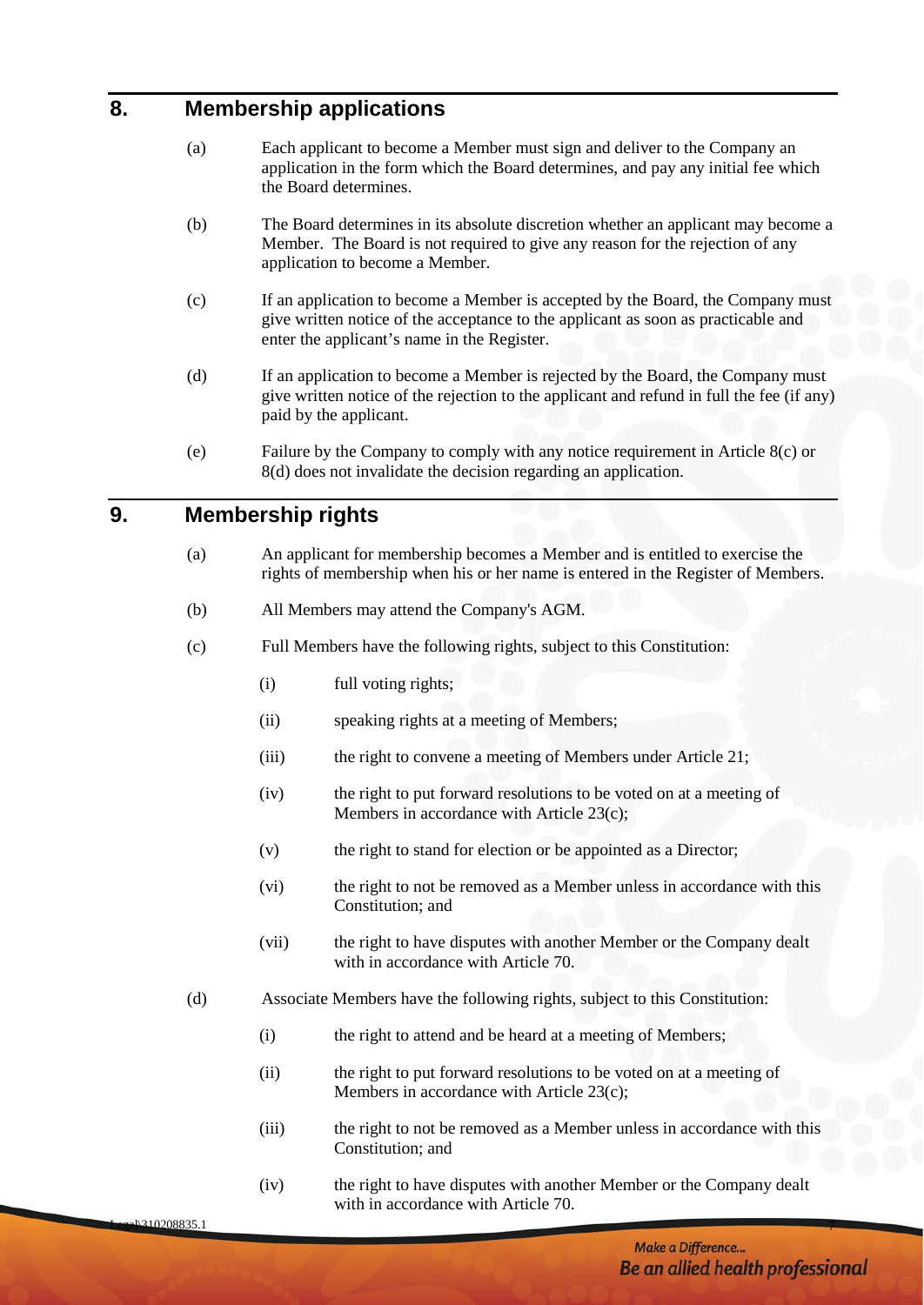- <span id="page-11-2"></span>(e) Subject to the Corporations Act and the rights of a particular class of Members, the Company may vary or cancel rights of Members in that class:
	- (i) by a special resolution passed at a meeting of the Members included in that class; or
	- (ii) with the written consent of Members who are entitled to at least 75% of the votes that may be cast by Members included in that class.
- (f) Article 38 applies to a meeting held pursuant to Article  $9(e)(i)$ .

# <span id="page-11-0"></span>**10. Membership obligations**

Each Member shall:

- (a) comply with this Constitution and Corporations Act;
- (b) comply with any code of conduct adopted by the Company;
- (c) treat other Members and the Board with respect and dignity; and
- (d) not behave in a way that significantly interferes with the operation of the Company or meetings of Members.

# <span id="page-11-1"></span>**11. Register of Members**

- (a) The Secretary must establish and maintain a Register of the Members of the Company which records who is a Member.
- (b) The Register must contain the following information about each Member:
	- (i) the Member's name and contact details, including address;
	- (ii) the category of membership;
	- (iii) the date on which the Member's name was entered in the Register; and
	- (iv) such other information as the Board requires.
- (c) Where an organisation is a Member, an officer of the organisation or body corporate shall be registered as the Member. The Register must contain:
	- (i) the organisation's name and contact details, including address; and
	- (ii) the name and contact details, including address of the officer of the organisation.
- (d) The Register must be kept at the Company's principal place of business.
- (e) The Secretary must ensure that only those particulars required by the Corporations Act relating to a Member are:
	- (i) available for inspection in accordance with the Corporations Act; and
	- (ii) given only to a person with the right to have such information in accordance with the Corporations Act.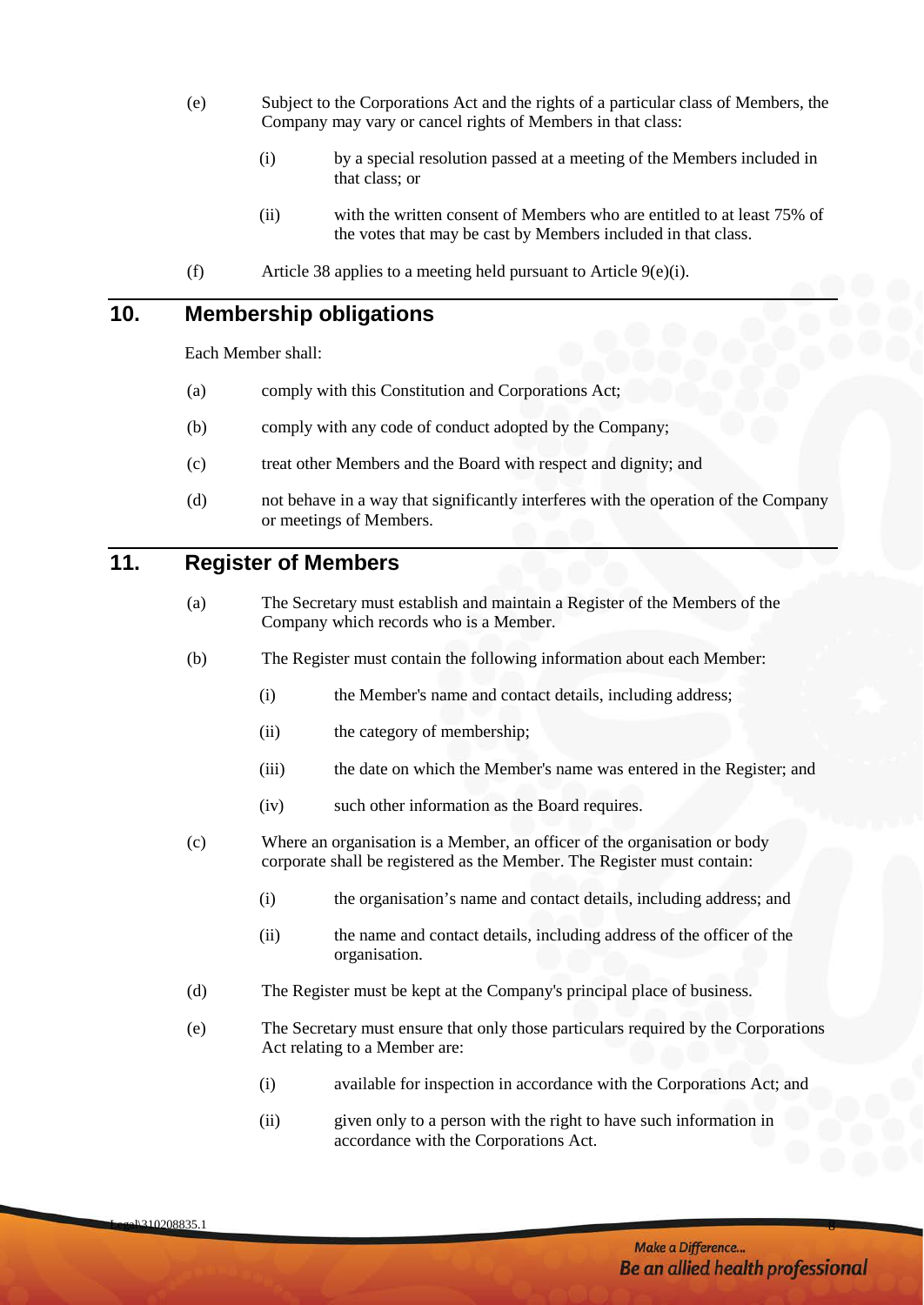(f) A Member must lodge with the Secretary a written notice of any change in the Member's name or contact details within twenty eight (28) Business Days of the change occurring. The Company may require reasonable verification of the change.

# <span id="page-12-0"></span>**12. No transfers**

The rights, privileges or obligations of being a Member are not transferable whether by operation of law or otherwise.

#### <span id="page-12-1"></span>**Cessation of membership**

#### <span id="page-12-2"></span>**13. Resignation of a Member**

- (a) Subject to Article [13\(b\),](#page-12-4) a Member may at any time resign as a member of the Company by giving the Company notice in writing. Unless the notice provides otherwise, a resignation by a Member takes effect one (1) month after the date of the written notice.
- <span id="page-12-4"></span>(b) If there is only one (1) Member and the Member gives proper notice of resignation or on the same day all of the Members give proper notice of resignation, the notice or notices will be ineffective and the Member or Members cannot resign until either another person is appointed as a Member or the Company is wound up.
- (c) If a Member resigns, the Company must remove the Member's name from the Register on the date that person ceases to be a Member.

# <span id="page-12-3"></span>**14. Discipline, suspension and expulsion of a Member**

- (a) Subject to Article [14\(b\),](#page-13-0) if:
	- (i) a Member is in breach of a provision of this Constitution; or
	- (ii) any act or omission of a Member is, in the opinion of the Board, unbecoming of a Member, prejudicial to the interests or reputation of the Company or is not consistent with the Objects of the Company;
	- (iii) a Member is, or any step is taken for that Member to become, either an insolvent under administration or an externally administered body corporate; or
	- (iv) the succession by another body corporate or entity to the assets and liabilities of the Member,

the Company may:

- (v) fine that Member an amount not exceeding \$500;
- (vi) suspend that Member from membership of the Company for a specified period and on conditions that the Company considers to be appropriate in the circumstances; or
- (vii) expel the Member,

by a resolution of the Board and remove the Member's name from the Register.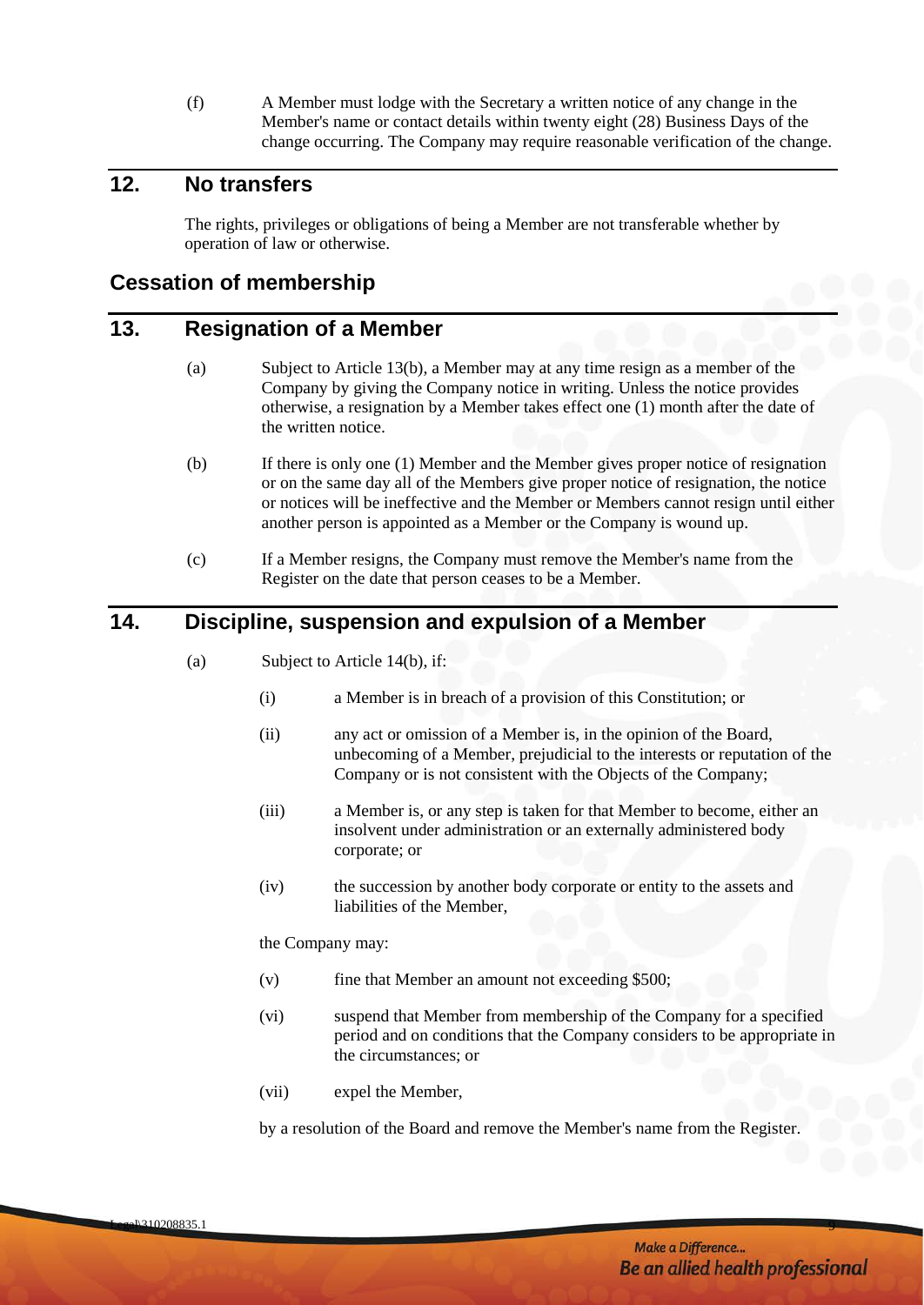- <span id="page-13-0"></span>(b) A resolution under Article 14(a) does not take effect unless:
	- (i) at a meeting held in accordance with Article 14(c), the Board confirms the resolution; and
	- (ii) if the Member exercises a right of appeal under this Article, the Company confirms the resolution in accordance with this Article.
- (c) A meeting of the Board to confirm or revoke a resolution passed under Article 14(a) must be held not earlier than fourteen (14) Business Days, and not later than twenty eight (28) Business Days, after notice has been given to the Member in accordance with Article 14(d).
- (d) A notice given under Article 14(c) must:
	- (i) set out the resolution of the Board and the grounds on which it is based;
	- (ii) state that the Member, or his or her representative, may address the Board at a meeting to be held not earlier than fourteen (14) Business Days and not later than twenty eight (28) Business Days after the notice has been given to that Member;
	- (iii) state the date, place and time of that meeting; and
	- (iv) inform the Member that he or she may do one (1) or both of the following:
		- A. attend that meeting; or
		- B. give to the Board before the date of that meeting a written statement seeking the revocation of the resolution; and
	- (v) inform the Member that, if at that meeting, the Board confirms the resolution, he or she may, not later than forty eight (48) hours after that meeting, give the Secretary a notice to the effect that he or she wishes to appeal the resolution in meeting of Members.
- (e) At a meeting of the Board to confirm or revoke a resolution passed under Article 14(a), the Board must:
	- (i) give the Member, or his or her representative, an opportunity to be heard;
	- (ii) give due consideration to any written statement submitted by the Member; and
	- (iii) determine by resolution whether to confirm or to revoke the resolution.
- (f) If at the meeting of the Board, the Board confirms the resolution, the Member may, not later than forty eight (48) hours after that meeting, give the Secretary a notice to the effect that he or she wishes to appeal the resolution in a meeting of Members.
- (g) If the Secretary receives a notice under Article 14(f), he or she must notify the Board and the Board must convene a meeting of Members to be held within twenty one (21) Business Days after the date on which the Secretary received the notice.
- (h) At a meeting of Members convened under Article 14(g):
	- (i) no business other than the question of the appeal may be conducted;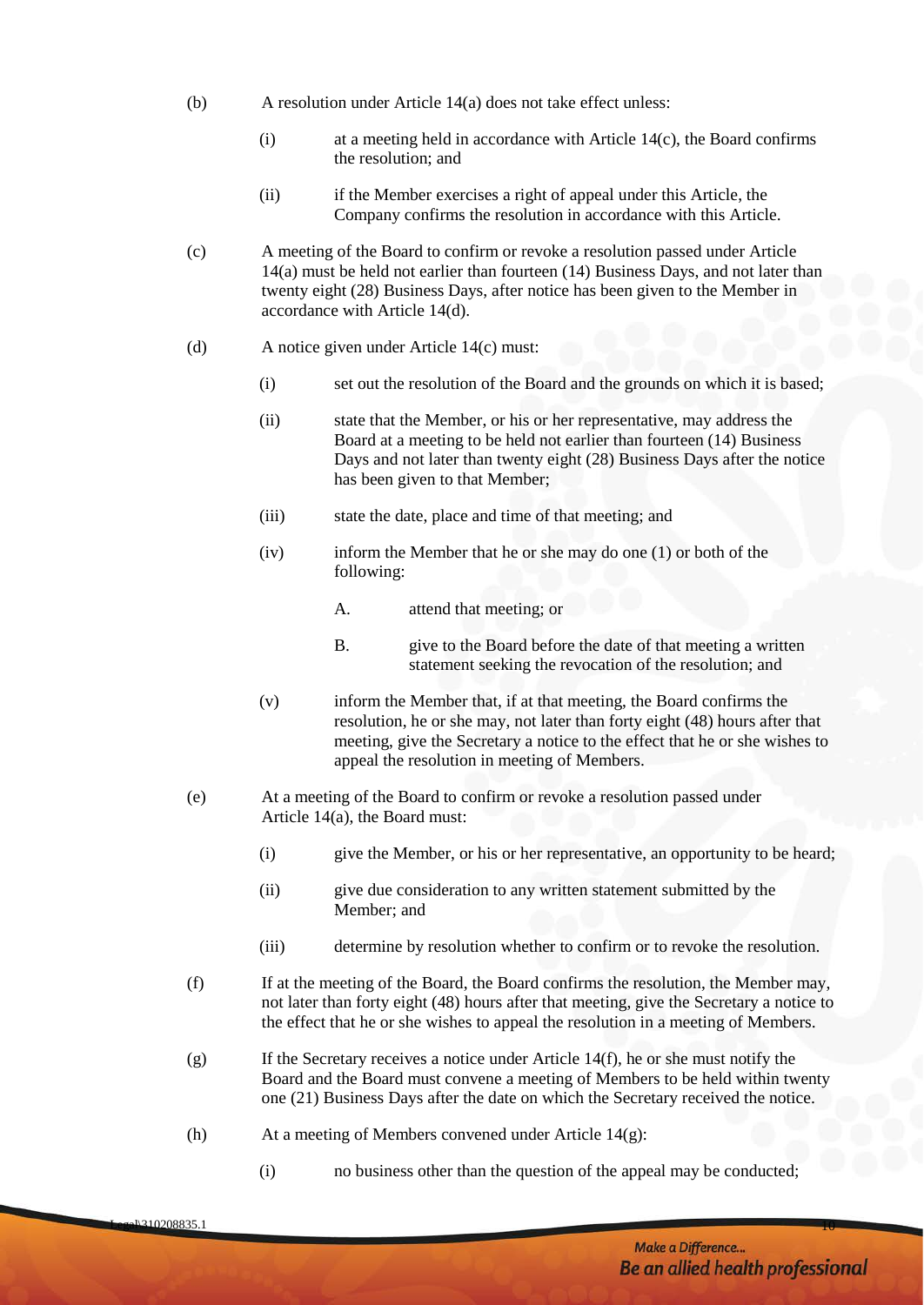- (ii) the Board may place before the meeting details of the grounds for the resolution and the reasons for the passing of the resolution;
- (iii) the Member, or his or her representative, must be given an opportunity to be heard; and
- (iv) the Full Members present must vote by secret ballot on the question of whether the resolution should be confirmed or revoked.
- (i) A resolution is confirmed if, at the meeting of Members, not less than two-thirds of the Full Members present vote in person, or by proxy, in favour of the resolution. In any other case, the resolution is revoked.

# <span id="page-14-0"></span>**15. Other cessation events**

If a Member:

- (a) being an individual, dies or becomes bankrupt, becomes of unsound mind or a person whose property is liable to be dealt with pursuant to a law about mental health; or
- (b) being a body corporate, is deregistered pursuant to the laws of the jurisdiction in which the Member is incorporated,

the Member ceases to be a member of the Company and the Company may remove the Member's name from the Register.

# <span id="page-14-1"></span>**16. Effect of cessation**

- (a) A person who ceases to be a Member remains liable to pay, and must immediately pay, to the Company all amounts that at the date of cessation were payable by the person to the Company as a Member.
- (b) The Company may by resolution of the Board waive any or all of its rights pursuant to this Article [16.](#page-14-1)

#### <span id="page-14-2"></span>**Fees and other payments**

# <span id="page-14-5"></span><span id="page-14-3"></span>**17. Setting of Fees**

- (a) Subject to the Corporations Act and the terms of membership of a class of Members, the Company may by special resolution of the Board require the payment of Fees by Members of any amount, on any terms and at any times as the Board resolves, including payment by instalments.
- (b) The Company may when admitting Members make Fees payable for one (1) or more Members for different amounts and at different times as the Board resolves.
- (c) The Company may by resolution of the Board revoke or postpone a Fee or extend the time for payment of a Fee, at any time prior to the date on which payment of that Fee is due.

# <span id="page-14-4"></span>**18. Notice of Fees**

(a) The Company must give notice of Fees to the Members who are required to pay the Fees at least ten (10) Business Days before the due date for payment. The notice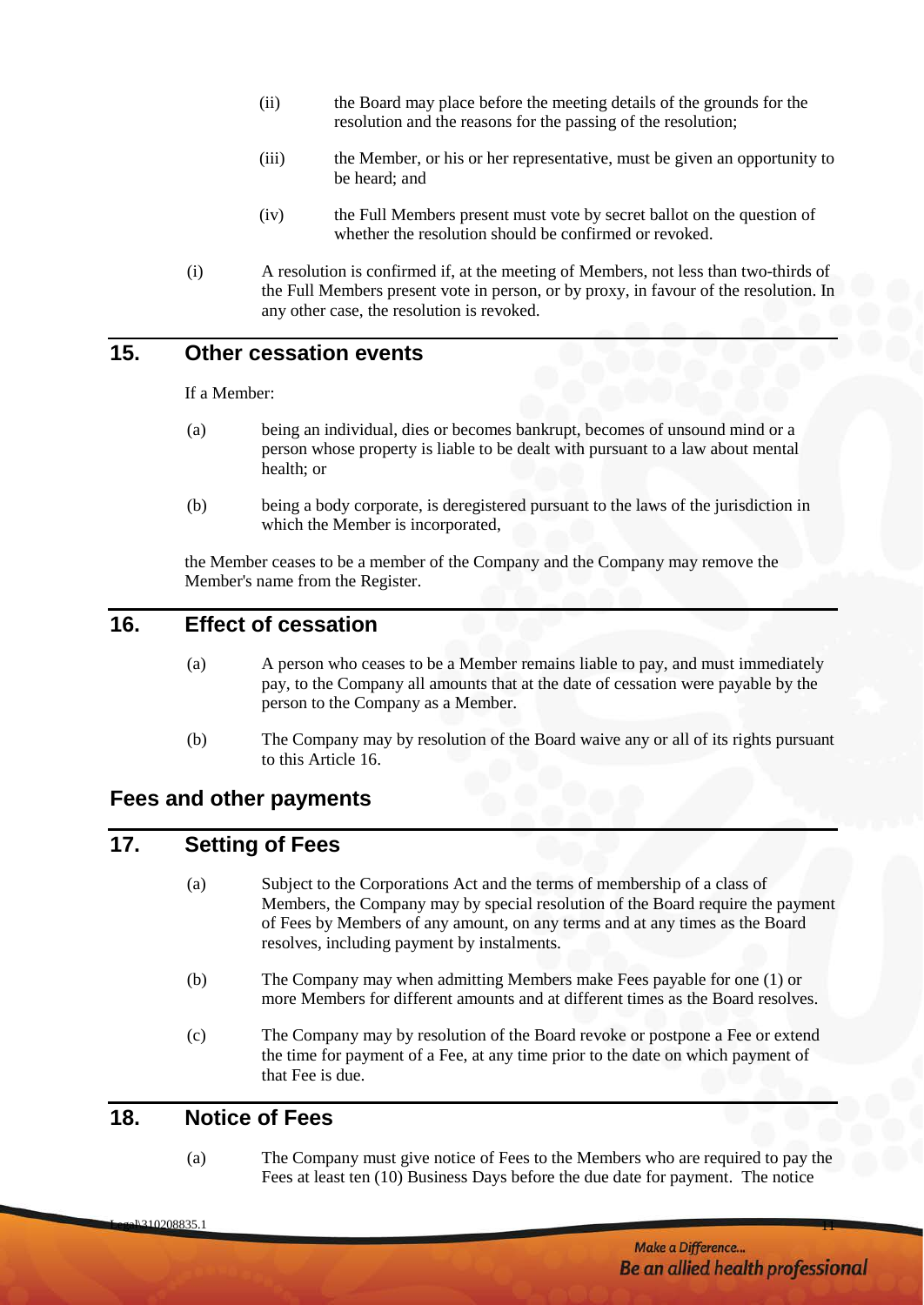must specify the amount of the Fee, the time or times and place of payment and any other information as the Board resolves.

(b) The non-receipt of a notice of a Fee by, or the accidental omission to give notice of a Fee to, any Member does not invalidate the Fee.

# <span id="page-15-0"></span>**19. Payment of Fees**

- (a) Each Member must pay to the Company the amount of each Fee payable by the Member in the manner, at the time and at the place specified in the notice of the Fee.
- <span id="page-15-4"></span>(b) If the terms of membership of a class of Members require an amount to be paid as a Fee on a fixed date, each Member in that class of Members must pay that amount to the Company at that time and that amount is treated for the purposes of this Constitution as if a Fee for that amount had been properly determined by the Board of which appropriate notice has been given.
- (c) In a proceeding to recover a Fee, or an amount payable due to the failure to pay or late payment of a Fee, proof that:
	- (i) the name of the person is entered in the Register as a Member;
	- (ii) the person is in the class of Members liable to pay the Fee;
	- (iii) there is a record in the minute books of the Company of the resolution determining the Fee or the terms of membership of a class of Members requiring the payment of the Fee; and
	- (iv) notice of the Fee was given or taken to be given to the person in accordance with this Constitution,

is conclusive evidence of the obligation of that person to pay the Fee.

# <span id="page-15-1"></span>**Proceedings of Members**

# <span id="page-15-2"></span>**20. Written resolutions of Members**

While the Company has only one (1) Member, the Company may pass a resolution by that Member signing a record in writing of that resolution.

# <span id="page-15-3"></span>**21. Calling meetings of Members**

- (a) The Company may call a meeting of Members to be held at the time and place (including two (2) or more venues using technology which gives Attending Members as a whole a reasonable opportunity to participate) and in the manner that the Board resolves:
	- (i) by resolution of the Board; or
	- (ii) on the written request of Members representing not less than 5 % of the total number of Members allowed to vote at a meeting of Members.
- (b) A written request of Members under Article 21(a)(ii) must:
	- (i) state the objects of the meeting;
	- (ii) be signed by the Members requesting the meeting; and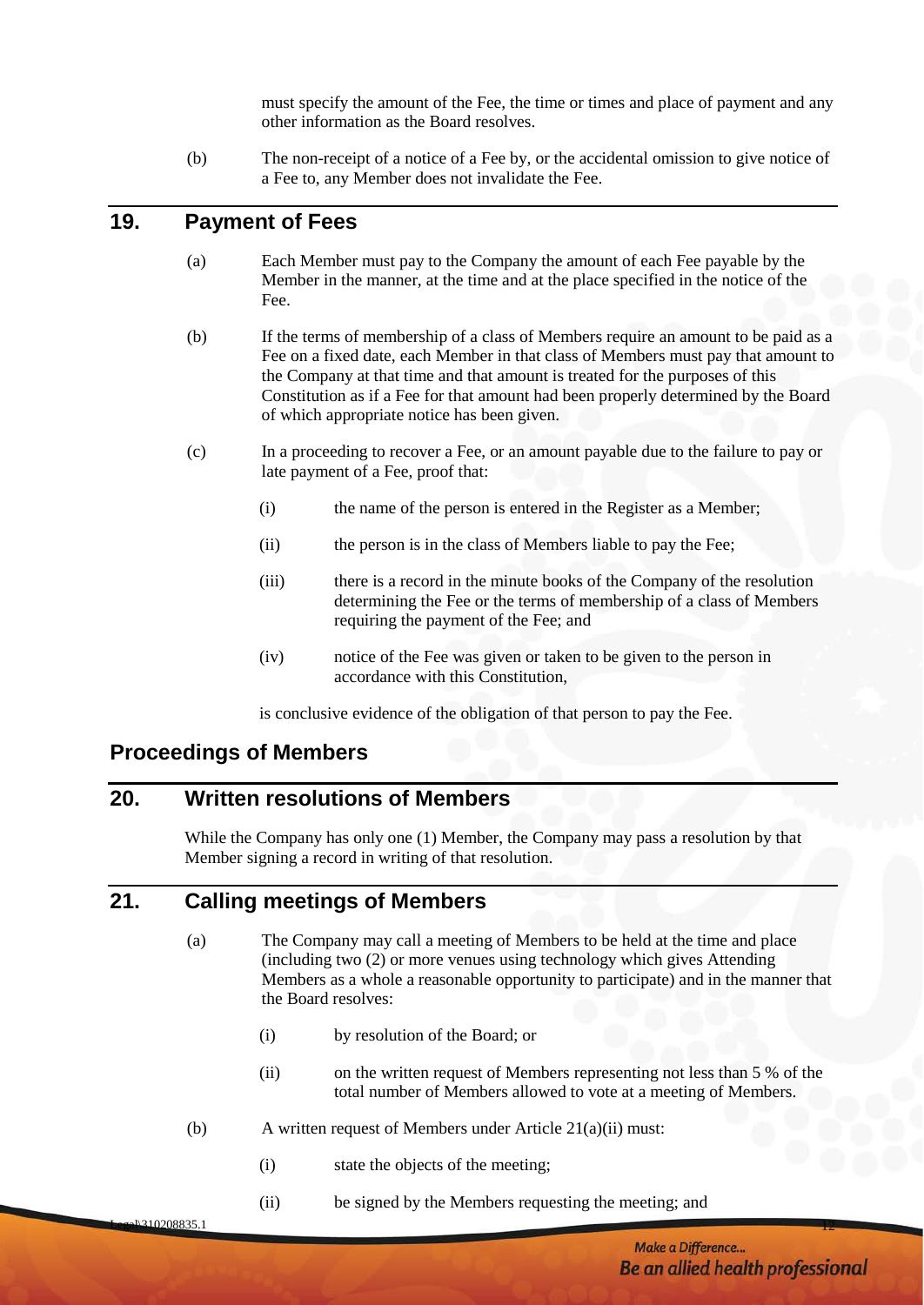- (iii) be addressed and delivered to the Secretary.
- (c) If the Board does not call a meeting of Members to be held within one (1) month after the date on which the request is delivered to the Secretary, the Members making the request, or any of them, may convene a meeting of Members to be held not later than three (3) months after that date.
- (d) If a meeting of Members is convened by Members in accordance with Article 21(c), it must be convened in the same manner so far as possible as a meeting convened by the Board. The Board will be responsible for arranging the venue, including the set up of technology, for a meeting of Members convened by Members in accordance with Article 21(c).
- (e) No Member may call or arrange to hold a meeting of Members except where permitted by the Corporations Act.
- (f) The Company must hold an AGM in one (1) location at least once in each calendar year and within five (5) months after the end of its financial year.

# <span id="page-16-2"></span><span id="page-16-0"></span>**22. Notice of meetings of Members**

- (a) Where the Company has called a meeting of Members, notice of the meeting and any proxy form for the meeting must be given at least twenty one (21) Business Days prior to the meeting date in the form and in the manner in which the Board resolves, subject to any requirements of the Corporations Act.
- (b) A person may waive notice of any meeting of Members by written notice to the Company.
- (c) A person who has not duly received notice of a meeting of Members may, before or after the meeting, notify the Company of the person's agreement to anything done or resolution passed at the meeting.
- (d) A person's attendance at a meeting of Members waives any objection which that person may have had to a failure to give notice, or the giving of a defective notice, of the meeting, unless the person at the beginning of the meeting objects to the holding of the meeting.
- (e) Subject to the Corporations Act, anything done (including the passing of a resolution) at a meeting of Members is not invalid because either or both a person does not receive notice of the meeting or a proxy form, or the Company accidentally does not give notice of the meeting or a proxy form to a person.
- (f) The Company must give its auditor:
	- (i) notice of meeting of Members in the same way that a Member is entitled to receive notice under Article 22(a); and
	- (ii) any other communication relating to the meeting of Members that a Member is entitled to receive.

#### <span id="page-16-1"></span>**23. Business of meetings**

- (a) The business that may be transacted at a meeting of Members is:
	- (i) the election of Directors; and
	- (ii) items of business submitted by the Board.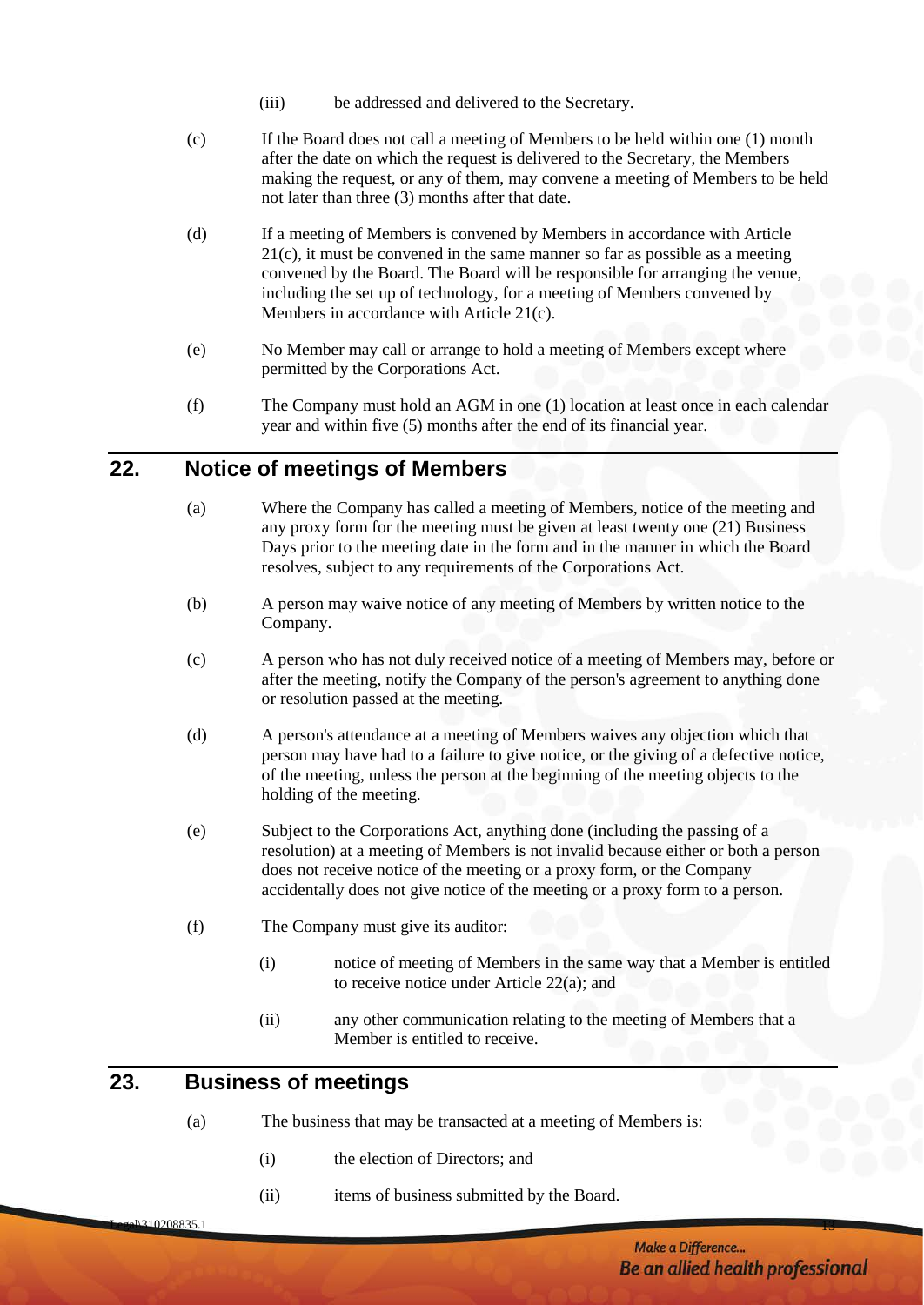- (b) The business that may be transacted at an AGM is:
	- (i) the consideration of the annual:
		- A. financial report;
		- B. Directors' reports; and
		- C. auditor's report;
	- (ii) the election of Directors;
	- (iii) if required at that particular AGM by the Corporations Act, the appointment of auditors and the fixing of their remuneration; and
	- (iv) items of business submitted by the Board.
- (c) A Member intending to bring any business before a meeting must notify in writing the Secretary of that business. The Secretary must include that business in the notice calling the next meeting of Members.
- (d) Except with the approval of the Board, with the permission of the chairperson of the meeting or pursuant to the Corporations Act, no person may move at any meeting of Members:
	- (i) any resolution (except in the form set out in the notice of meeting given pursuant to Article [22\(a\)\)](#page-16-2); or
	- (ii) any amendment of any resolution or a document which relates to any resolution and a copy of which has been made available to Members to inspect or obtain.

# <span id="page-17-0"></span>**24. Quorum**

- (a) No business may be transacted at a meeting of Members except, subject to Article 25, the election of the chairperson of the meeting, unless a quorum for a meeting of Members is present at the time when the meeting commences.
- (b) A quorum for a meeting of Members shall be constituted by not less than fifteen (15) Full Members from a minimum of three Allied Health disciplines and from at least one-third of the Australian States and Territories personally present or by proxy. Each individual present may only be counted once towards a quorum. If a Member has appointed more than one (1) proxy or attorney or Corporate Representative, only one (1) of them may be counted towards a quorum.
- (c) If, within thirty (30) minutes after the appointed time for the commencement of the meeting, a quorum is not present:
	- (i) in the case of a meeting convened upon the request of Members, the meeting must be dissolved; and
	- (ii) in any other case, the meeting shall stand adjourned to the same day in the next week at the same time and (unless another place is specified by the chairperson at the time of the adjournment or by written notice to Members given before the day to which the meeting is adjourned) at the same place.
- (d) If at the adjourned meeting the quorum is not present within thirty (30) minutes after the time appointed for the commencement of the adjourned meeting of

Legal $\backslash$ 310208835.1 14 $^{-14}$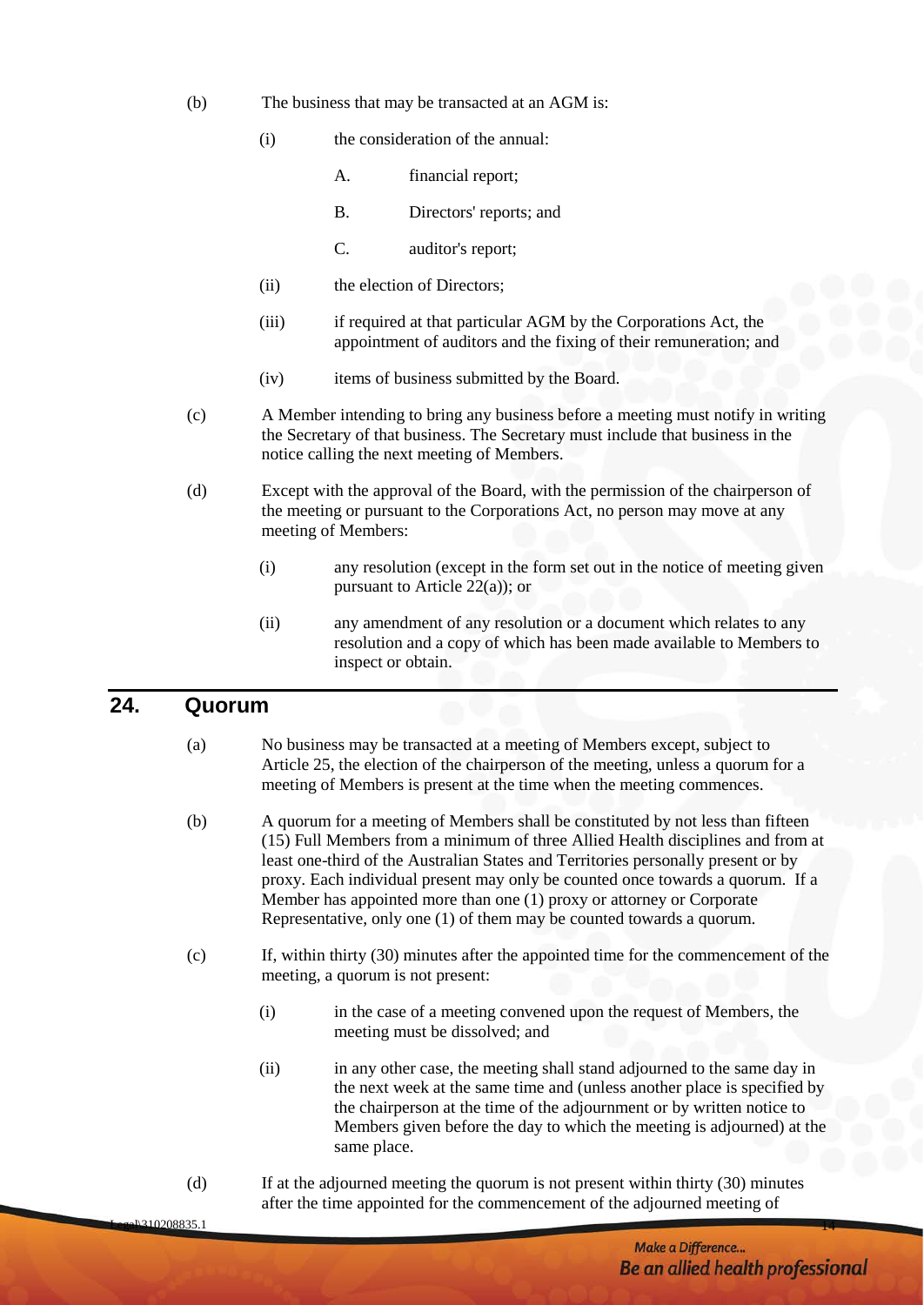Members, the Full Members personally present or by proxy (being not less than 5%) shall be a quorum.

# <span id="page-18-0"></span>**25. Chairperson of meetings of Members**

- (a) Subject to Articles [25\(b\),](#page-18-2) 27(c) and [25\(d\),](#page-18-3) the chairperson of the Board must chair each meeting of Members.
- <span id="page-18-2"></span>(b) The Chair, or in the Chair's absence, the Deputy Chair, shall preside as chairperson of each meeting of Members.
- (c) If at a meeting of Members:
	- (i) the Chair or Deputy Chair are absent; or
	- (ii) the Chair or Deputy Chair are not present within fifteen (15) minutes after the time appointed for the commencement of a meeting of Members or are not willing to chair all or part of the meeting,

the Directors who are or will be present at the meeting may (by majority vote) elect one (1) of their number or, in the absence of all the Directors or if none of the Directors present is willing to act, the Attending Members may elect one (1) of their number, to chair that meeting.

<span id="page-18-3"></span>(d) A chairperson of a meeting of Members may, for any item of business at that meeting or for any part of that meeting, vacate the chair in favour of another person nominated by him or her (**Acting Chair**). Where an instrument of proxy appoints the chairperson as proxy for part of proceedings for which an Acting Chair has been nominated, the instrument of proxy is taken to be in favour of the Acting Chair for the relevant part of the proceedings.

# <span id="page-18-1"></span>**26. Conduct of meetings of Members**

- (a) Subject to the Corporations Act, the chairperson of a meeting of Members is responsible for the general conduct of that meeting and for the procedures to be adopted at that meeting.
- (b) The chairperson of a meeting of Members may make rulings without putting the question (or any question) to the vote if that action is required to ensure the orderly conduct of the meeting.
- (c) The chairperson of a meeting of Members may determine the procedures to be adopted for proper and orderly discussion or debate at the meeting, and the casting or recording of votes at the meeting.
- (d) The chairperson of a meeting of Members may determine any dispute concerning the admission, validity or rejection of a vote at the meeting.
- (e) The chairperson of a meeting of Members may, subject to the Corporations Act, at any time terminate discussion or debate on any matter being considered at the meeting and require that matter be put to a vote.
- (f) The chairperson of a meeting of Members may refuse to allow debate or discussion on any matter which is not business referred to in the notice of that meeting or is not business of the meeting permitted pursuant to the Corporations Act without being referred to in the notice of meeting.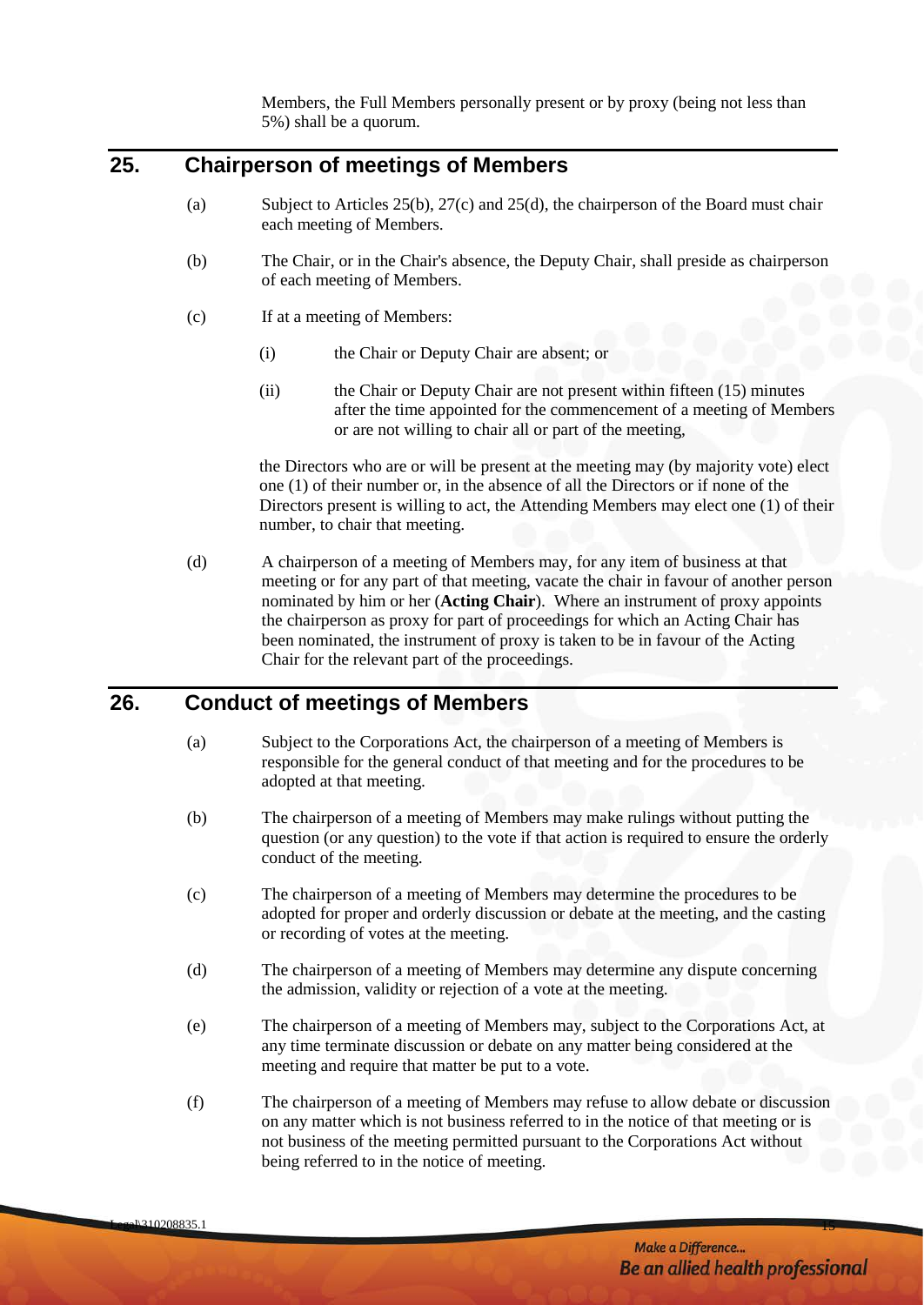- (g) The chairperson of a meeting of Members may refuse any person admission to, or require a person to leave and remain out of, the meeting if that person:
	- (i) in the opinion of the chairperson, is not complying with the reasonable directions of the chairperson;
	- (ii) has any audio or visual recording or broadcasting device;
	- (iii) has a placard or banner;
	- (iv) has an article the chairperson considers to be dangerous, offensive or liable to cause disruption;
	- (v) behaves or threatens to behave in a dangerous, offensive or disruptive manner;
	- (vi) refuses to produce or to permit examination of any article, or the contents of any article, in the person's possession; or
	- (vii) is not entitled pursuant to the Corporations Act or this Constitution to attend the meeting.
- (h) If the chairperson of a meeting of Members considers that there are too many persons present at the meeting to fit into the venue where the meeting is to be held, the chairperson may nominate a separate meeting place using any technology that gives Attending Members as a whole a reasonable opportunity to participate.
- (i) The chairperson of a meeting of Members may delegate any power conferred by this Article [26](#page-18-1) to any person.
- (j) Nothing contained in this Article [26](#page-18-1) limits the powers conferred by law on the chairperson of a meeting of Members.

# <span id="page-19-0"></span>**27. Attendance at a meeting of Members**

- (a) Subject to this Constitution and any rights and restrictions of a class of Members, a Member who is entitled to attend and cast a vote at a meeting of Members, may attend and vote in person or by proxy, by attorney or, if the Member is a body corporate, by a Corporate Representative.
- (b) The chairperson of a meeting of Members may require a person acting as a proxy, attorney or Corporate Representative at that meeting to establish to the chairperson's satisfaction that the person is the person who is duly appointed to act. If the person fails to satisfy this requirement, the chairperson may exclude the person from attending or voting at the meeting.
- (c) A Director is entitled to receive notice of and to attend all meetings of Members and all meetings of a class of Members and is entitled to speak at those meetings.
- (d) A person requested by the Board to attend a meeting of Members or a meeting of a class of Members is, regardless of whether that person is a Member or not, entitled to attend that meeting and, at the request of the chairperson of the meeting, is entitled to speak at that meeting.

# <span id="page-19-1"></span>**28. Authority of Attending Members**

(a) Unless otherwise provided in the document or resolution appointing a person as proxy, attorney or Corporate Representative of a Member, the person so appointed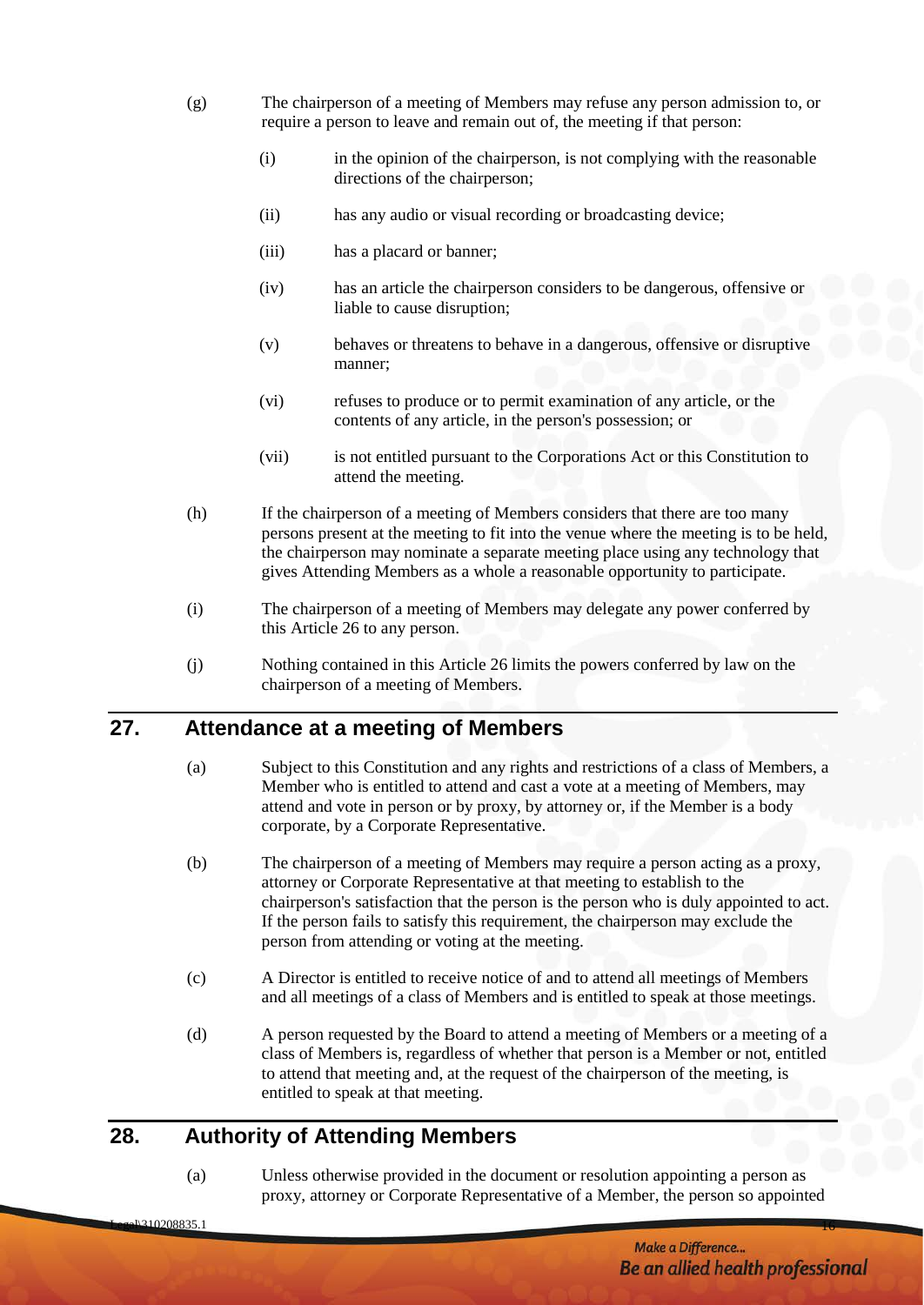has the same rights to speak, demand a poll, join in demanding a poll or act generally at a meeting of Members to which the appointment relates, as the appointing Member would have had if that Member was present at the meeting.

- (b) Unless otherwise provided in the document or resolution appointing a person as proxy, attorney or Corporate Representative of a Member, the appointment is taken to confer authority to:
	- (i) vote on any amendment moved to a proposed resolution and on any motion that a proposed resolution not be put or any similar motion; and
	- (ii) vote on any procedural motion, including any motion to elect the chairperson of the meeting of Members to which the appointment relates, to vacate the chair or to adjourn the meeting,

even though the appointment may refer to specific resolutions and may direct the proxy, attorney or Corporate Representative how to vote on particular resolutions.

(c) Unless otherwise provided in the document or resolution appointing a person as proxy, attorney or Corporate Representative of a Member, the appointment is taken to confer authority to attend and vote at a meeting which is rescheduled, postponed or adjourned to another time or changed to another place, even though the appointment may refer to a specific meeting to be held at a specified time or place.

#### <span id="page-20-0"></span>**29. Multiple appointments**

- <span id="page-20-2"></span>(a) If more than one (1) attorney or Corporate Representative appointed by a Member is present at a meeting of Members and the Company has not received notice of any revocation of any of the appointments:
	- (i) an attorney or Corporate Representative appointed to act at that particular meeting may act to the exclusion of an attorney or Corporate Representative appointed pursuant to a standing appointment; and
	- (ii) subject to Article [29\(a\)\(i\),](#page-20-2) an attorney or Corporate Representative appointed pursuant to the most recent appointment may act to the exclusion of an attorney or Corporate Representative appointed earlier in time.
- <span id="page-20-3"></span>(b) An appointment of a proxy of a Member is revoked (or, in the case of a standing appointment, suspended for that particular meeting of Members) if the Company receives a further appointment of a proxy from that Member which would result in there being more than one (1) proxy of that Member entitled to act at the meeting. The appointment of proxy made first in time is the first to be treated as revoked or suspended by this Article [29\(b\).](#page-20-3)
- (c) The appointment of a proxy for a Member is not revoked by an attorney or Corporate Representative for that Member attending and taking part in a meeting of Members to which the appointment relates, but if that attorney or Corporate Representative votes on a resolution at that meeting, the proxy is not entitled to vote, and must not vote, as the Member's proxy on that resolution.

# <span id="page-20-1"></span>**30. Voting at a meeting of Members**

(a) A resolution put to the vote at a meeting of Members must be decided on a show of hands, unless a poll is demanded in accordance with Article [33](#page-22-1) and that demand is not withdrawn.

 $\Gamma$  , and  $\sim$  170208835.1 170208835.1 170208835.1 170208835.1 170208835.1 170208835.1 170208835.1 170208835.1 170208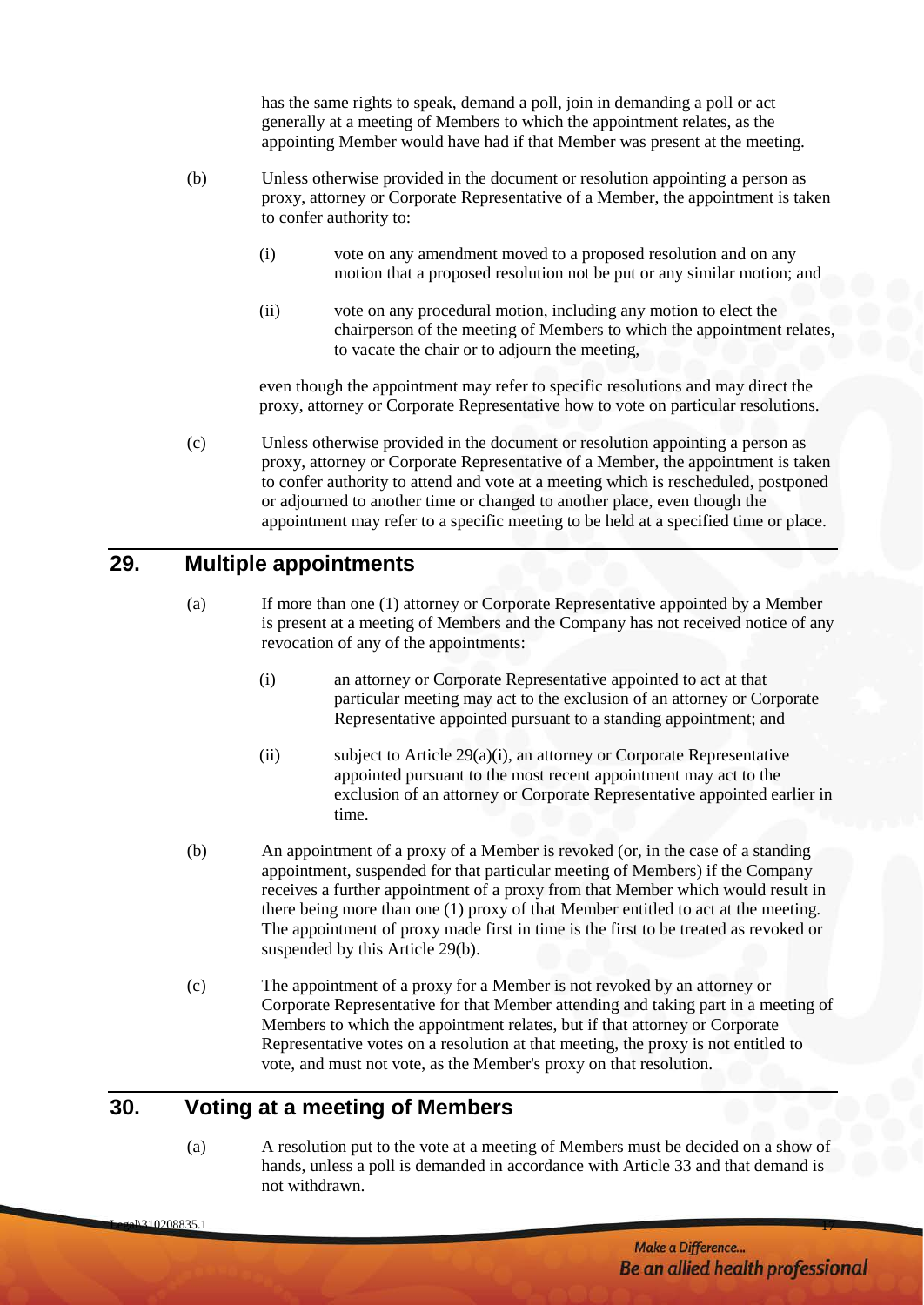- <span id="page-21-1"></span>(b) Subject to Article 9, the Board may determine that Members entitled to attend and vote at a meeting of Members or at a meeting of a class of Members may vote at that meeting without an Attending Member in respect of that person being present at that meeting (and voting in this manner is referred to in this Article [30\(b\)](#page-21-1) as direct voting). The Board may determine rules and procedures in relation to direct voting, including the class of Members entitled to cast a direct vote, the manner in which a direct vote may be cast, the circumstances in which a direct vote will be valid and the effect of a Member casting both a direct vote and a vote in any other manner. Where a notice of meeting specifies that direct voting may occur by eligible Members, a direct vote cast by an eligible Member is taken to have been cast by that person at the meeting if the rules and procedures for direct voting determined by the Board (whether set out in the notice of meeting or otherwise) are complied with.
- (c) Subject to this Constitution and any rights or restrictions of a class of Members, on a show of hands at a meeting of Members, each Attending Member having the right to vote on the resolution has one (1) vote, provided that where a person is entitled to vote in more than one (1) capacity, that person is entitled only to one (1) vote.
- (d) Subject to this Constitution and any rights or restrictions of a class of Members, on a poll at a meeting of Members, each Attending Member having the right to vote on the resolution has one (1) vote for each Member that the Attending Member represents.
- (e) Subject to this Constitution and any rights or restrictions of a class of Members, where the Board has determined other means (including electronic) permitted by law for the casting and recording of votes by Members on any resolution to be put at a meeting of Members, each Member having a right to vote on the resolution has one (1) vote.
- <span id="page-21-2"></span>(f) An objection to a right to vote at a meeting of Members or to a determination to allow or disregard a vote at the meeting may only be made at that meeting (or any resumed meeting if that meeting is adjourned). Any objection pursuant to this Article [30\(f\)](#page-21-2) must be decided by the chairperson of the meeting of Members, whose decision, made in Good Faith, is final and conclusive.
- (g) Except where a resolution at a meeting of Members requires a special majority pursuant to the law, the resolution is passed if more votes are cast by Members entitled to vote in favour on the resolution than against it.
- (h) In the case of an equality of votes on a resolution at a meeting of Members, the chairperson of that meeting has a casting vote on that resolution.
- (i) Unless a poll is demanded and the demand is not withdrawn, a determination by the chairperson of a meeting of Members following a vote on a show of hands that a resolution has been passed or not passed is conclusive, without proof of the number or proportion of the votes recorded in favour or against the resolution.

# <span id="page-21-0"></span>**31. Voting by representatives**

- (a) The validity of any resolution passed at a meeting of Members is not affected by the failure of any proxy or attorney to vote in accordance with directions (if any) of the appointing Member.
- (b) If a proxy of a Member purports to vote in a way or circumstances that contravene the Corporations Act, on a show of hands the vote of that proxy is invalid and the Company must not count it. If a poll is demanded, votes which the Corporations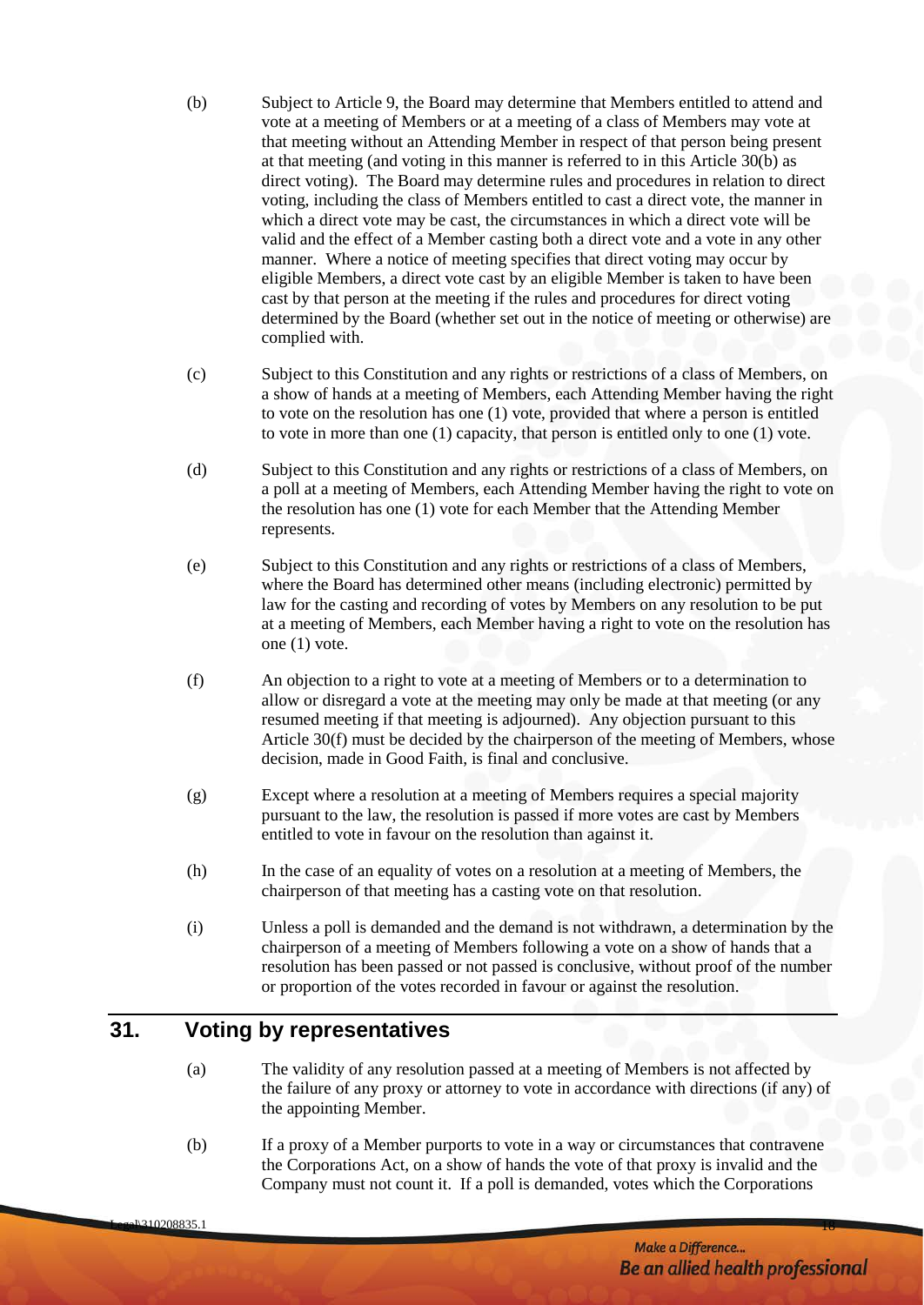Act require a proxy of a Member to cast in a given way must be treated as cast in that way.

(c) Subject to this Constitution and the Corporations Act, a vote cast at a meeting of Members by a person appointed by a Member as a proxy, attorney or Corporate Representative is valid despite the revocation of the appointment (or the authority pursuant to which the appointment was executed), if no notice in writing of that matter has been received by the Company at least forty eight (48) hours before the time appointed for the commencement of that meeting.

# <span id="page-22-0"></span>**32. Restrictions on voting rights**

- (a) The authority of a proxy or attorney for a Member to speak or vote at a meeting of Members to which the authority relates is suspended while the Member is present in person at that meeting.
- (b) An Attending Member is not entitled to vote on any resolution on which any Fee or other amount due and payable to the Company in respect of that Member's membership of the Company has not been paid.
- (c) An Attending Member is not entitled to vote on a resolution at a meeting of Members where that vote is prohibited by the Corporations Act or an order of a court of competent jurisdiction.
- <span id="page-22-2"></span>(d) The Company must disregard any vote on a resolution at a meeting of Members purported to be cast by an Attending Member where that person is not entitled to vote on that resolution. A failure by the Company to disregard a vote on a resolution as required by this Article [32\(d\)](#page-22-2) does not invalidate that resolution or any act, matter or thing done at the meeting, unless that failure occurred by wilful default of the Company or of the chairperson of that meeting.

#### <span id="page-22-1"></span>**33. Polls**

- (a) A poll on a resolution at a meeting of Members may be demanded by:
	- (i) at least five (5) Full Members;
	- (ii) by Full Members with at least 5% of the votes that may be cast on the resolution; or
	- (iii) the chairperson of the meeting.
- (b) No poll may be demanded at a meeting of Members on the election of a chairperson of that meeting, or unless the chairperson of the meeting otherwise determines, the adjournment of that meeting.
- (c) A demand for a poll may be withdrawn.
- (d) A poll demanded on a resolution at a meeting of Members for the adjournment of that meeting must be taken immediately. A poll demanded on any other resolution at a meeting of Members must be taken in the manner and at the time and place the chairperson of the meeting directs.
- (e) The result of a poll demanded on a resolution of a meeting of Members is a resolution of that meeting.
- (f) A demand for a poll on a resolution of a meeting of Members does not prevent the continuance of that meeting or that meeting dealing with any other business.

Legal $\overline{\phantom{a}1310208835.1}$  19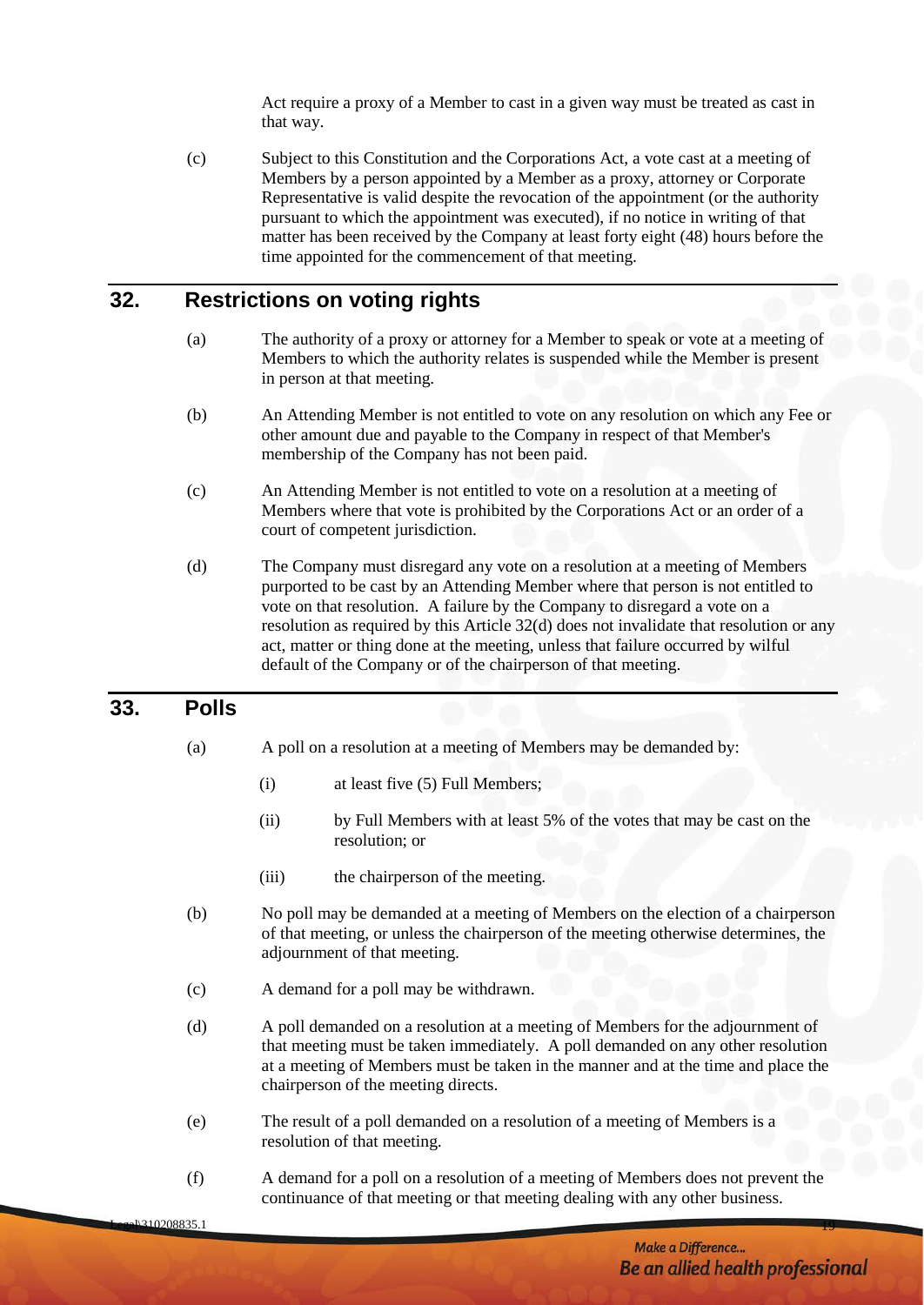#### <span id="page-23-0"></span>**34. Proxies**

- (a) A Member who is entitled to attend and vote at a meeting of Members may appoint a person as proxy to attend and vote for the Member in accordance with the Corporations Act but not otherwise.
- (b) A notice of appointment of a proxy must be given to the Secretary no later than twenty four (24) hours before the time of the meeting in respect of which the proxy is appointed.
- (c) A proxy appointed in accordance with the Corporations Act to attend and vote may only exercise the rights of the Member on the basis and subject to the restrictions provided in the Corporations Act.
- (d) A form of appointment of proxy is valid if it is in accordance with the Corporations Act or in any other form (including electronic) which the Board may determine or accept.
- (e) If the name of the proxy or the name of the office of the proxy in a proxy appointment of a Member is not filled in, the proxy of that Member is:
	- (i) the person specified by the Company in the form of proxy in the case that Member does not choose; or
	- (ii) if no person is so specified, the chairperson of that meeting.

# <span id="page-23-1"></span>**35. Receipt of appointments**

- (a) An appointment of a proxy or attorney for a meeting of Members is effective only if the Company receives the appointment (and any authority pursuant to which the appointment was signed or a certified copy of the authority) not less than forty eight (48) hours before the time appointed for the commencement of the meeting or, in the case of an adjourned meeting, resumption of the meeting.
- (b) Where a notice of meeting specifies an electronic address or other electronic means by which a Member may give the Company a proxy appointment, a proxy given at that electronic address or by that other electronic means is taken to have been given by the Member and received by the Company if the requirements set out in the notice of meeting are complied with.

# <span id="page-23-2"></span>**36. Adjournments**

- (a) The chairperson of a meeting of Members may at any time during the meeting adjourn the meeting or any business, motion, question or resolution being considered or remaining to be considered at the meeting or any discussion or debate, either to a later time at the same meeting or to an adjourned meeting to be held at the time and place determined by the chairperson.
- (b) If the chairperson of a meeting of Members exercises the right to adjourn that meeting pursuant to Article 36(a), the chairperson may (but is not obliged to) obtain the approval of Attending Members to the adjournment.
- (c) No person other than the chairperson of a meeting of Members may adjourn that meeting.
- (d) The Company may give such notice of a meeting of Members resumed from an adjourned meeting as the Board resolves. Failure to give notice of an adjournment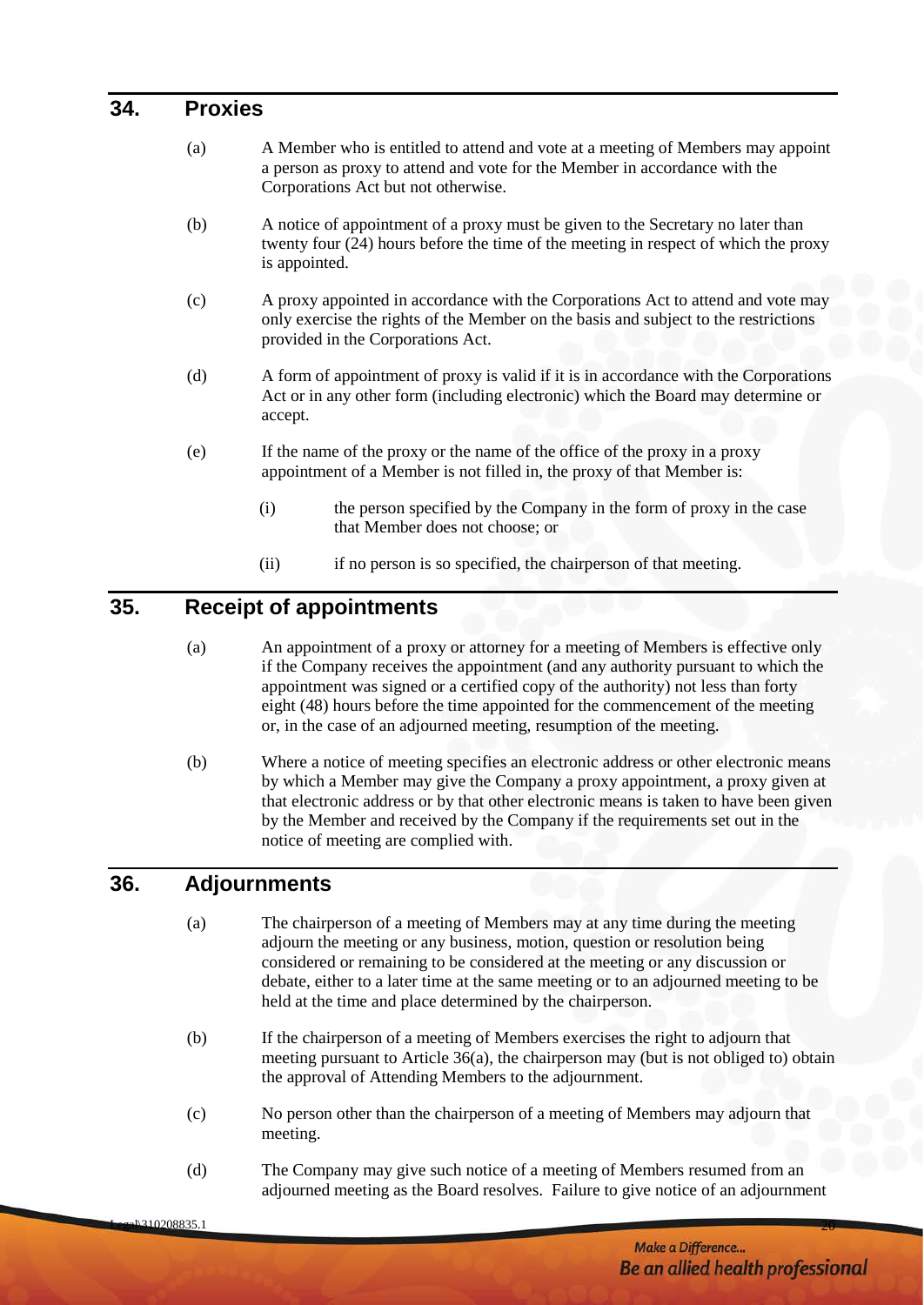of a meeting of Members or the failure to receive any notice of the meeting does not invalidate the adjournment or anything done (including the passing of a resolution) at a resumed meeting.

(e) Only business left unfinished is to be transacted at a meeting of Members which is resumed after an adjournment.

# <span id="page-24-6"></span><span id="page-24-0"></span>**37. Cancellations and postponements**

- (a) Subject to the Corporations Act, the Company may by resolution of the Board cancel or postpone a meeting of Members or change the place for the meeting, prior to the date on which the meeting is to be held.
- (b) Article [37\(a\)](#page-24-6) does not apply to a meeting called in accordance with the Corporations Act by Members or by the Board on the request of Members, unless those Members consent to the cancellation or postponement of the meeting.
- (c) The Company may give notice of a cancellation or postponement or change of place of a meeting of Members as the Board resolves. Failure to give notice of a cancellation or postponement or change of place of a meeting of Members or the failure to receive any notice of the meeting does not invalidate the cancellation, postponement or change of place of a meeting or anything done (including the passing of a resolution) at a postponed meeting or the meeting at the new place.
- (d) The only business that may be transacted at a meeting of Members the holding of which is postponed is the business specified in the original notice calling the meeting.

#### <span id="page-24-1"></span>**38. Meetings of a class of Members**

All the Articles of this Constitution relating to a meeting of Members apply so far as they are capable of application and with any necessary changes to a meeting of a class of Members required to be held pursuant to this Constitution or the Corporations Act except that:

- (a) a quorum is twenty percent (20%) of Attending Members who are (or whose Member that they represent are) members of that class of Members, or if only one (1) person is a member of that class of Members, that person (or an Attending Member representing that person); and
- (b) any Attending Member who is (or whose Member that they represent is) a member of that class of Members may demand a poll.

# <span id="page-24-2"></span>**Directors**

#### <span id="page-24-4"></span><span id="page-24-3"></span>**39. General**

- (a) Allied Health Graduate Full Members may be appointed as a Director (Graduate), provided always that the appointment is in accordance with Article [40.](#page-25-0)
- <span id="page-24-5"></span>(b) Allied Health Student Full Members may be appointed as a Director (Student), provided always that the appointment is in accordance with Article [40.](#page-25-0)
- (c) The Directors of the Company are those persons appointed as Directors in accordance with Articles 39, 40 and 41.
- (d) The number of Directors will not be less than 3 and not more than 9.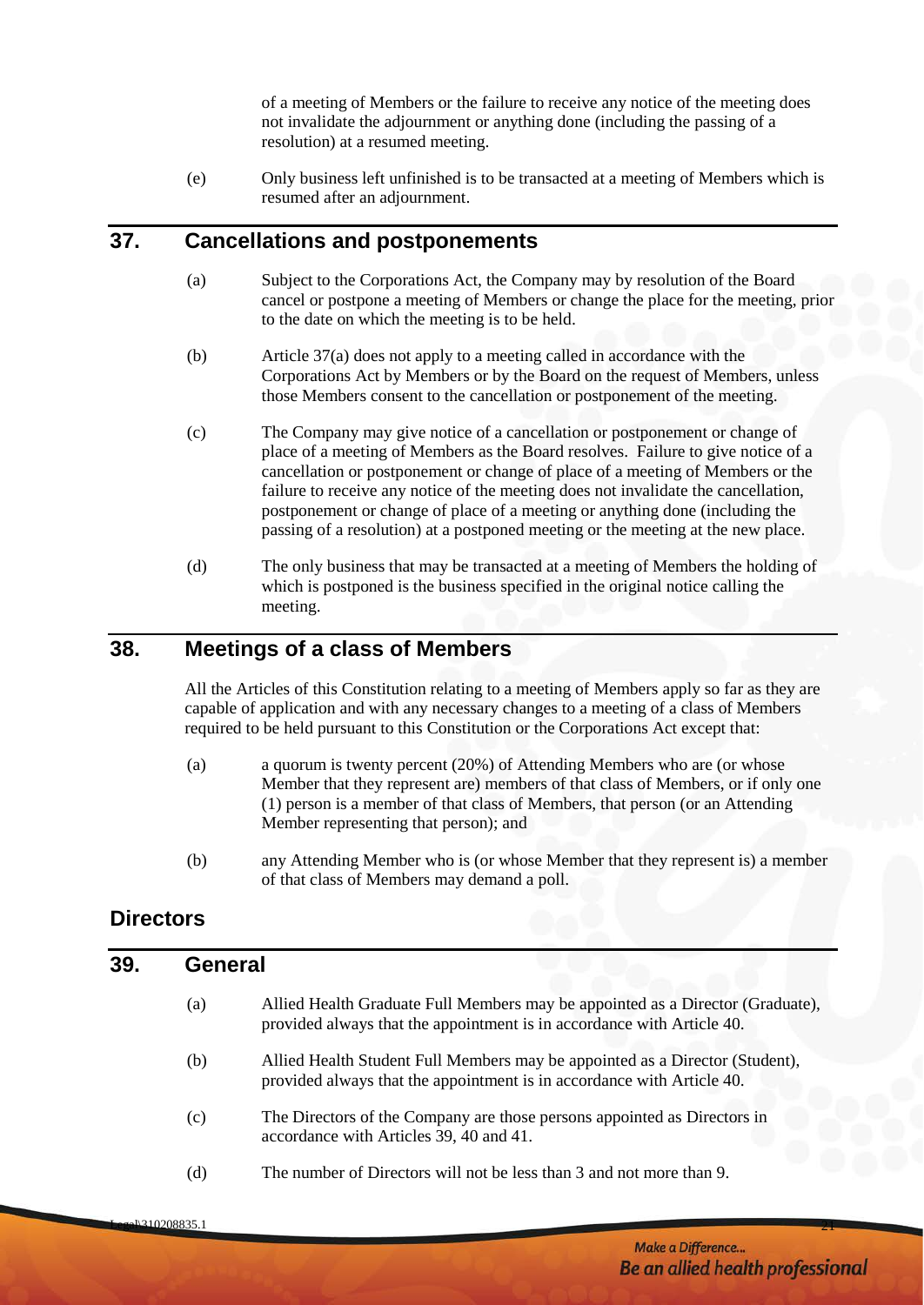- (e) The Company intends that the Board, to the extent possible, includes Directors from across Australia and that the Board specifically includes:
	- (i) one (1) Director (Student); and
	- (ii) up to eight (8) Directors (Graduate) residing in Australia.
- (f) Notwithstanding any other provisions of these Articles, there will be no more than two (2) Directors on the Board from any one (1) Allied Health discipline.

# <span id="page-25-0"></span>**40. Appointment of Directors**

- (a) A person becomes a Director:
	- (i) upon incorporation of the Company, if the person consents to act as a Director of the Company and is listed as a Director in the Application for Registration of a Body Corporate as an Australian Company (ASIC Form 202);
	- (ii) where a Director retires or otherwise ceases to be a Director, when the Company, by resolution at a meeting of Members, fills the vacancy;
	- (iii) where the Company, by resolution at a meeting of Members, otherwise appoints a person as a Director; or
	- (iv) where the Board appoints a Director to fill a vacancy under Article 41.
- (b) In respect to Article  $40(a)(ii)$  and (iii), a Full Member may nominate to stand for election as a Director of the Company at an AGM or General Meeting where the business of the meeting includes the election of Directors. However, that Member is not eligible to be appointed as a Director at any meeting of Members unless a nomination signed by the Member accompanied by his or her consent to act as a Director is given to the Secretary at least 10 Business Days before the meeting.
- (c) Despite any other Article in this Constitution, if the number of nominations received by the Secretary under Article 40(b), from persons eligible to be appointed as Directors under this Constitution, exceeds the number of vacancies to be filled, a ballot must be held for the election of one or more Directors to fill the vacancy(ies). The Director nomination and ballot process must be conducted in such manner as the Board may direct from time to time. The outcome of the ballot process will be announced by the chairperson of the meeting and confirmed by resolution of the Members.

# <span id="page-25-1"></span>**41. Board may appoint a Director to fill a vacancy**

- (a) Where a Director retires or otherwise ceases to be a Director prior to the time at which that person would have been required to retire under Article [42,](#page-26-0) the Board may appoint a person to fill the vacancy, provided that the person appointed to fill the vacancy meets the eligibility requirements that apply under this Constitution in relation to the Company's appointment of a person to that position.
- (b) A person appointed by the Board to fill a vacancy under Article 41 holds office until the end of the AGM next following their appointment, and is eligible for reappointment at that AGM.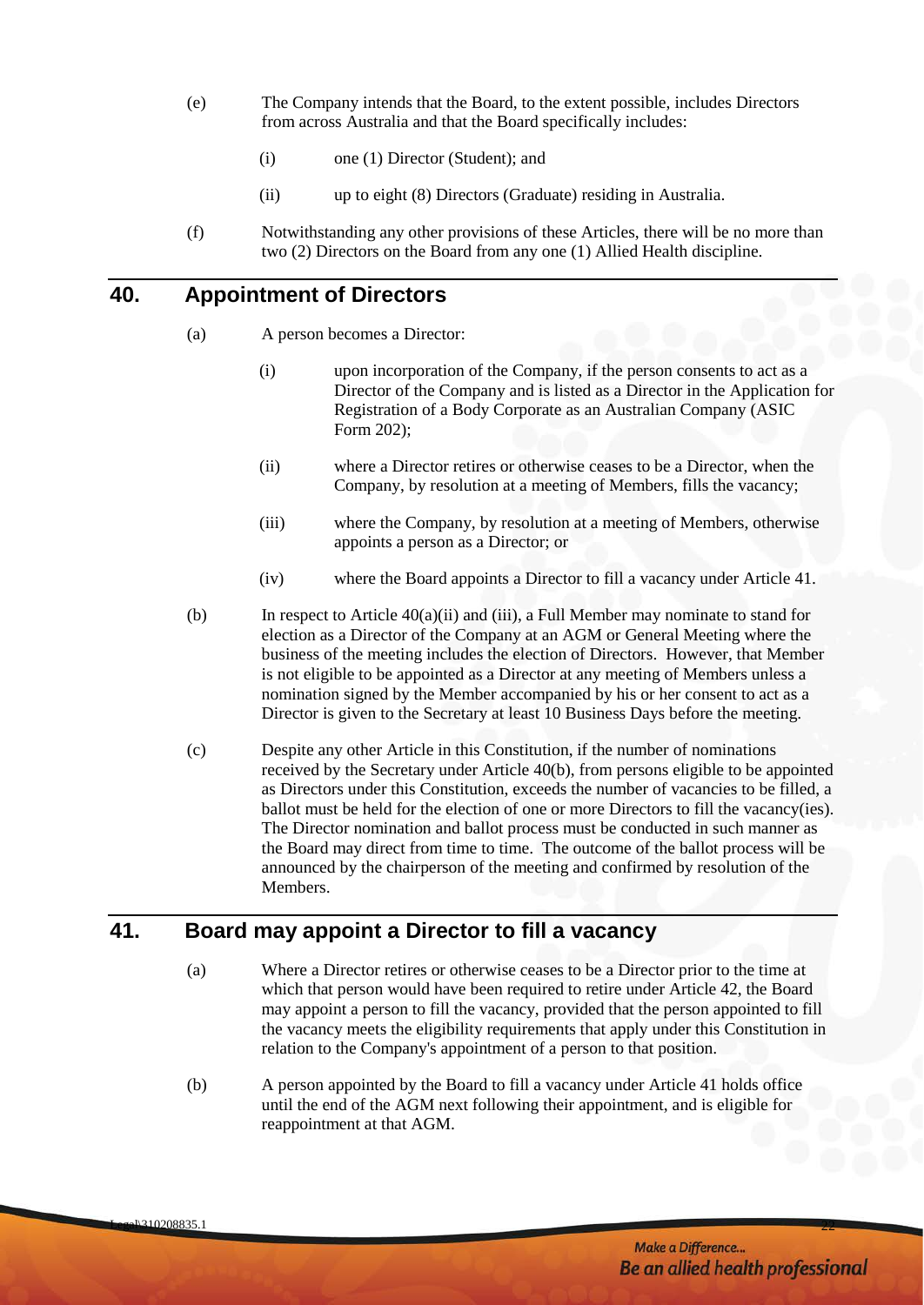# <span id="page-26-0"></span>**42. Tenure of Directors**

- (a) Directors (Graduate) will be elected on rotation for a two (2) year term so that, to the extent practicable, the appointment of half of the Directors (Graduate) expire each year. The rotational system is to be implemented as follows:
	- (i) the Directors (Graduate) who were appointed as the inaugural Chair and the inaugural Deputy Chair of the Company will continue to hold office until the end of the second AGM of the Company and will be eligible for reappointment at that AGM;
	- (ii) the other inaugural Directors (Graduate) of the Company will only hold office until the end of the first AGM of the Company and will be eligible for reappointment at that AGM;
	- (iii) at the first AGM of the Company:
		- A. four (4) of the Directors (Graduate) appointed will be appointed for a term of two (2) years; and
		- B. the remaining Directors (Graduate) appointed will be appointed for a term of one (1) year. The Board will determine who will be appointed for a one (1) year term at the first Board meeting following that AGM, by agreement or failing agreement by lot.
- (b) A Director (Student) must retire from office at the end of the first AGM following that Director's last appointment and is eligible for reappointment.
- (c) Subject to Article 42(a), a Director (Graduate) must retire from office at the end of the second AGM following that Director's last appointment and is eligible for reappointment.
- (d) Subject to the requirements of the Corporations Act, the Board may, on application of a Director, grant that Director leave of absence from the Board, for a period determined by the Board.

# <span id="page-26-1"></span>**43. Termination of office**

A person ceases to be a Director if the person:

- (a) fails to attend three (3) consecutive Board meetings without the consent of the Board;
- (b) resigns by notice in writing to the Company;
- (c) ceases to be a Full Member of the Company;
- (d) retires pursuant to Article 42 and is not re-elected;
- (e) is removed from office pursuant to the Corporations Act;
- (f) is an employee (whether full-time or part-time) of the Company or of any related body corporate of the Company and ceases to be an employee of the Company or of a related body corporate of the Company;
- (g) becomes an insolvent under administration;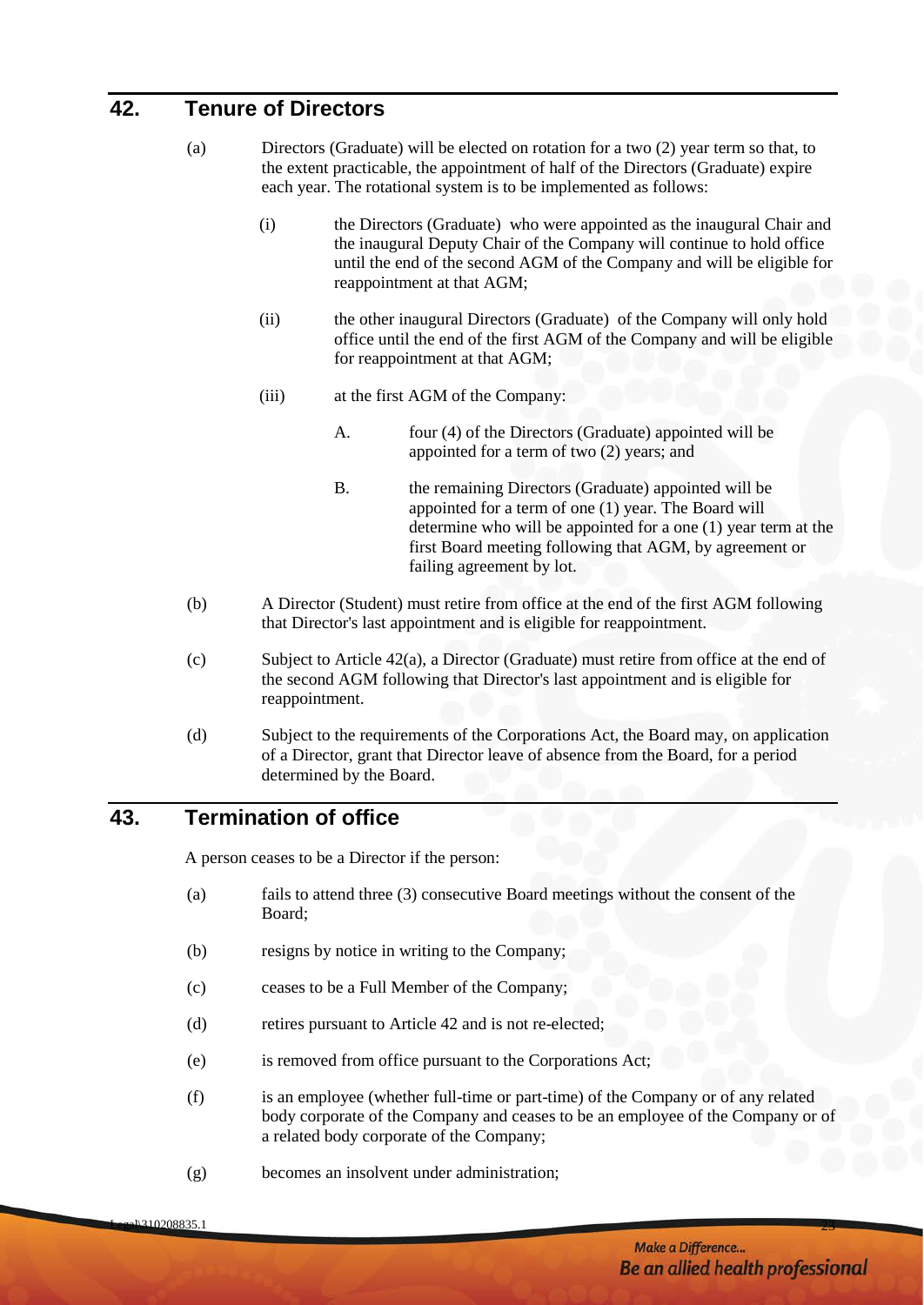- (h) becomes of unsound mind or a person whose property is liable to be dealt with pursuant to a law about mental health; or
- (i) is not permitted to be a director, or to manage a corporation, pursuant to the Corporations Act.

# <span id="page-27-0"></span>**44. Removal of Director**

- (a) The Company may, by resolution in a meeting of Members, remove any Director appointed pursuant to Article 40 before the expiration of that Director's term of office and a new Director may be appointed in his or her place in accordance with Article 40.
- (b) A Director who is the subject of a proposed resolution referred to in Article 44(a) may make representations in writing to the Chair or Secretary (not exceeding a reasonable length) and may request that the representations be provided to the Members of the Company.
- (c) The Chair or Secretary may give a copy of the representations to each Member or, if they are not so given, a Member may require that they be read out at the meeting of Members.

#### <span id="page-27-1"></span>**45. Interests of Directors**

- (a) A Director is not disqualified by reason only of being a Director (or the fiduciary obligations arising from that office) from:
	- (i) holding an office (except auditor) or place of profit or employment in the Company or a related body corporate of the Company;
	- (ii) holding an office or place of profit or employment in any other company, body corporate, trust or entity promoted by the Company or in which it has an interest;
	- (iii) being a member, creditor or otherwise be interested in any body corporate (including the Company), partnership or entity, except auditor of the Company;
	- (iv) entering into any agreement or arrangement with the Company; or
	- (v) acting in a professional capacity (or being a member of a firm which acts in a professional capacity) for the Company, except as auditor of the Company.
- <span id="page-27-3"></span>(b) Each Director must comply with Corporations Act in relation to the disclosure of the Director's interests.
- <span id="page-27-2"></span>(c) A Director who has a material personal interest in a matter that is being considered at a Board meeting must not be present while the matter is being considered at the meeting nor vote on the matter, except where permitted by the Corporations Act.
- (d) If a Director has an interest in a matter, then subject to Article  $45(c)$ , Article  $45(e)$ and this Constitution:
	- (i) that Director may be counted in a quorum at the Board meeting that considers matters that relate to the interest provided that Director is entitled to vote on at least one (1) of the resolutions to be proposed at that Board meeting;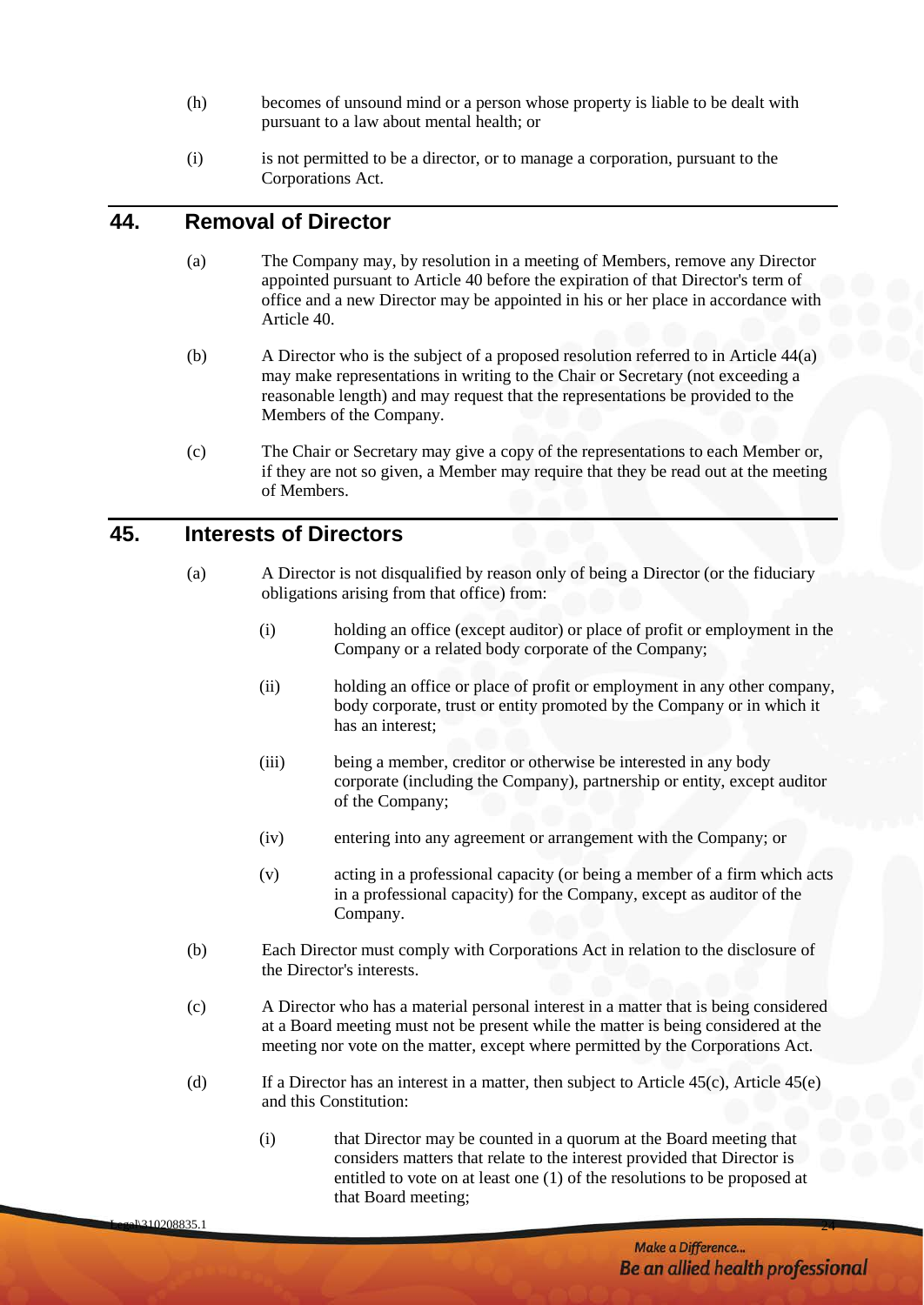- (ii) that Director may participate in and vote on matters that relate to the interest;
- (iii) the Company may proceed with any transaction that relates to the interest and the Director may participate in the execution of any relevant document by or on behalf of the Company;
- (iv) the Director may retain the benefits pursuant to any transaction that relates to the interest even though the Director has the interest; and
- (v) the Company cannot avoid any transaction that relates to the interest merely because of the existence of the interest.
- <span id="page-28-6"></span>(e) If an interest of a Director is required to be disclosed pursuant to Article [45\(b\),](#page-27-3) Article [45\(d\)\(iv\)](#page-28-6) applies only if the interest is disclosed before the transaction is entered into.

# <span id="page-28-5"></span><span id="page-28-0"></span>**Board**

# <span id="page-28-1"></span>**46. Composition of Board**

The Board will comprise of the Directors of the Company appointed under Article 40.

# <span id="page-28-2"></span>**Powers of the Board**

# <span id="page-28-3"></span>**47. General powers**

- (a) The Board has the power to manage the business of the Company and may exercise to the exclusion of the Company in general meeting all powers of the Company which are not, by the law or this Constitution, required to be exercised by the Company in general meeting.
- (b) A power of the Board can only be exercised by a resolution passed at a meeting of the Board in accordance with Article 54, a resolution passed by signing a document in accordance with Article 51, or in accordance with a delegation of the power under Articles 49 or 50. A reference in this Constitution to the Company exercising a power by a resolution of the Board includes an exercise of that power in accordance with a delegation of the power under Articles 49 or 50.

# <span id="page-28-4"></span>**48. Execution of documents**

- (a) If the Company has a common seal, the Company may execute a document if that seal is fixed to the document and the fixing of that seal is witnessed by one Director and either another Director, a Secretary, or another person appointed by the Board for that purpose.
- (b) The Company may execute a document without a common seal if the document is signed by one Director and either another Director, a Secretary, or another person appointed by the Board for that purpose.
- (c) The Board may determine the manner in which and the persons by whom cheques, promissory notes, bankers' drafts, bills of exchange and other negotiable or transferable instruments in the name of or on behalf of the Company, and receipts for money paid to the Company, must be signed, drawn, accepted, endorsed or otherwise executed.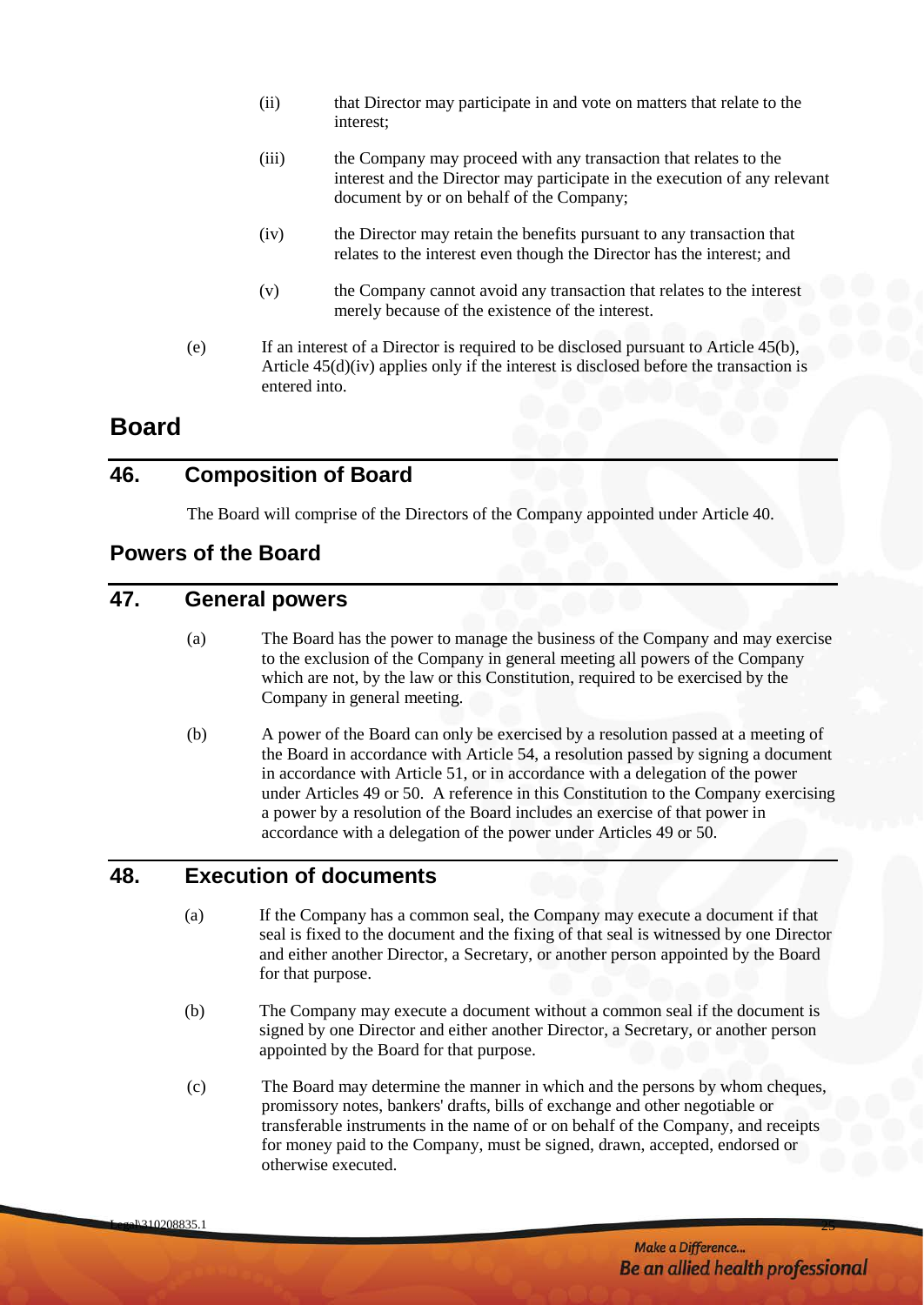# <span id="page-29-0"></span>**49. Committees and delegates**

- (a) The Board may delegate any of its powers to a committee of the Board, a Director, an employee of the Company or any other person. A delegation of those powers may be made for any period and on any terms (including the power to further delegate) as the Board resolves. The Board may revoke or vary any power so delegated.
- (b) A committee or delegate must exercise the powers delegated in accordance with any directions of the Board.
- (c) Subject to the terms of appointment or reference of a committee, Article 52 applies with the necessary changes to meetings and resolutions of a committee of the Board.

# <span id="page-29-1"></span>**50. Attorney or agent**

- (a) The Board may appoint any person to be attorney or agent of the Company for any purpose, for any period and on any terms (including as to remuneration) as the Board resolves. Subject to the terms of appointment of an attorney or agent of the Company, the Board may revoke or vary that appointment at any time, with or without cause.
- (b) The Board may delegate any of their powers (including the power to delegate) to an attorney or agent. The Board may revoke or vary any power delegated to an attorney or agent.

# **Proceedings of Directors**

#### <span id="page-29-4"></span><span id="page-29-2"></span>**51. Written resolutions of Directors**

- (a) The Board may pass a resolution without a Board meeting being held if notice in writing of the resolution is given to all Directors and a majority of the Directors entitled to vote on the resolution (not being less than the number required for a quorum at a meeting of Directors) sign a document containing a statement that they are in favour of the resolution set out in the document.
- (b) A resolution pursuant to Article [51\(a\)](#page-29-4) may consist of several documents in the same form each signed by one (1) or more Directors and is effective when signed by the last of the Directors constituting the majority of the Directors. A facsimile transmission or other document produced by electronic means under the name of a Director with the Director's authority is taken to be a document signed by the Director for the purposes of Article [51\(a\)](#page-29-4) and is taken to be signed when received by the Company in legible form.

#### <span id="page-29-3"></span>**52. Board meetings**

- (a) The Board must meet at least three (3) times in each calendar year at such place and such times as the Board may determine.
- (b) Subject to this Constitution, the Board may meet, adjourn and otherwise regulate its meetings as it thinks fit.
- (c) A Board meeting may be called by the Chair or any four (4) Directors on the Board.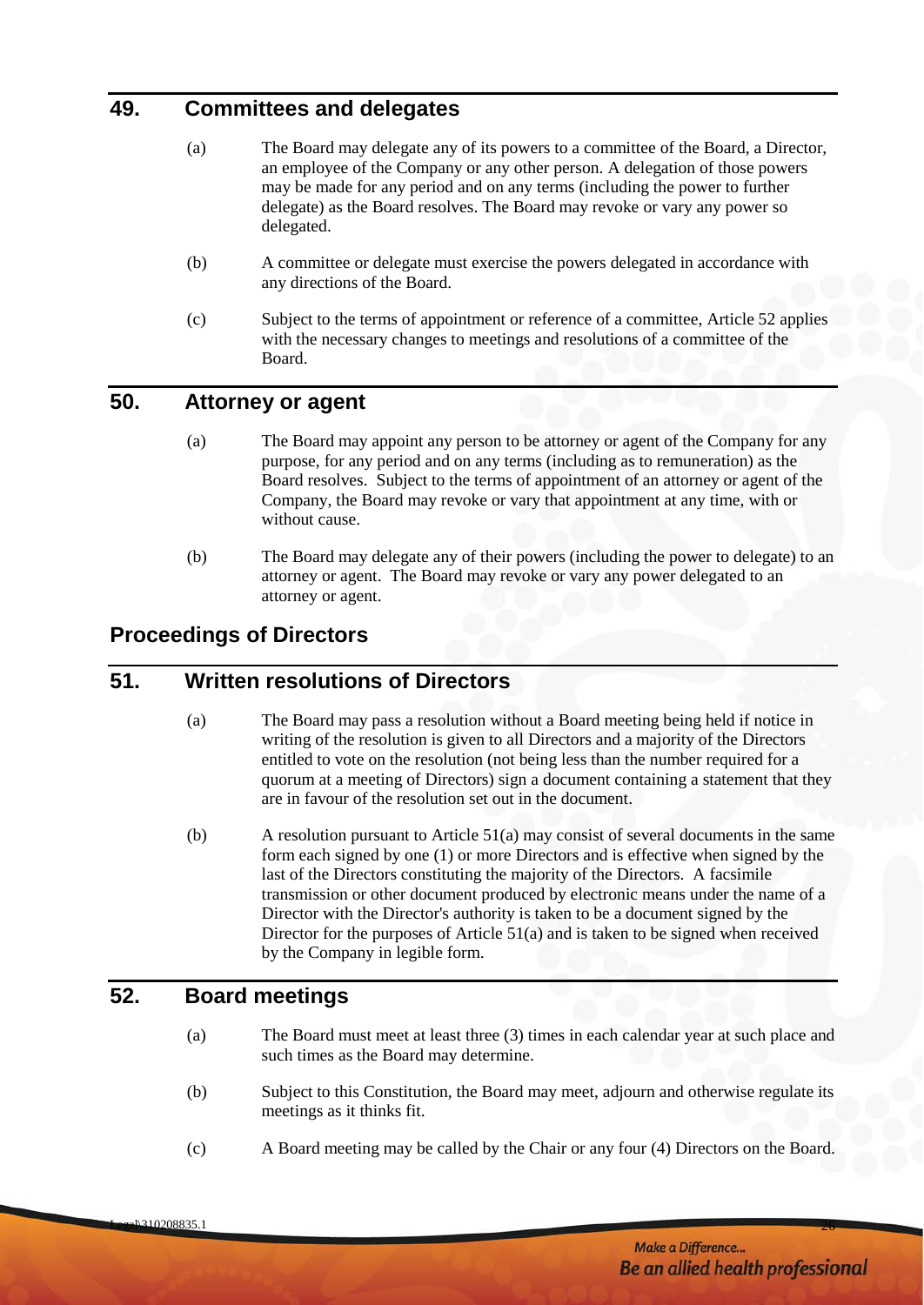- (d) Notice of a Board meeting must:
	- (i) be given at least five (5) Business Days before the date of the meeting to each Director (except a Director on leave of absence approved by the Board);
	- (ii) be given in writing; and
	- (iii) must specify the nature of the business to be conducted at the Board meeting.
- (e) A Director may waive notice of a Board meeting by giving notice to that effect to the Company in person or by post or by telephone, fax or other electronic means.
- (f) A person who attends a Board meeting waives any objection that person

may have to a failure to give notice of the meeting.

- (g) Anything done (including the passing of a resolution) at a Board meeting is not invalid because either or both a person does not receive notice of the meeting or the Company accidentally does not give notice of the meeting to a person.
- <span id="page-30-0"></span>(h) For the purposes of the Corporations Act, each Director, by consenting to be a Director or by reason of the adoption of this Constitution, consents to the use of each of the following technologies for the holding of a Board meeting:
	- (i) telephone;
	- (ii) video;
	- (iii) any other technology which permits each Director to communicate with every other participating Director; or
	- (iv) any combination of these technologies.

A Director may withdraw the consent given pursuant to this Article [52\(h\)](#page-30-0) in accordance with the Corporations Act.

- (i) If a Board meeting is held in two (2) or more places linked together by any technology:
	- (i) a Director present at one (1) of the places is taken to be present at the meeting unless and until the Director states to the chairperson of the meeting that the Director is discontinuing his or her participation in the meeting; and
	- (ii) the chairperson of that meeting may determine at which of those places the meeting will be taken to have been held.
- (j) Until otherwise determined by the Board, a quorum for a Board meeting is a minimum of three (3) Directors entitled to vote on a resolution that may be proposed at that meeting. A quorum for a Board meeting must be present at all times during the meeting. Each individual present is counted towards a quorum.
- (k) If within thirty (30) minutes of the time appointed for the meeting a quorum is not present, the meeting is dissolved unless the chairperson of the Board adjourns the meeting to a date, time and place determined by the chairperson of the Board.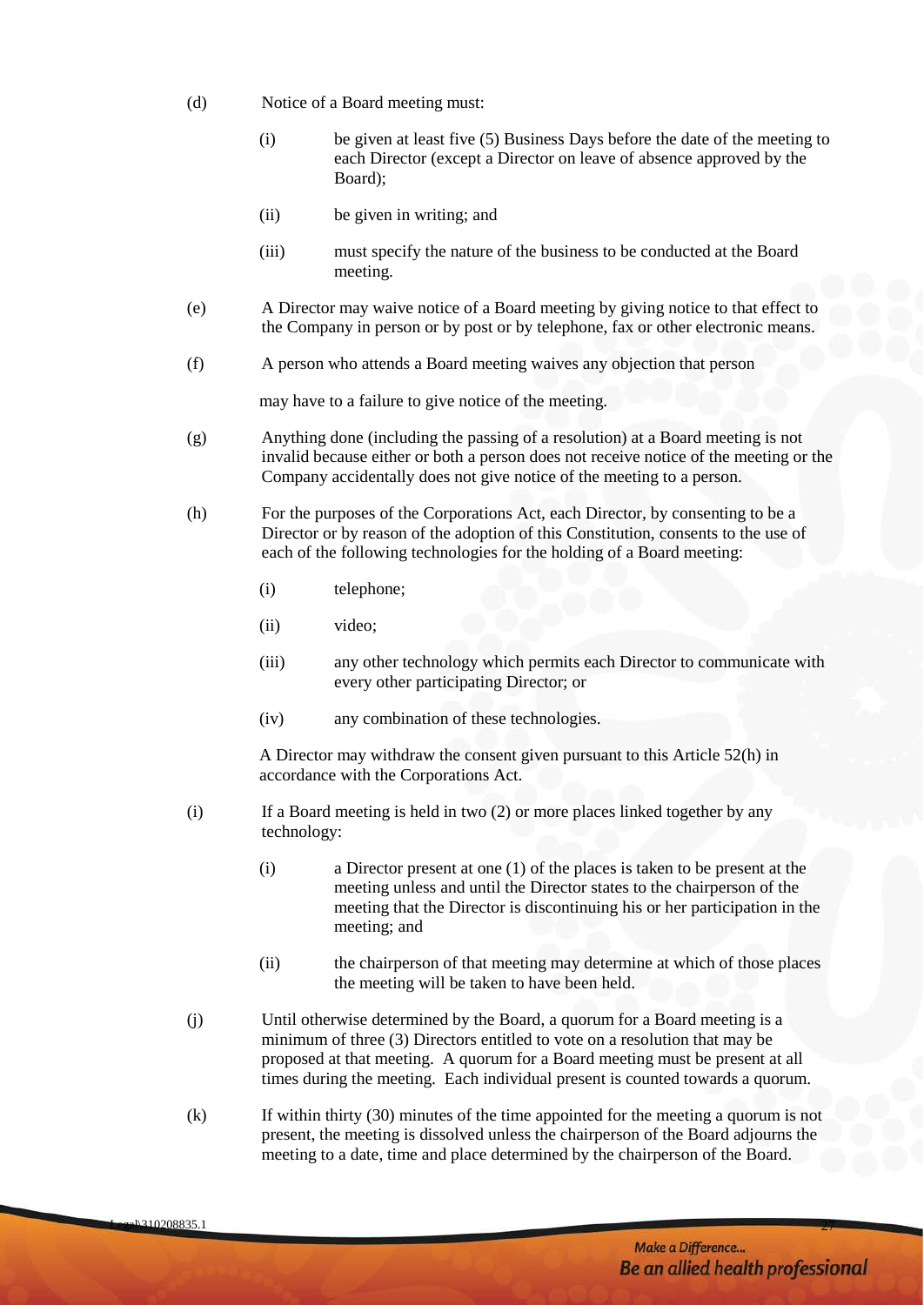- (l) If at the adjourned meeting the quorum is not present within thirty (30) minutes after the time appointed for the commencement of the adjourned meeting of the Board, the Directors present shall be a quorum.
- (m) The chairperson of a Board may refuse to allow debate or discussion on any matter which is not business referred to in the notice of the Board meeting.

# <span id="page-31-0"></span>**53. Chairperson of the Board**

- (a) The chairperson of the Board shall be:
	- (i) the Chair; or
	- (ii) in the Chair's absence, the Deputy Chair; or
	- (iii) if the Chair and the Deputy Chair are absent, or are unable to preside, the Directors present must choose one (1) of their number to preside.
- (b) Subject to Article [53\(c\),](#page-31-3) the chairperson of the Board must chair each Board meeting.
- <span id="page-31-3"></span>(c) If at a Board meeting the chairperson of the Board is not present within fifteen (15) minutes after the time appointed for the holding of a Board meeting or is not willing to chair all or part of that meeting, the Directors present must elect one (1) of their number to chair that meeting or part of the meeting.
- (d) A person does not cease to be a chairperson of the Board if that person retires as a Director at a meeting of Members and is re-elected as a Director at that meeting (or any adjournment of that meeting).

#### <span id="page-31-1"></span>**54. Board resolutions**

- (a) A resolution put to the vote at a Board meeting must be decided on a show of hands, unless a poll is demanded and that demand is not withdrawn. The chairperson of the Board must decide the manner the poll is to be taken.
- (b) A resolution of the Board is passed if more votes are cast by Directors entitled to vote in favour of the resolution than against it.
- (c) Subject to Article 45 and this Article 54, each Director present in person has one (1) vote on a matter arising at a Board meeting.
- (d) Subject to the Corporations Act, in case of an equality of votes on a resolution at a Board meeting, the chairperson of that meeting has a casting vote on that resolution in addition to any vote the chairperson has in his or her capacity as a Director in respect of that resolution, provided that the chairperson is entitled to vote on the resolution and more than two (2) Directors are present and entitled to vote on the resolution.

# <span id="page-31-2"></span>**55. Valid proceedings**

(a) An act at any Board meeting or a committee of the Board or an act of any person acting as a Director is not invalidated by:

- (i) a defect in the appointment or continuance in office of a person as a Director, a member of the committee or of the person so acting; or
- (ii) a person so appointed being disqualified or not being entitled to vote,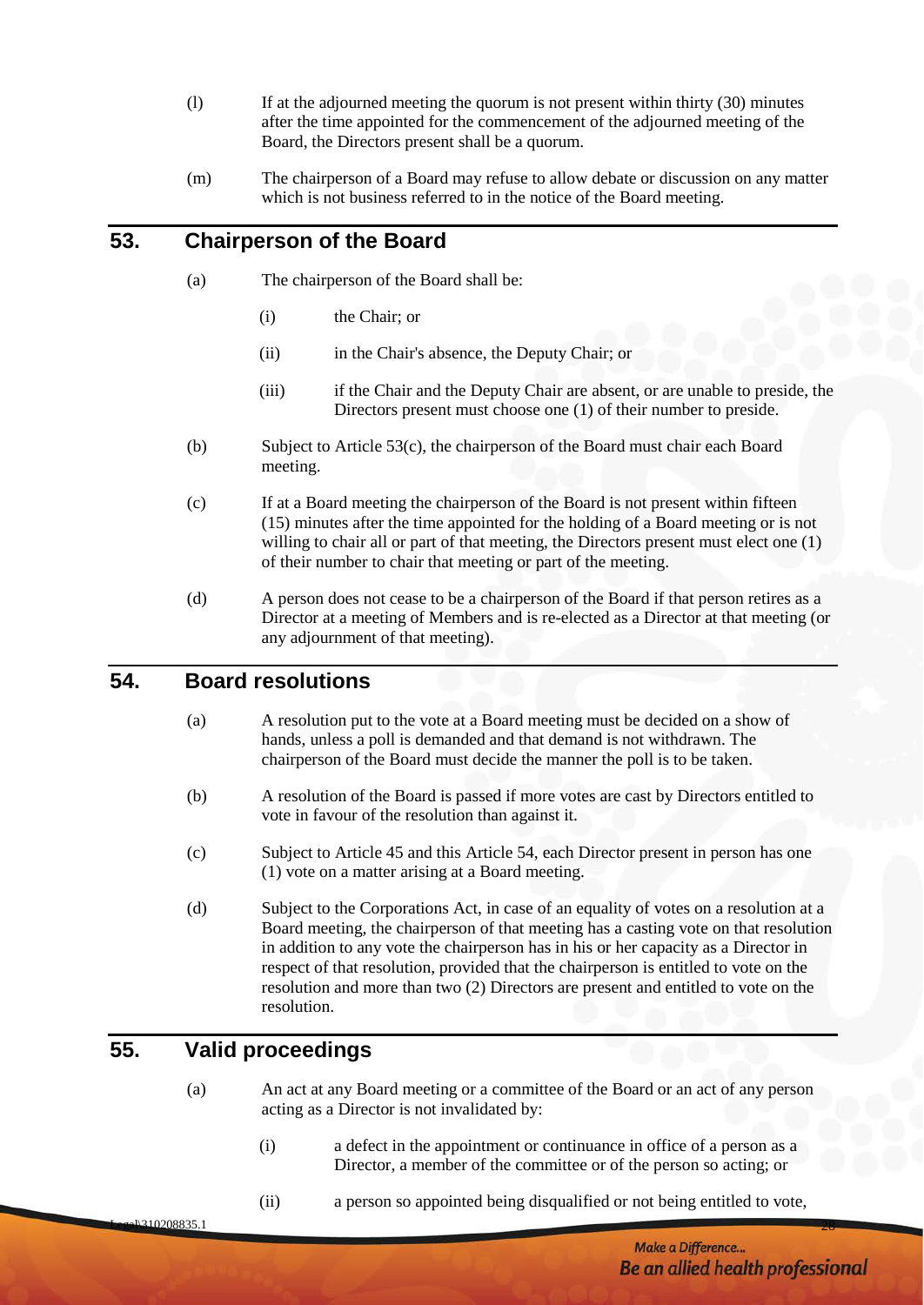if that circumstance was not known by the Board, committee or person (as the case may be) when the act was done.

(b) If the number of Directors is below the minimum required by this Constitution, the Board must not act except in emergencies, to appoint Directors up to that minimum number or to call and arrange to hold a meeting of Members.

# <span id="page-32-0"></span>**Chief Executive Officer**

#### <span id="page-32-1"></span>**56. Appointment and functions**

- (a) The Company's inaugural Chief Executive Officer (**CEO**) is the person appointed to hold that position at the last annual general meeting of the Association.
- (b) The CEO is appointed by the Board on terms and conditions (including as to remuneration) as determined by the Board, and may be removed by the Board (subject to any contract of employment between the Company and the CEO).
- (c) The CEO's functions are, subject to directions by the Board, to:
	- (i) advise the Board in relation to the affairs and operations of the Company;
	- (ii) ensure that advice and information is available to the Board to enable informed decisions to be made;
	- (iii) cause decisions of the Board to be implemented;
	- (iv) manage the day to day operations of the Company;
	- (v) be responsible for the employment, management, supervision, direction and dismissal of other employees of the Company;
	- (vi) speak on behalf of the Company if the Chairperson or the Board agrees;
	- (vii) ensure that records and documents of the Company are properly prepared and kept for the purposes of the Corporations Act, the Constitution and any other written law; and
	- (viii) perform any other function or exercise any other power specified or delegated by the Board.
- <span id="page-32-4"></span>(d) The CEO may (subject to any other direction of the Board) delegate to an employee of the Company a function or power delegated to the CEO under Article  $56(c)(viii)$ , but that power or function may not be further delegated.

# <span id="page-32-2"></span>**Officers**

# <span id="page-32-3"></span>**57. Appointment of officers**

- (a) The Board must elect the following officers where a vacancy in that office arises:
	- (i) Chair;
	- (ii) Deputy Chair; and
	- (iii) Secretary.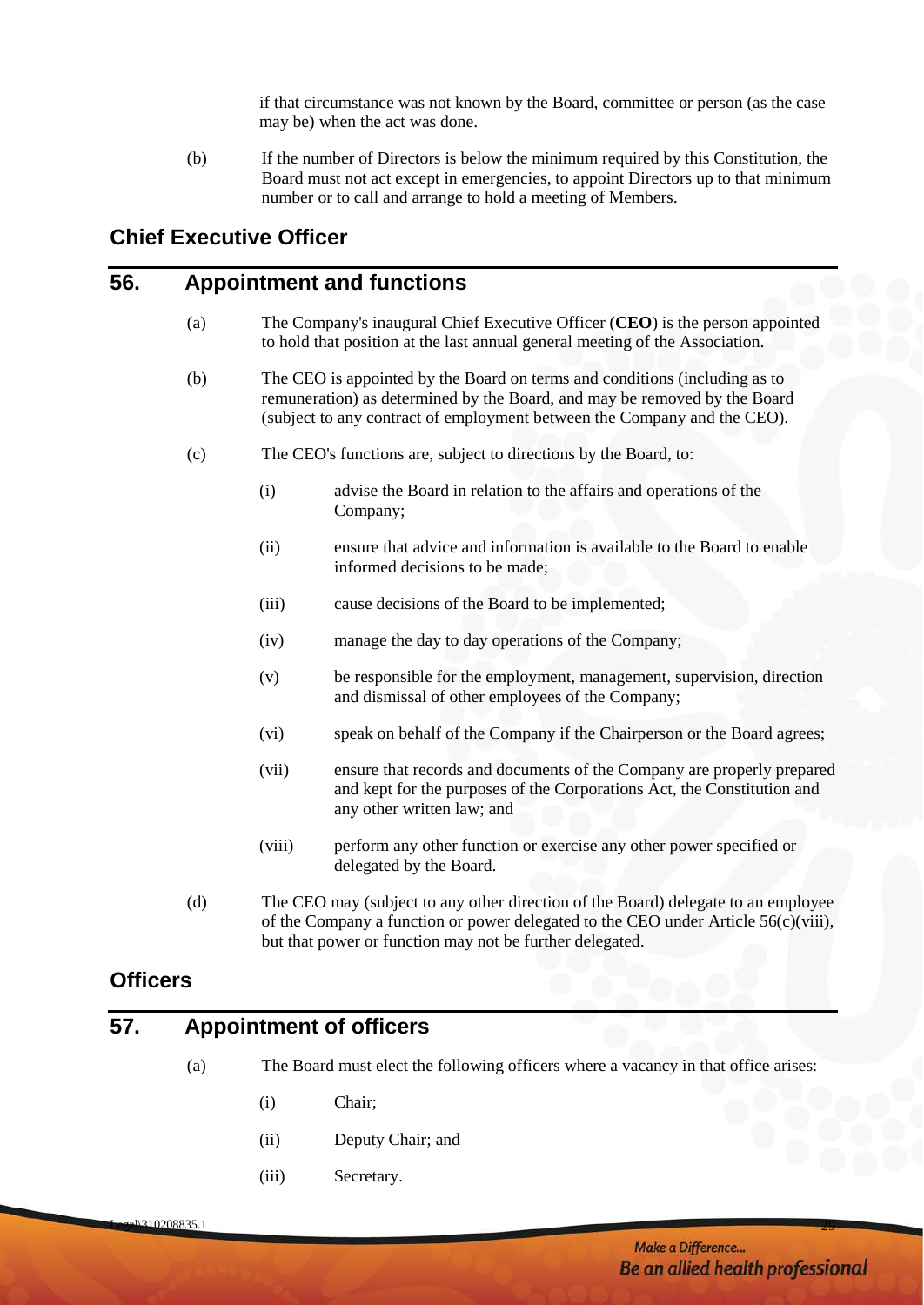- (b) If the number of nominations exceeds the number of vacancies to be filled, a ballot must be held.
- (c) The ballot for the appointment of officers must be conducted in such manner as the Board may decide.

#### <span id="page-33-0"></span>**58. Chair**

- (a) The Company's inaugural Chair is the person appointed to hold the position of president at the last annual general meeting of the Association, who is also a **Director**
- (b) The Board may, subject to this Constitution, determine, or vary any determination of, the powers, functions, responsibilities, and subject to Article 61, the remuneration, of the Chair.
- (c) The Board may delegate any of its powers to the Chair for any period and on any terms (including the power to further delegate) as the Board resolves. The Board may revoke or vary any power delegated to the Chair.
- (d) The Chair must exercise the powers delegated to him or her in accordance with any directions of the Board.
- (e) The Board may vary or terminate the appointment of the Chair at any time.

# <span id="page-33-1"></span>**59. Deputy Chair**

- (a) The Company's inaugural Deputy Chair is the person appointed to hold the position of vice-president at the last annual general meeting of the Association, who is also a Director.
- (b) The Board may, subject to this Constitution, determine, or vary any determination of, the powers, functions, responsibilities, and subject to Article 61, the remuneration, of the Deputy Chair.
- (c) The Board may delegate any of its powers to the Deputy Chair for any period and on any terms (including the power to further delegate) as the Board resolves. The Board may revoke or vary any power delegated to the Deputy Chair.
- (d) The Deputy Chair must exercise the powers delegated to him or her in accordance with any directions of the Board.
- (e) The Board may vary or terminate the appointment of the Deputy Chair at any time.

#### <span id="page-33-2"></span>**60. Secretary**

- (a) The Company's inaugural Secretary is the person appointed to hold that position at the last annual general meeting of the Association.
- (b) The Board must appoint one (1) or more Secretaries, for any period and on any terms (including, subject to Article 61, as to remuneration) as the Board resolves.
- (c) Subject to any agreement between the Company and the Secretary, the Board may vary or terminate the appointment of a Secretary at any time, with or without cause.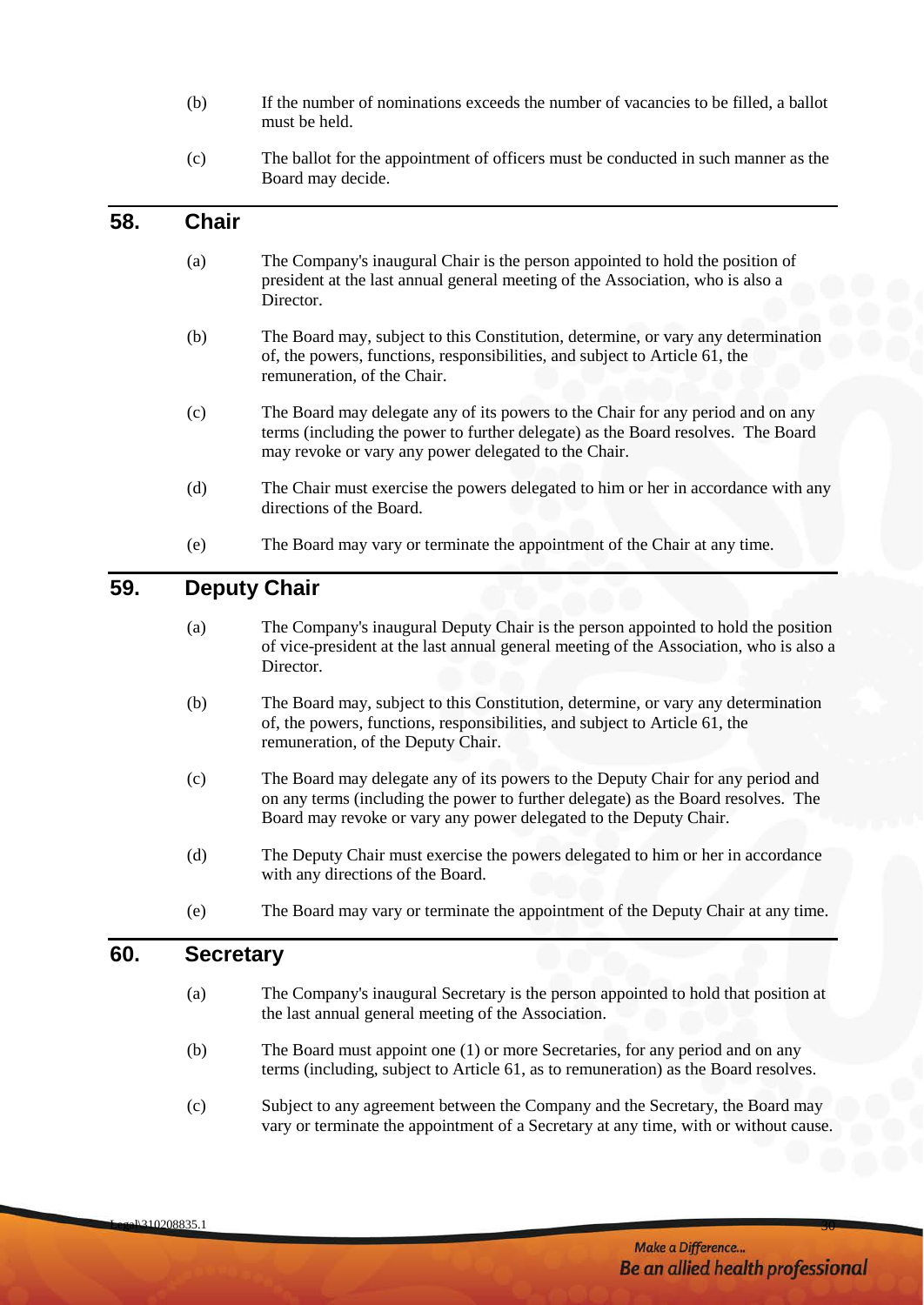# <span id="page-34-1"></span><span id="page-34-0"></span>**61. Application of income and property**

- (a) Subject to Articles [61\(b\)](#page-34-2) and [61\(c\),](#page-34-3) the Company must apply the profits (if any) or other income and property of the Company solely towards the promotion of the charitable objects of the Company set out in Article [5](#page-7-2) and no portion of it may be paid or transferred, directly or indirectly, to any Member whether by way of dividend, bonus or otherwise.
- <span id="page-34-2"></span>(b) Nothing in Article 61 prevents the Company making any payment in Good Faith of:
	- (i) reasonable and proper remuneration to any Member for any services actually rendered or goods supplied to the Company in the ordinary and usual course of business of the Company;
	- (ii) the payment or reimbursement of out-of-pocket expenses incurred by a Member on behalf of the Company where the amount payable does not exceed an amount previously approved by the Board;
	- (iii) reasonable and proper rent or fees to a Member for premises leased or licensed by any Member to the Company;
	- (iv) money to any Member, being a solicitor, accountant or other person engaged in any profession, for all usual professional or other charges for work done by that person or that person's firm or employer, where the provision of the service has the prior approval of the Board and the amount payable is approved by the Board and is not more than an amount which commercially would be reasonable payment for the service;
	- (v) interest to a Member at a rate not exceeding a rate approved by the Board on money borrowed by the Company from the Member; or
	- (vi) an amount pursuant to Article 77.
- <span id="page-34-3"></span>(c) The Company must not pay fees to or on behalf of Directors or a Secretary but the Company may make payments to a Director or Secretary in Good Faith for:
	- (i) the payment or reimbursement of out-of-pocket expenses reasonably incurred by a Director or Secretary in the performance of any duty as a director or secretary of the Company where that payment or reimbursement has been approved by the Board;
	- (ii) money to any Director or Secretary, being a solicitor, accountant or other person engaged in any profession, for all usual professional or other charges for work done by that person or that person's firm or employer, where the provision of the service has the prior approval of the Board and the amount payable is approved by the Board and is not more than an amount which commercially would be reasonable payment for the service;
	- (iii) any salary or wage due to the Director or Secretary as an employee of the Company where the terms of employment have been approved by the Board;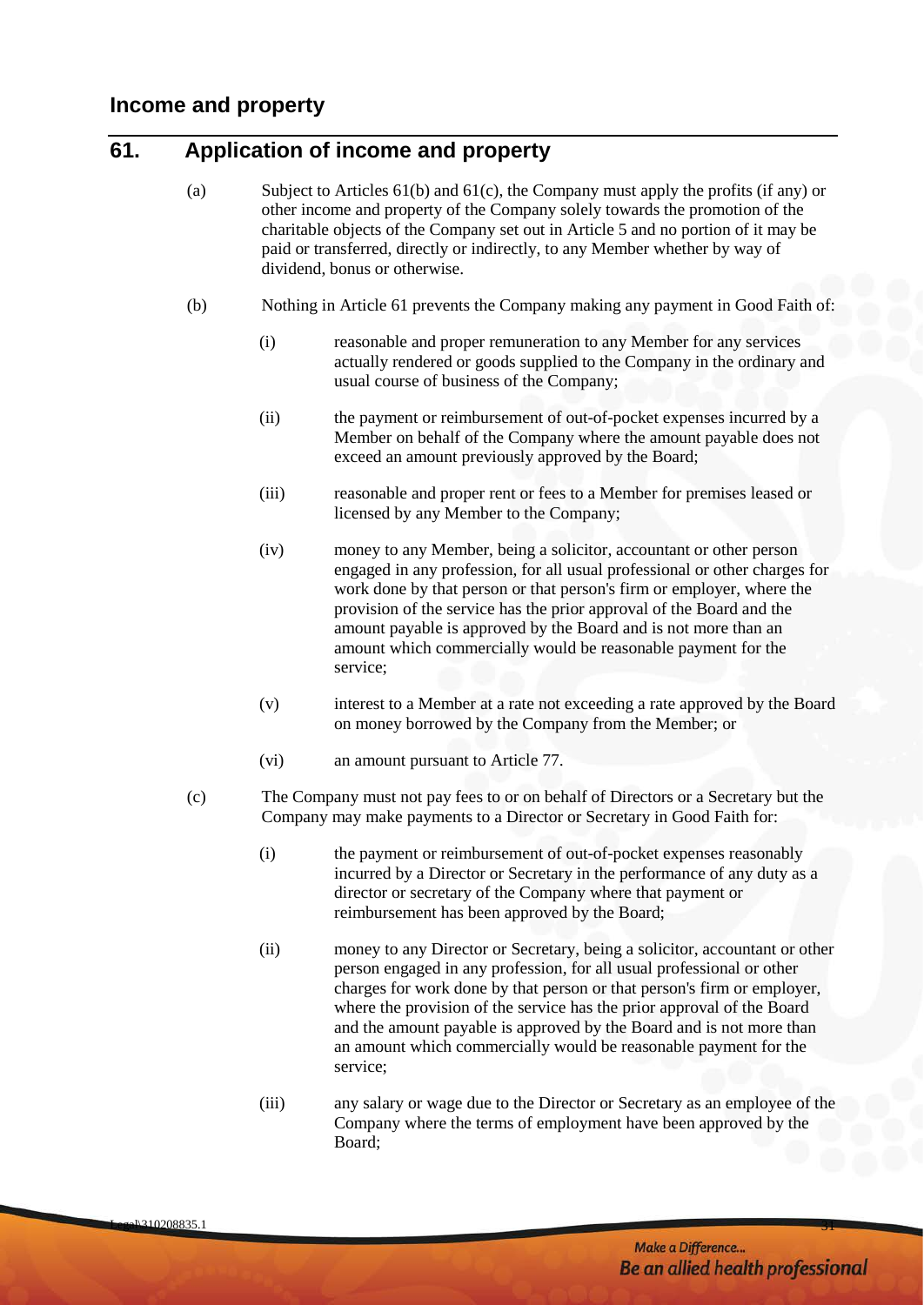- (iv) an insurance premium in respect of a contract insuring a Director or Secretary for a liability incurred as an officer of the Company where the Board has approved the payment of the premium; or
- (v) any payment pursuant to Article [71\(a\),](#page-38-2) [71\(c\)](#page-38-3) or [71\(d\)](#page-38-4) or a payment pursuant to any agreement or deed referred to in Article [71\(e\).](#page-38-5)

# <span id="page-35-0"></span>**Funds and accounts**

#### <span id="page-35-1"></span>**62. General**

- (a) The funds of the Company shall be derived from grants, entrance fees, annual subscriptions, donations and such other sources as the Board determines.
- (b) All cheques, drafts, bills of exchange, promissory notes and other negotiable instruments must be signed by two (2) Board members or by one (1) Director and one (1) Secretary.

# <span id="page-35-2"></span>**63. Gift Fund**

- (a) Subject to Article 64, the Company shall maintain the Gift Fund established under the Association:
	- (i) to which gifts of money or property for the fulfilment of the objects of the Company are to be made; and
	- (ii) to which any money received by the Company because of such gifts is to be credited (including, but not limited to, money from interest on gifts, income derived from gifts and money from the realisation of gifts).
- (b) The name of the Gift Fund is the "Indigenous Allied Health Australia Gift Fund".
- (c) For the purpose of establishing the Gift Fund, the Company must establish a separate bank account in the name of the Gift Fund.
- (d) The Gift Fund will be managed by the Board.
- (e) The release of monies and sale of assets from the Gift Fund must be authorised by the Board.
- (f) The Company may invite members of the public to make gifts of money or property to the Gift Fund provided that it is in accordance with the law.

#### <span id="page-35-3"></span>**64. Sponsorships, membership fees etc**

- (a) For the avoidance of doubt, money or property received by the Company in respect of:
	- (i) sponsorships, charity auctions, dinners and commercial activities; or
	- (ii) membership fees and levies,

must not be made or credited to the Gift Fund.

(b) If money or property is incorrectly made or credited to the Gift Fund, the money or property must be removed from the Gift Fund as soon as practicable.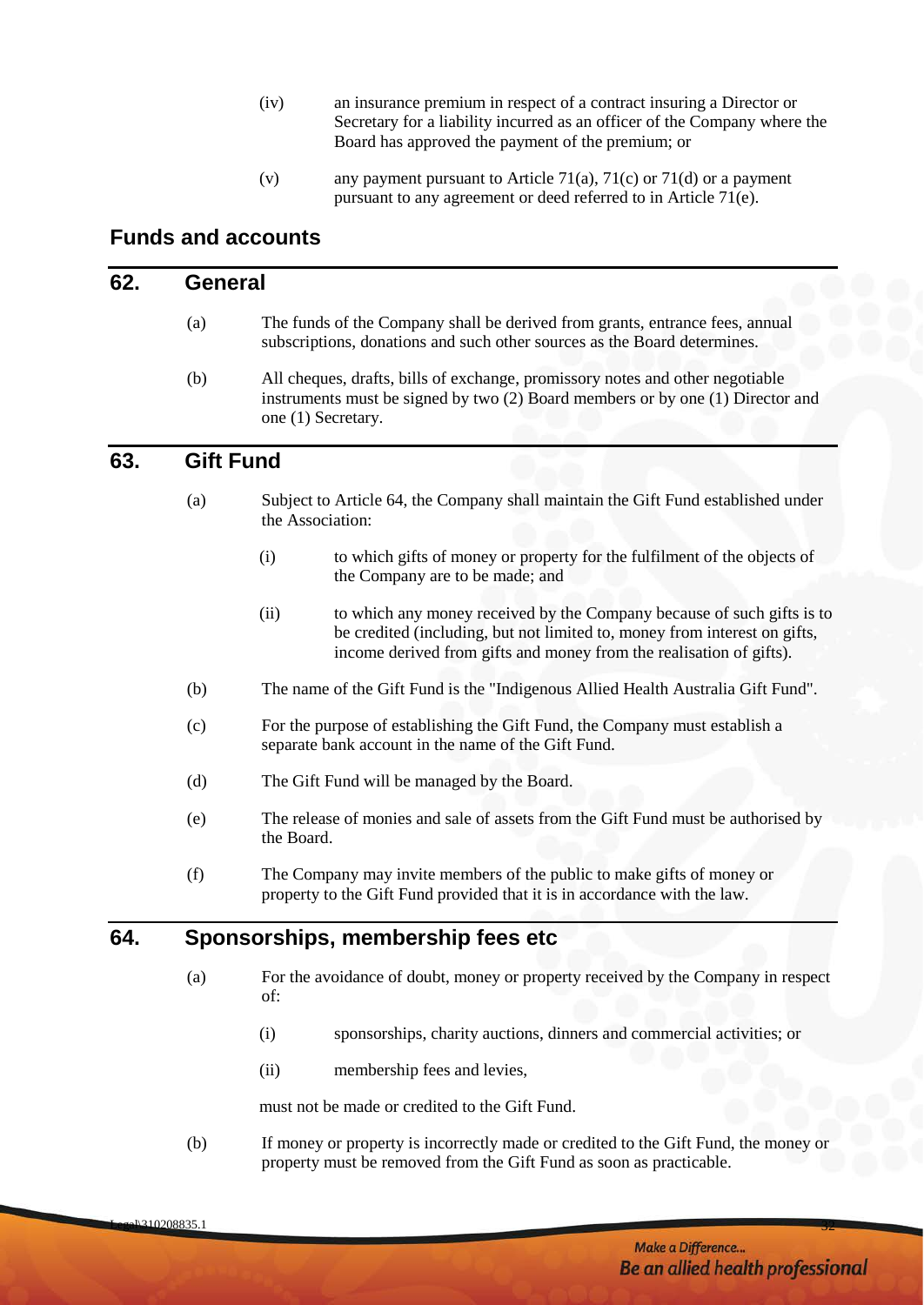# <span id="page-36-3"></span><span id="page-36-0"></span>**65. Use and records**

- (a) The Company must use the following only in the furtherance of the Company's objects:
	- (i) gifts made to the Gift Fund; and
	- (ii) any money received because of such gifts. This includes the proceeds of sale of gifted property and investment returns (including interest and rents) from gifted money and property.
- (b) No part of the Gift Fund's income or property may be paid or otherwise distributed, directly or indirectly, to any member or the Board, except in Good Faith in the promotion of the objects of the Company.
- (c) Details of the Gift fund (including all uses referred to in Article [65\(a\)\)](#page-36-3) must be properly recorded in records maintained by the Company.
- (d) Gifts of property to the Gift Fund must be specifically identified as gifts to the Gift Fund.
- (e) The Company may use the Gift Fund to pay for reasonable costs and expenses expressly relating to the administration of the Gift Fund.
- (f) The Company must issue a receipt to the donor of gifts to the Gift Fund. A receipt must state:
	- (i) the name of the Gift Fund;
	- (ii) the ABN of the Company; and
	- (iii) the fact that the receipt is for a gift.

#### <span id="page-36-1"></span>**66. Winding up of the Gift Fund**

- (a) At the earlier of either:
	- (i) the winding up of the Gift Fund; or
	- (ii) the revocation of the Company's endorsement as a Deductible Gift Recipient;

any surplus assets of the Gift Fund remaining after payment of liabilities attributable to it shall be transferred to a fund, authority or institution whose objects are similar to those in Articl[e 5](#page-7-2) and to which income tax deductible gifts can be made.

(b) If the Company is wound up, Article 77 will apply.

#### <span id="page-36-2"></span>**67. Public Fund**

- (a) The Company will maintain a separate fund (**Public Fund**) for any money or other property of the Company which is not eligible for inclusion in the Gift Fund.
- (b) The Company shall apply the whole of the income of the Public Fund in accordance with Articles [5](#page-7-2) and 61.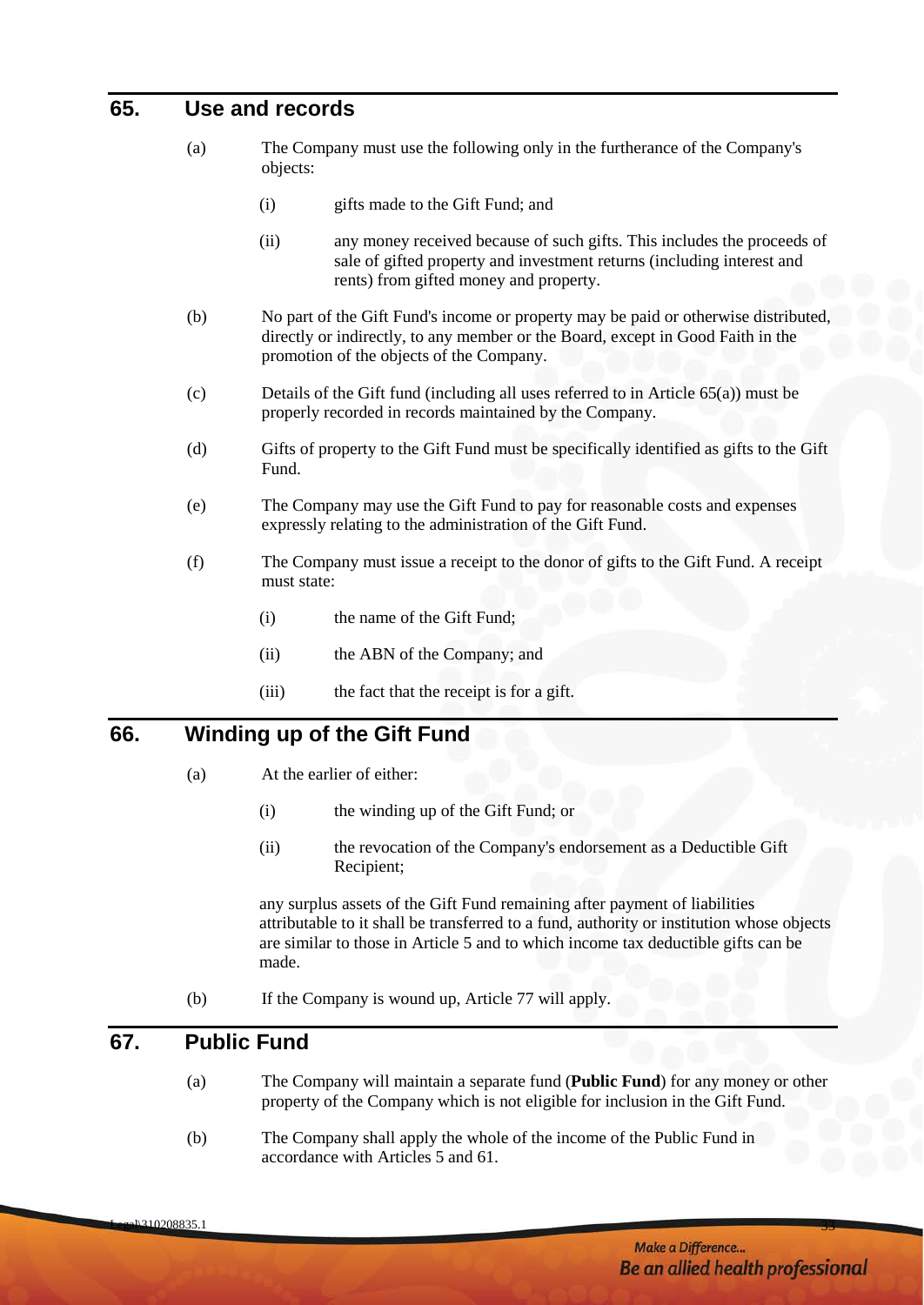# <span id="page-37-0"></span>**Records**

# <span id="page-37-1"></span>**68. Minutes of meetings**

The Secretary must keep minutes of resolutions, proceedings and attendees of all AGMs, meeting of Members and Board meetings.

# <span id="page-37-2"></span>**69. Custody and inspection of books and records**

- (a) Except as otherwise provided in this Constitution, the Secretary must keep in his or her custody or under his or her control all books, documents and securities of the Company.
- (b) All accounts, books, securities and any other relevant documents of the Company including minutes of meetings of Members and minutes of meetings of the Board must be available for inspection free of charge by any Member upon request.

#### <span id="page-37-3"></span>**Disputes and mediation**

# <span id="page-37-4"></span>**70. Disputes and mediation**

- (a) The grievance procedure set out in this Article applies to disputes under these between:
	- (i) a Member and another Member; or
	- (ii) a Member and the Company.
- (b) The parties to the dispute must meet in person or using telephonic communication and discuss the matter in dispute, and, if possible, resolve the dispute within fourteen (14) Business Days after the dispute comes to the attention of all of the parties.
- (c) If the parties are unable to resolve the dispute at the meeting, or if a party fails to attend that meeting, then the parties must, within ten (10) Business Days, hold a meeting in the presence of a mediator.
- (d) The mediator must be:
	- (i) a person chosen by agreement between the parties; or
	- (ii) in the absence of agreement:
		- A. in the case of a dispute between a Member and another Member, a person appointed by the Board; or
		- B. in the case of a dispute between a Member and the Company, a person who is a mediator appointed or employed by the Chair.
- (e) A Member can be a mediator.
- (f) The mediator cannot be a Member who is a party to the dispute.
- (g) The parties to the dispute must, in Good Faith, attempt to settle the dispute by mediation.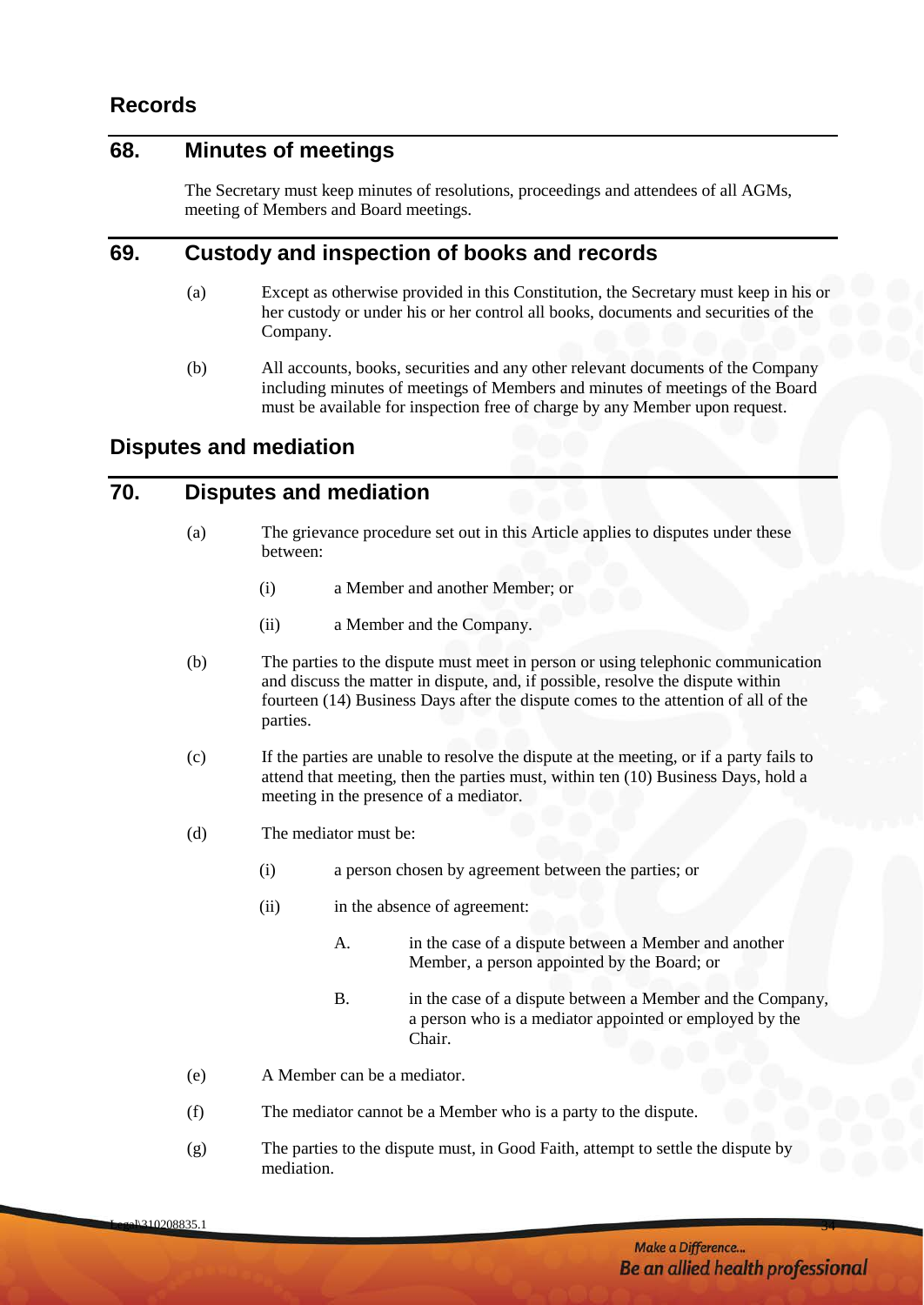- (h) The mediator, in conducting the mediation, must:
	- (i) give the parties to the mediation process every opportunity to be heard;
	- (ii) allow due consideration by all parties of any written statement submitted by any party; and
	- (iii) ensure that natural justice is accorded to the parties to the dispute throughout the mediation process.
- (i) The mediator must not determine the dispute.
- (j) If the mediation process does not result in the dispute being resolved, the parties may seek to resolve the dispute in accordance with the law.

#### <span id="page-38-0"></span>**Indemnity and insurance**

# <span id="page-38-2"></span><span id="page-38-1"></span>**71. Indemnity and insurance**

- (a) To the extent permitted by law, the Company may indemnify each Relevant Officer against a Liability of that person and the Legal Costs of that person.
- (b) The indemnity pursuant to Article [71\(a\):](#page-38-2)
	- (i) is enforceable without the Relevant Officer having first to incur any expense or make any payment;
	- (ii) is a continuing obligation and is enforceable by the Relevant Officer even though the Relevant Officer may have ceased to be an officer of the Company; and
	- (iii) applies to Liabilities and Legal Costs incurred both before and after this Article became effective.
- <span id="page-38-3"></span>(c) To the extent permitted by law, the Company may make a payment (whether by way of advance, loan or otherwise) to a Relevant Officer in respect of Legal Costs of that person.
- <span id="page-38-4"></span>(d) To the extent permitted by law, the Company may:
	- (i) enter into, or agree to enter into; or
	- (ii) pay, or agree to pay, a premium for,

a contract insuring a Relevant Officer against a Liability of that person and the Legal Costs of that person.

- <span id="page-38-5"></span>(e) To the extent permitted by law, the Company may enter into an agreement or deed with a Relevant Officer or a person who is, or has been, an officer of the Company or a subsidiary of the Company, pursuant to which the Company must do all or any of the following:
	- (i) keep books of the Company and allow either or both that person and that person's advisers access to those books on the terms agreed;
	- (ii) indemnify that person against any Liability and Legal Costs of that person;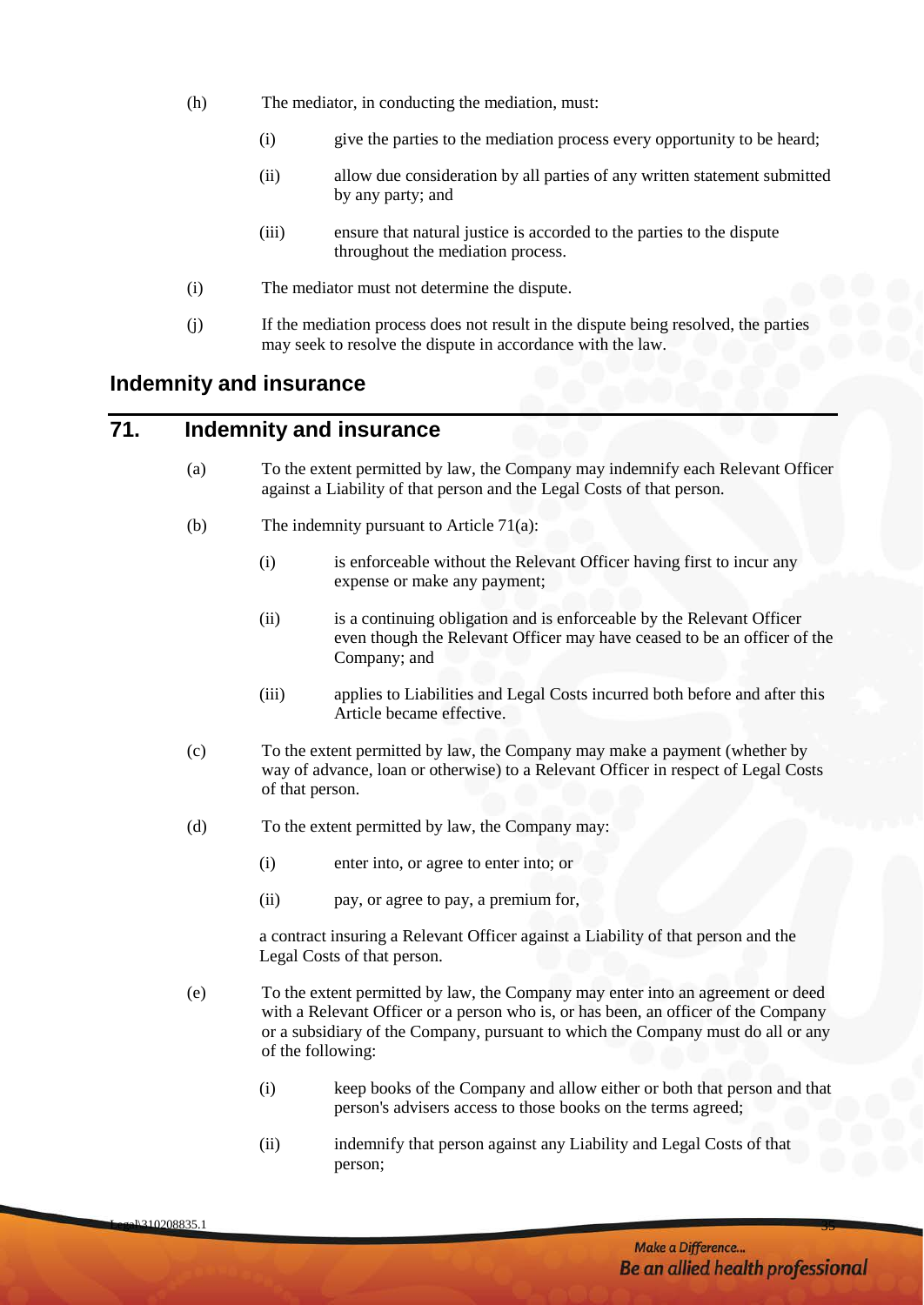- (iii) make a payment (whether by way of advance, loan or otherwise) to that person in respect of Legal Costs of that person; and
- (iv) keep that person insured in respect of any act or omission by that person while a Relevant Officer or an officer of the Company or a subsidiary of the Company, on the terms agreed (including as to payment of all or part of the premium for the contract of insurance).

# <span id="page-39-0"></span>**Notices**

#### <span id="page-39-1"></span>**72. Notices to Members**

- (a) The Company may give notice to a Member by any of the following means in the Board's discretion:
	- (i) delivering it to that Member or person;
	- (ii) delivering it or sending it by post to the address of the Member in the Register or the alternative address (if any) nominated by that Member for that purpose;
	- (iii) sending it to the fax number or electronic address (if any) nominated by that Member or person for that purpose;
	- (iv) if permitted by the Corporations Act, notifying that Member of the notice's availability by an electronic means nominated by the Member for that purpose; or
	- (v) any other means permitted by the Corporations Act.
- <span id="page-39-4"></span>(b) The Company must send all documents to a Member whose address for Notices is not within Australia by air-mail, air courier, fax or electronic transmission.
- (c) Any Notice required or allowed to be given by the Company to one (1) or more Members by advertisement is, unless otherwise stipulated, sufficiently advertised if advertised once in a daily newspaper circulating in the states and territories of Australia.

# <span id="page-39-2"></span>**73. Notice to Directors**

The Company may give Notice to a Director by:

- (a) delivering it to that person;
- (b) sending it by post to the usual residential address of that person or the alternative address (if any) nominated by that person for that purpose;
- (c) sending it to the fax number or electronic address (if any) nominated by that person for that purpose; or
- (d) any other means agreed between the Company and that person.

# <span id="page-39-3"></span>**74. Notice to the Company**

A person may give Notice to the Company by:

(a) delivering it or sending it by post to the registered office of the Company;

المادة المساحة المستقادة المساحة المساحة المساحة المساحة المساحة المساحة المساحة المساحة المساحة المساحة المساحة المساحة المساحة المساحة المساحة المساحة المساحة المساحة المساحة المساحة المساحة المساحة المساحة المساحة المس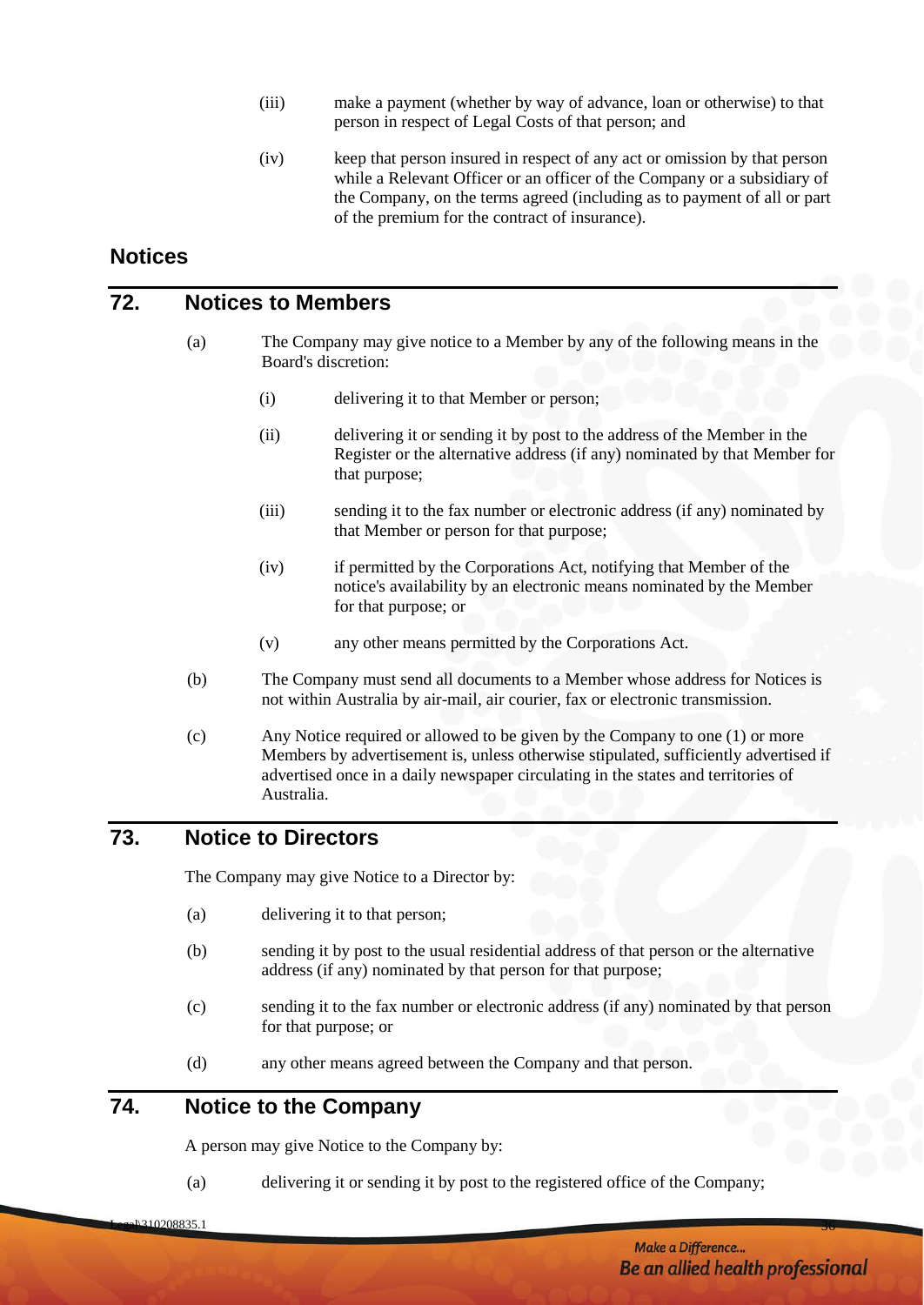- (b) delivering it or sending it by post to a place nominated by the Company for that purpose;
- (c) sending it to the fax number at the registered office of the Company nominated by the Company for that purpose;
- (d) sending it to the electronic address (if any) nominated by the Company for that purpose; or
- (e) any other means permitted by the Corporations Act.

# <span id="page-40-0"></span>**75. Time of service**

- (a) A Notice sent by post or air-mail is taken to be given on the day after the date it is posted.
- (b) A Notice sent by fax or other electronic transmission is taken to be given when the transmission is sent provided that in the case of notice to the Company or a Director, the sender meets any action required by the recipient to verify the receipt of the document by the recipient.
- (c) A Notice given in accordance with Article [72\(a\)\(iv\)](#page-39-4) is taken to be given on the day after the date on which the Member is notified that the Notice is available.
- (d) A certificate by a Director or Secretary to the effect that a Notice by the Company has been given in accordance with this Constitution is conclusive evidence of that fact.

#### <span id="page-40-1"></span>**76. Notice requirements**

The Board may specify, generally or in a particular case, requirements in relation to Notices given by any electronic means, including requirements as to:

- (a) the classes of, and circumstances in which, Notices may be sent;
- (b) verification (whether by encryption code or otherwise); and
- (c) the circumstances in which, and the time when, the Notice is taken to be given.

# <span id="page-40-2"></span>**Winding up**

# <span id="page-40-3"></span>**77. Winding up**

On a winding up of the Company, any surplus assets of the Company remaining after the payment of its debts must not be paid to or distributed among the Members, but must be given or transferred to:

- <span id="page-40-4"></span>(a) one (1) or more bodies corporate, associations or institutions (whether or not a Member or Members) selected by the Members by resolution at or before the dissolution of the Company:
	- (i) having objects similar to the objects of the Company; and
	- (ii) whose constitution prohibits the distribution of its or their income or property to no lesser extent than that imposed on the Company pursuant to Article [61;](#page-34-1) or